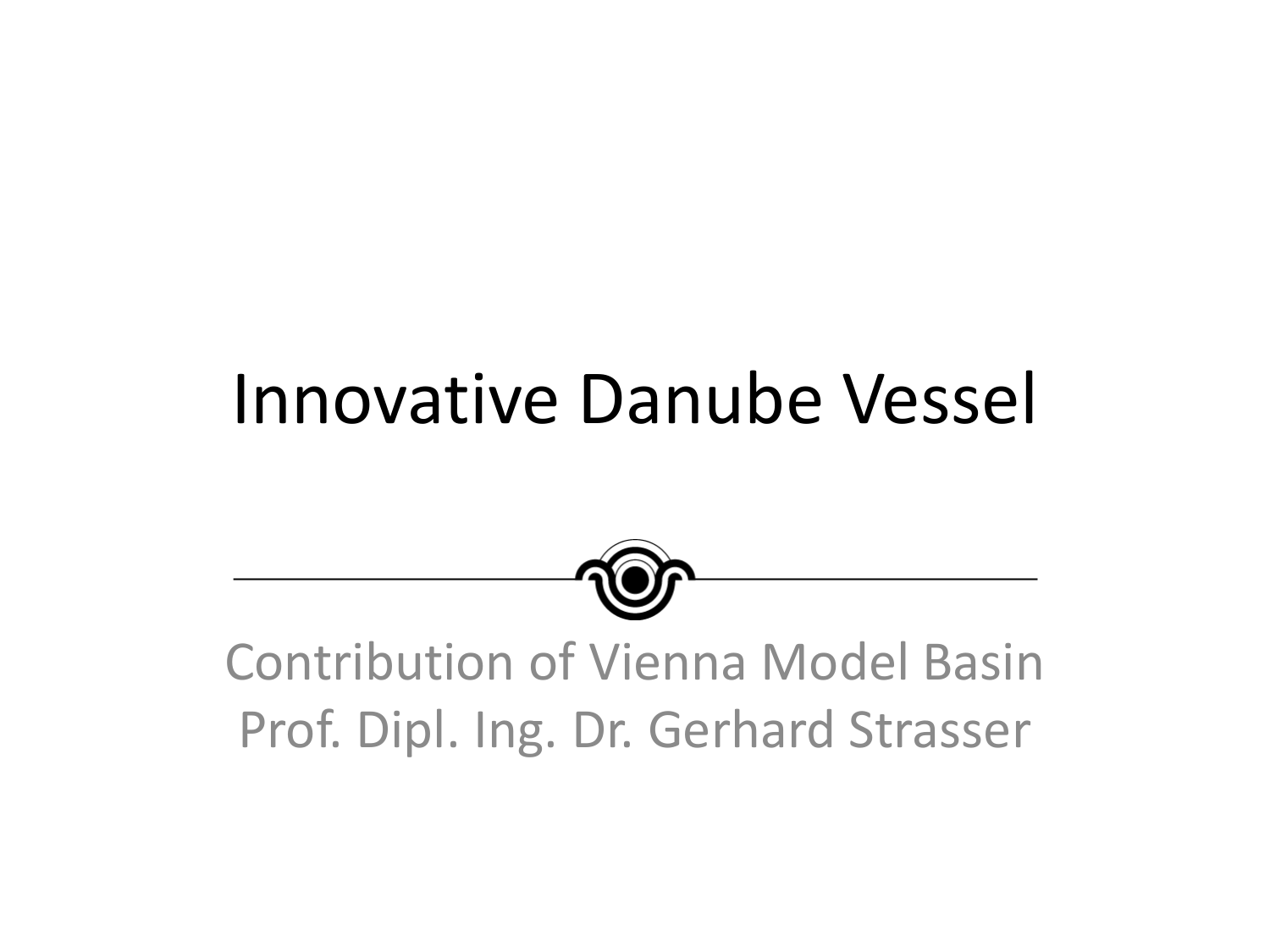# Considered Items

- Representation of efficiency to match with EEDI (IMO)
- **Variation of design parameters** based on existing model test results of VMB and DST
	- Arrangement of Barge-Combinations
	- Draught Variation
	- Effect of Shallow Water in Practice (maximum draught)
	- *L*/*B*
	- Weight Reduction
	- Speed-Power Optimization
	- Trim as Limitation
- **Influence of** short sections of **shallower water**
	- Example Calculation for Tug Barge -System Sulina- Linz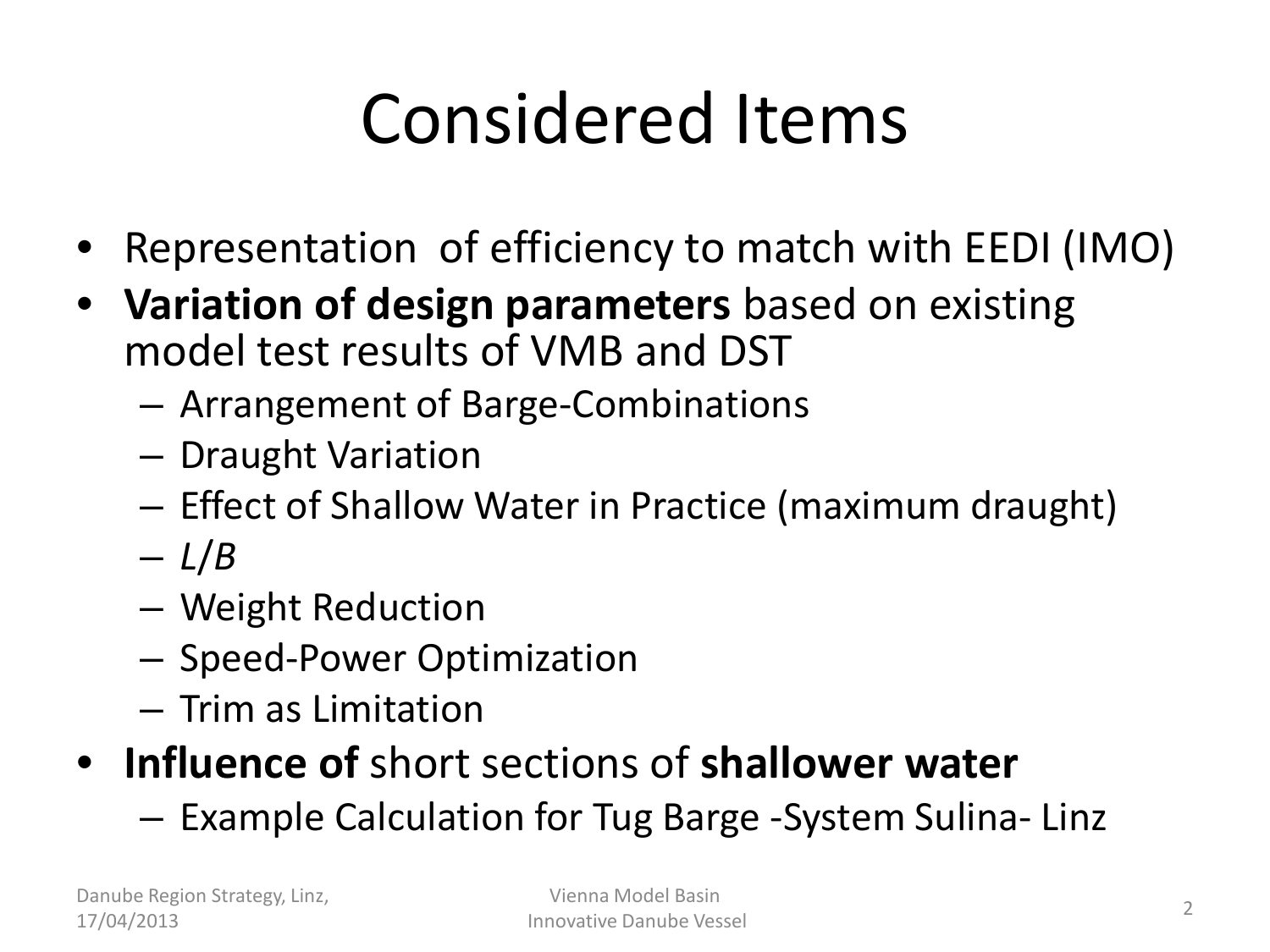# Energy Efficiency Design Index

• 
$$
EEDI = \frac{CO_2 \text{ emission}}{\text{Transport work}} = \frac{\Sigma (P_B * C_{FME} * SFC_{ME})}{tdw * V_S}
$$

- $P_R$  installed break horse power
- $SFC_{MF}$  specific fuel consumption
- $C_{FME}$   $CO_x$  Coefficient on engine test bench
- *tdw* transported cargo
- $V_{\rm s}$  ship speed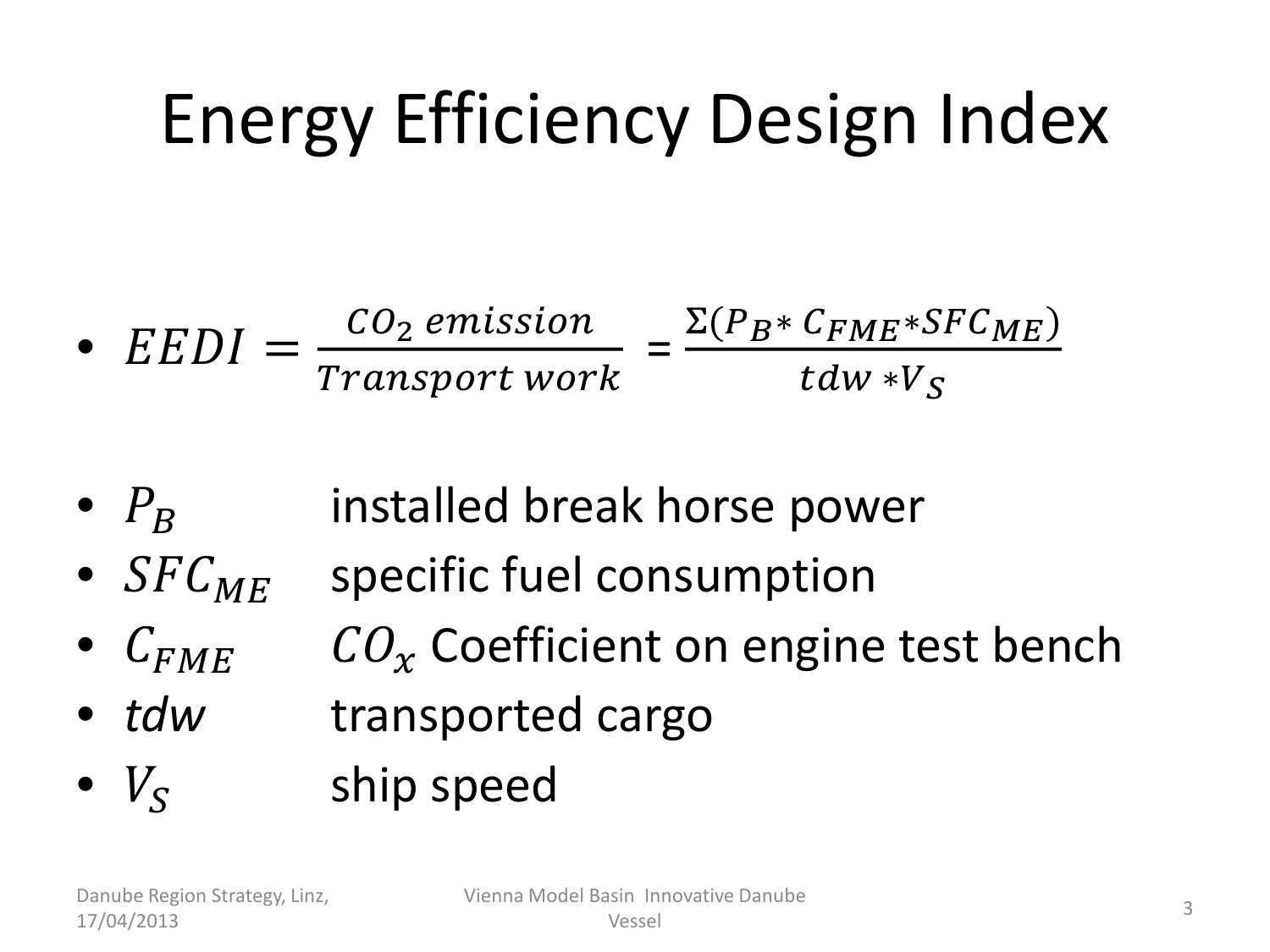# Coefficient for Transport Efficiency

Delivered P Transport W  $=\frac{\Sigma P_D}{t d\mu + \nu}$  $dW * V_S$  $=\frac{\sum P_{D*}}{t}$ dw∗km

- $\Sigma P_D$  Power delivered at all propellers [kW]
- *tdw* Transported Cargo [t]
- $V_s$  Ship Speed [m/s]
- Km 1 km distance
- *time* 1 hour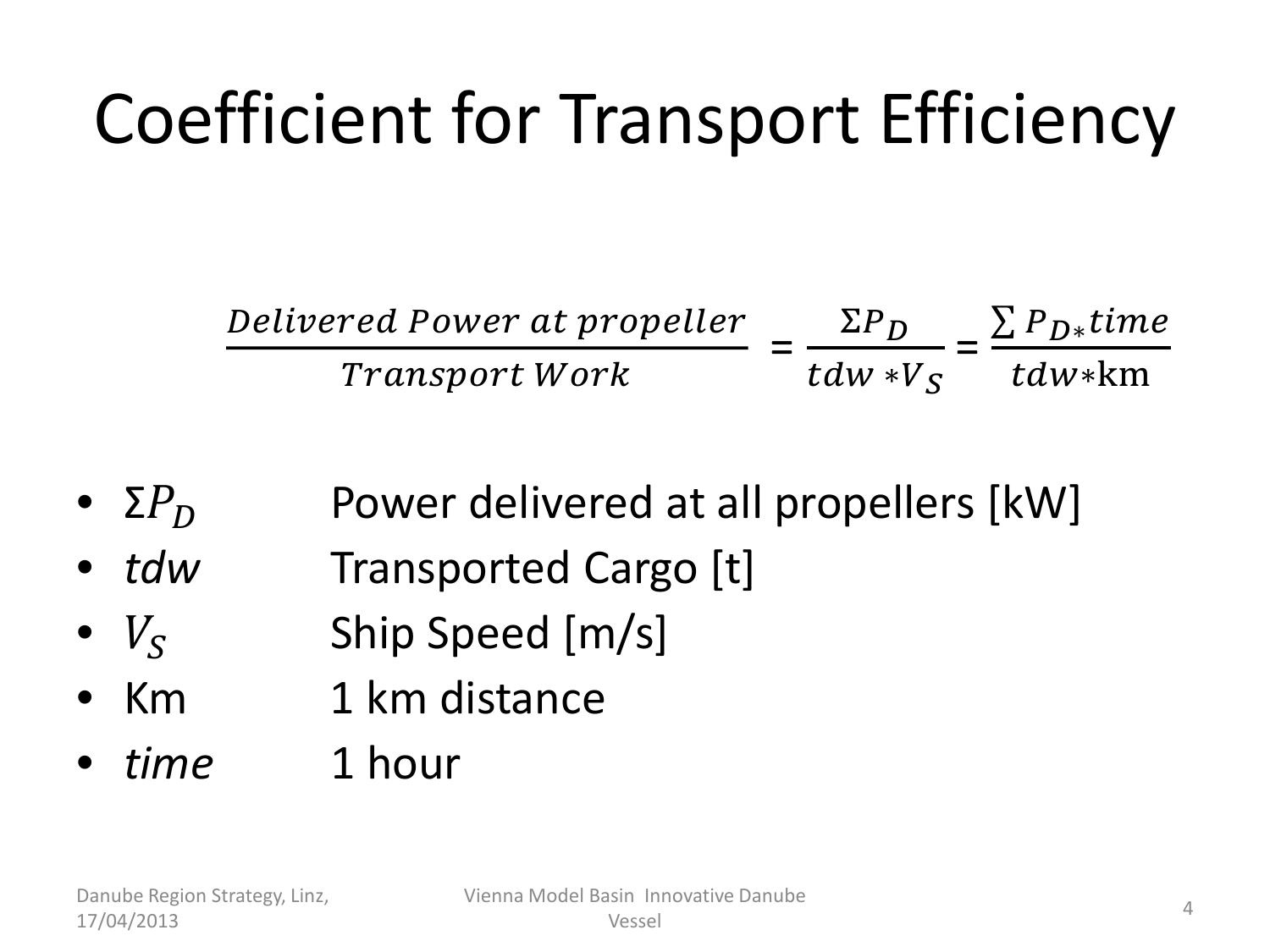## Remark

- All the following considerations do not take into account the operator's profit. The investigation concentrates on energy saving (consumption of energy per tdw and km).
- Additional economic considerations regarding the operator's benefit should be made by an expert on applied economics.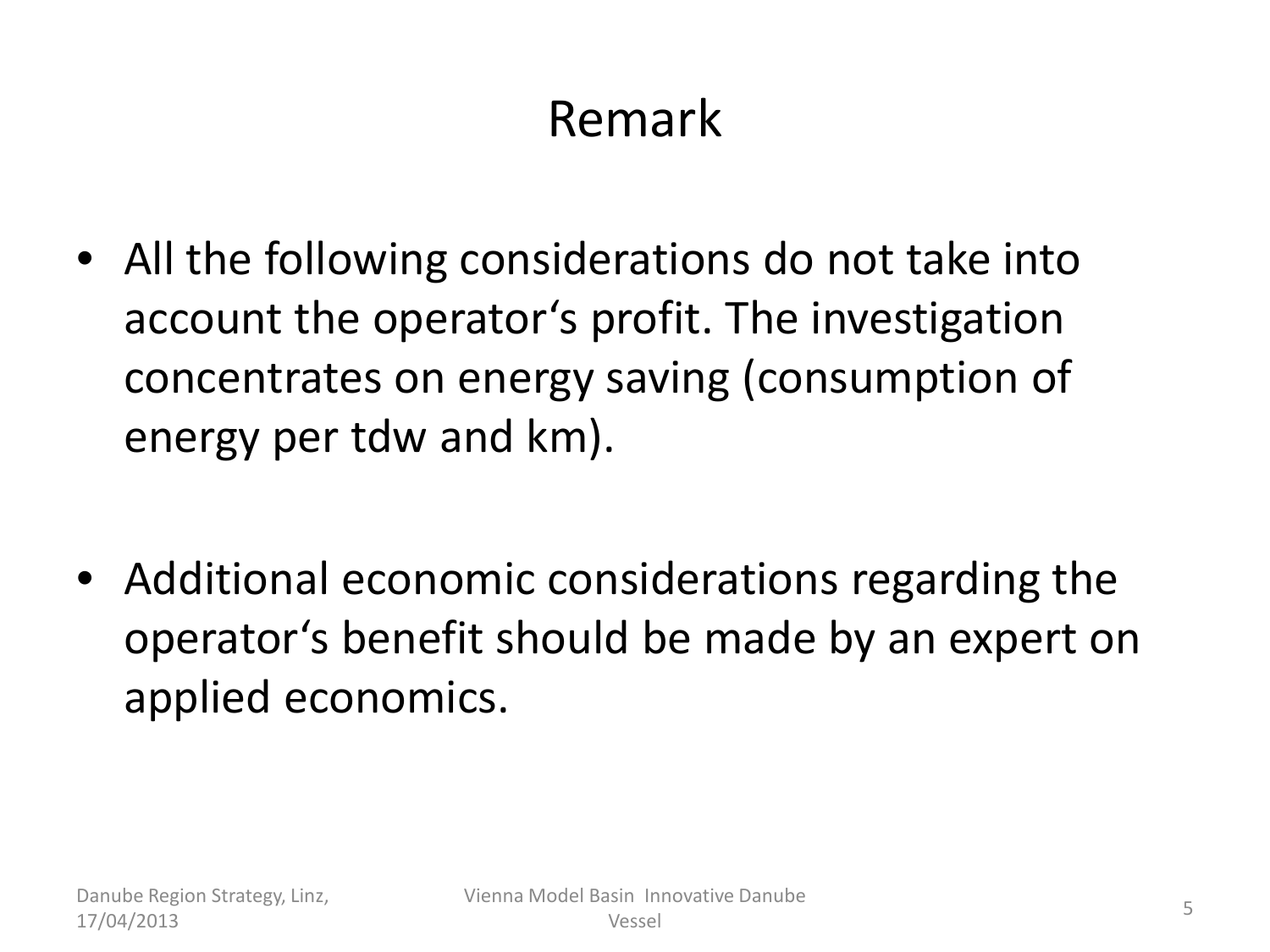#### Innovative Danube Vessel

# Considered Available Test Results Evaluation and Representation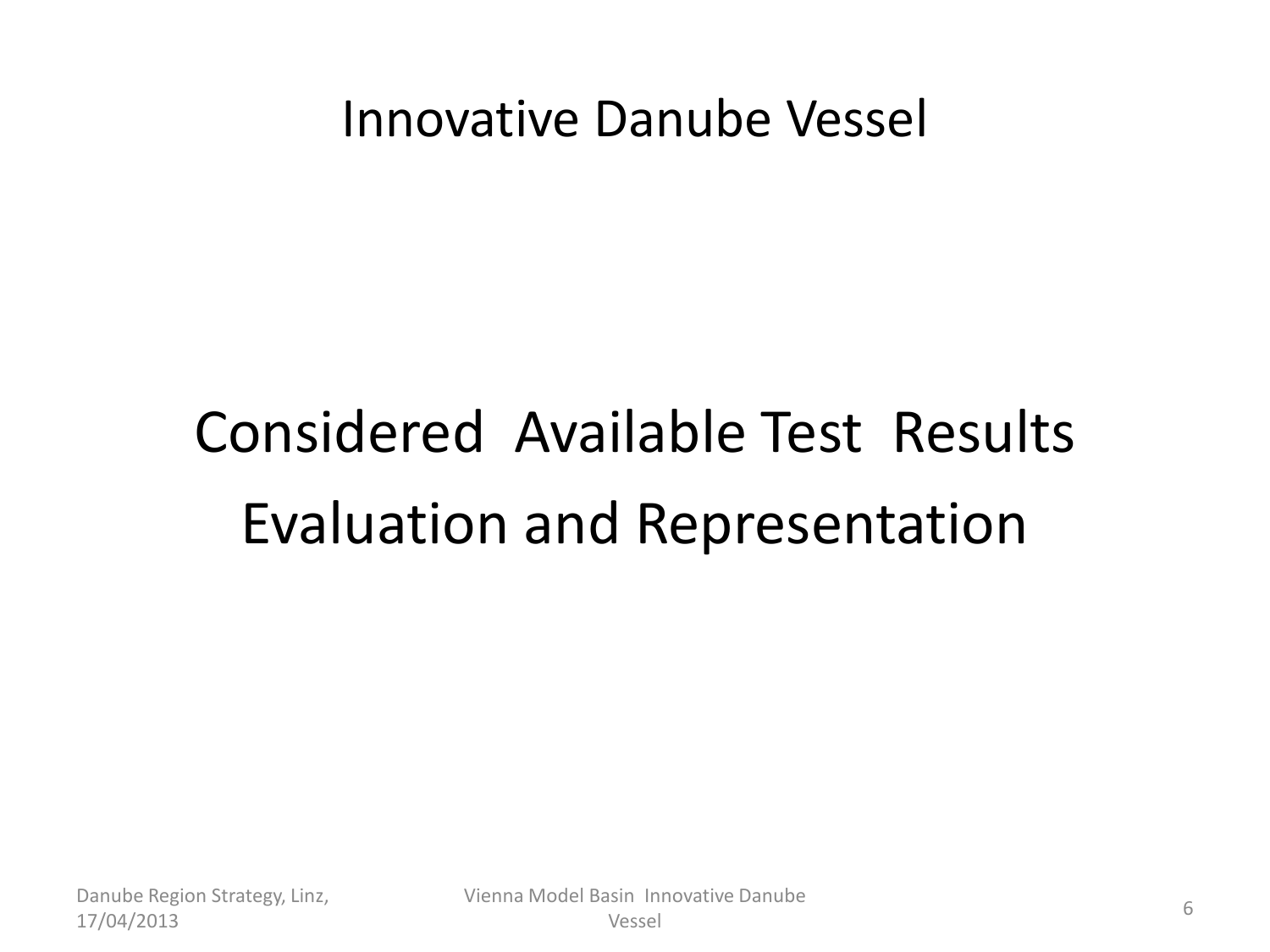### Barge - Barge Combinations(VMB)

#### **Powered Barge**

#### **Dumb Barges**

- *L*oa 95.0 m – *L*oa 76.0 m
- $B$  11.0 m  $- B$  11.0 m
- *T* 2.70 m 2.0 m – *T* 2.00 m
- $\nabla$  2520 m<sup>3</sup> 1795 m<sup>3</sup>  $- \nabla$  1548 m<sup>3</sup>
- $-$  tdw  $1634$  t 909 t
- Weight 886 t
- tdw 1280 t
	- Weight 268 t

– Weight of structure estimated: 420 t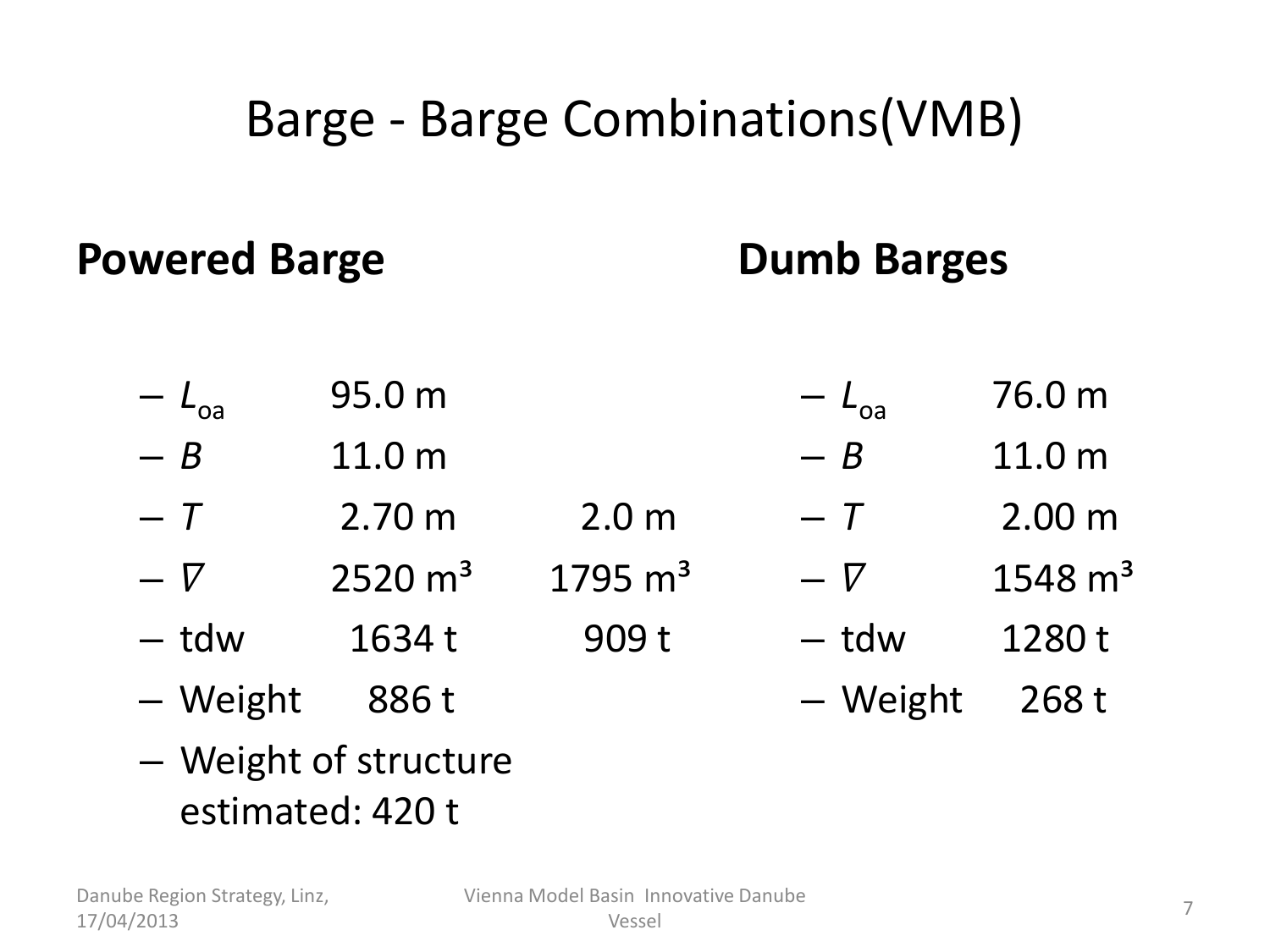# Power Consumption of Different Barge – Barge Combinations,  $h = 4$  m,  $T_{\text{Barge}} = 2.7$  m



Danube Region Strategy, Linz, 17/04/2013

Vienna Model Basin Innovative Danube Sin important bunded in the second service of the service of the service of the service of the service of the service of the service of the service of the service of the service of the service of the service of the service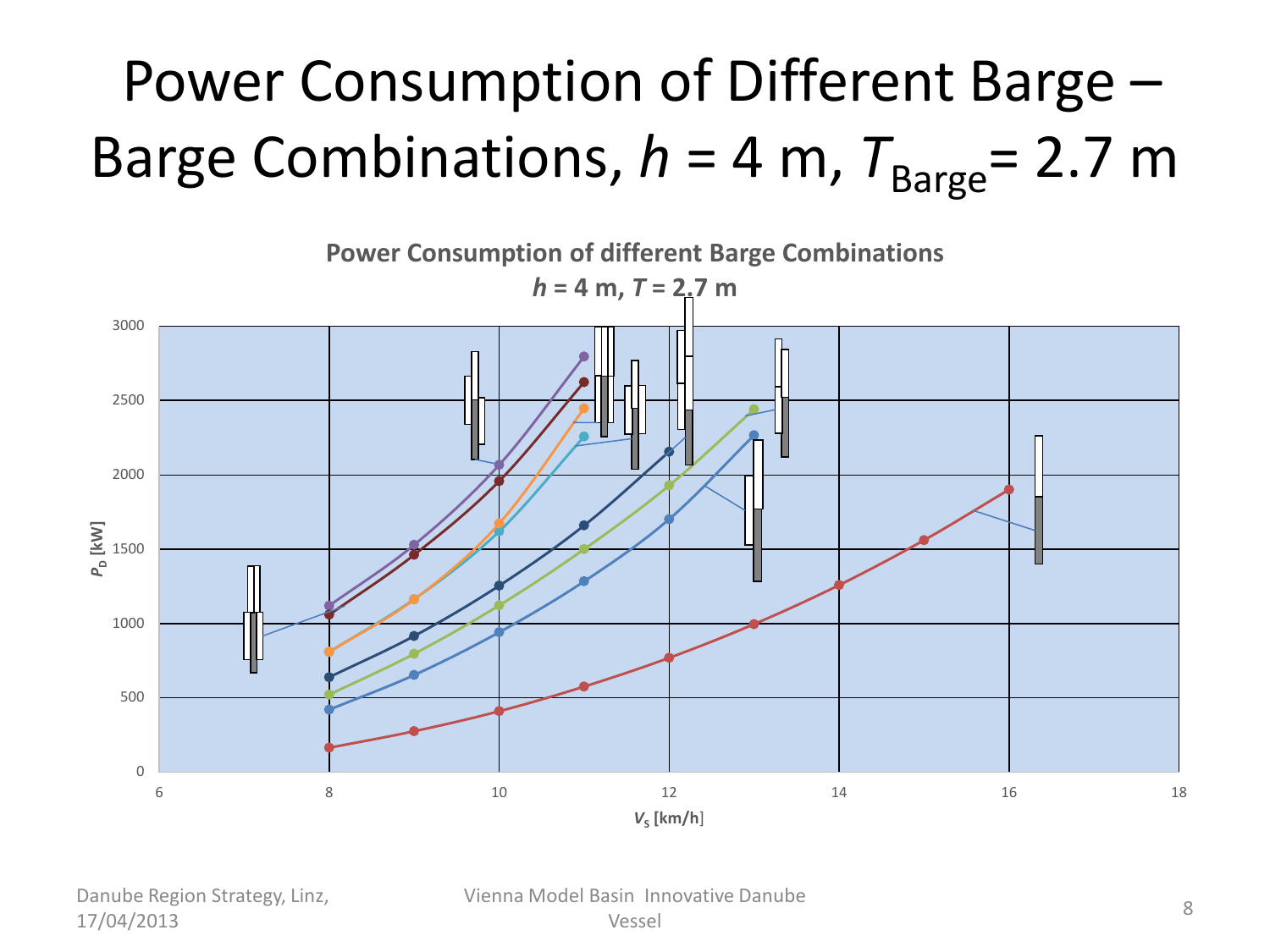# Transport Efficiency Coefficient of Barge – Barge Combinations,  $h = 4$  m,  $T_{\text{Barge}} = 2.7$  m



Danube Region Strategy, Linz, 17/04/2013

Vienna Model Basin Innovative Danube Shi important bandidae et al. 1991 - 1992 - 1993 - 1994 - 1994 - 1994 - 1994 - 1994 - 1994 - 1995 - 1996 - 199<br>Vessel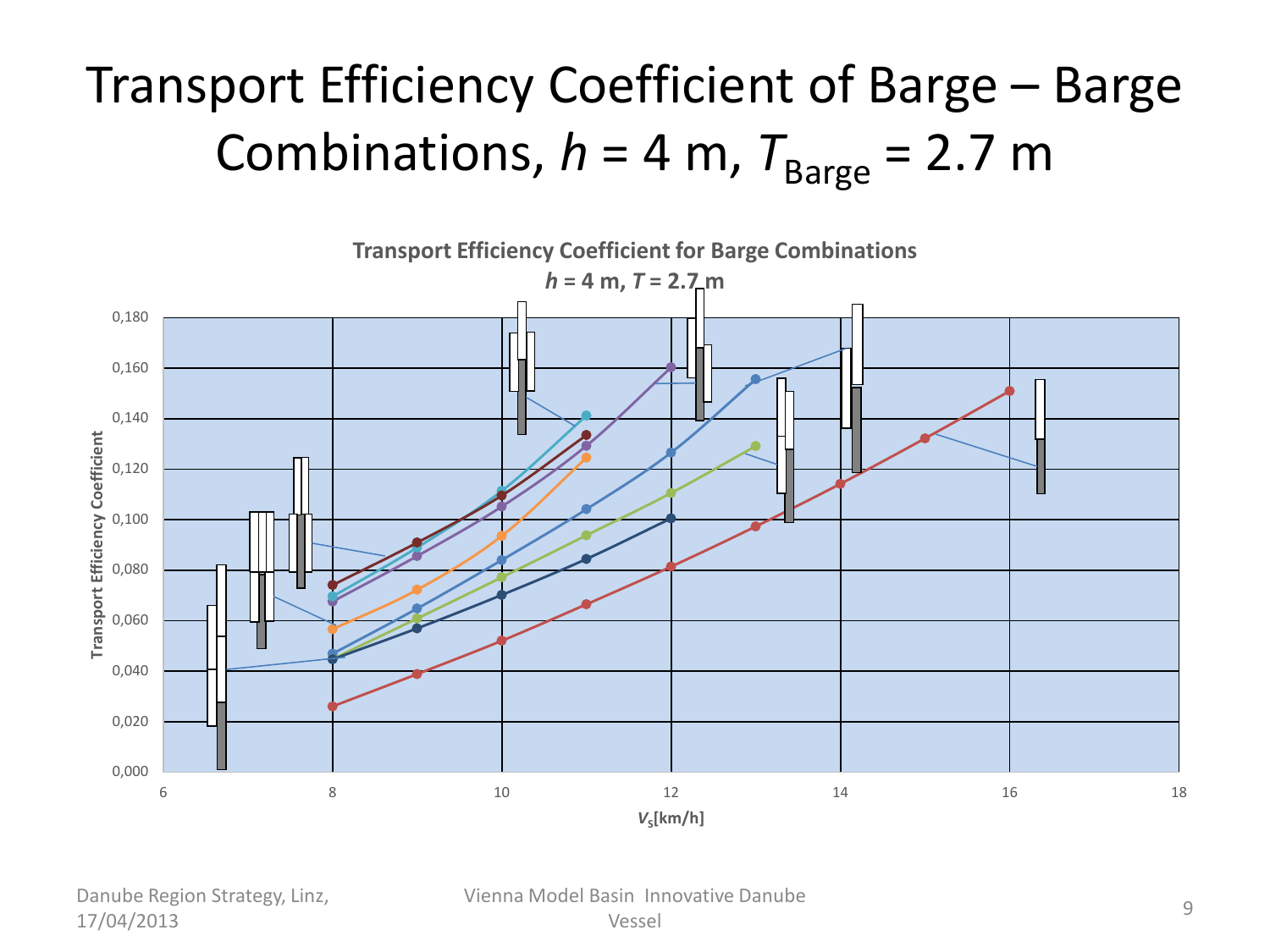# Power Consumption of Different Barge - Barge Combinations,  $h = 2.5$  m,  $T_{\text{Barge}} = 2.0$  m

*h =* **2.5 m,** *T =* **2.0 m**



17/04/2013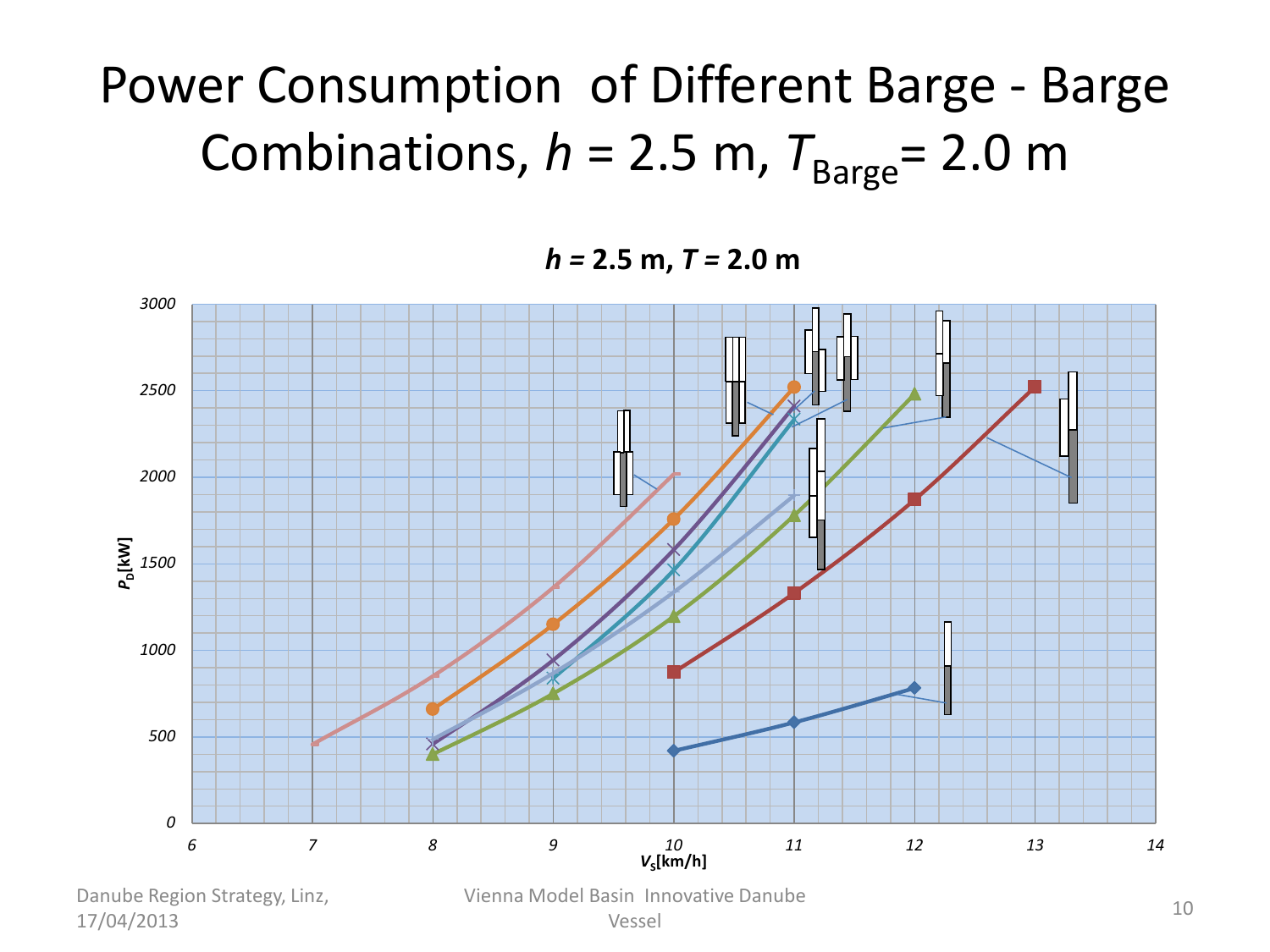# Transport Efficiency of Different Barge - Barge Combinations,  $h = 2.5$  m,  $T_{\text{Barge}} = 2.0$  m

*h* **= 2.5 m,** *T* **= 2.0 m**



Danube Region Strategy, Linz, 17/04/2013

Vienna Model Basin Innovative Danube vessel 11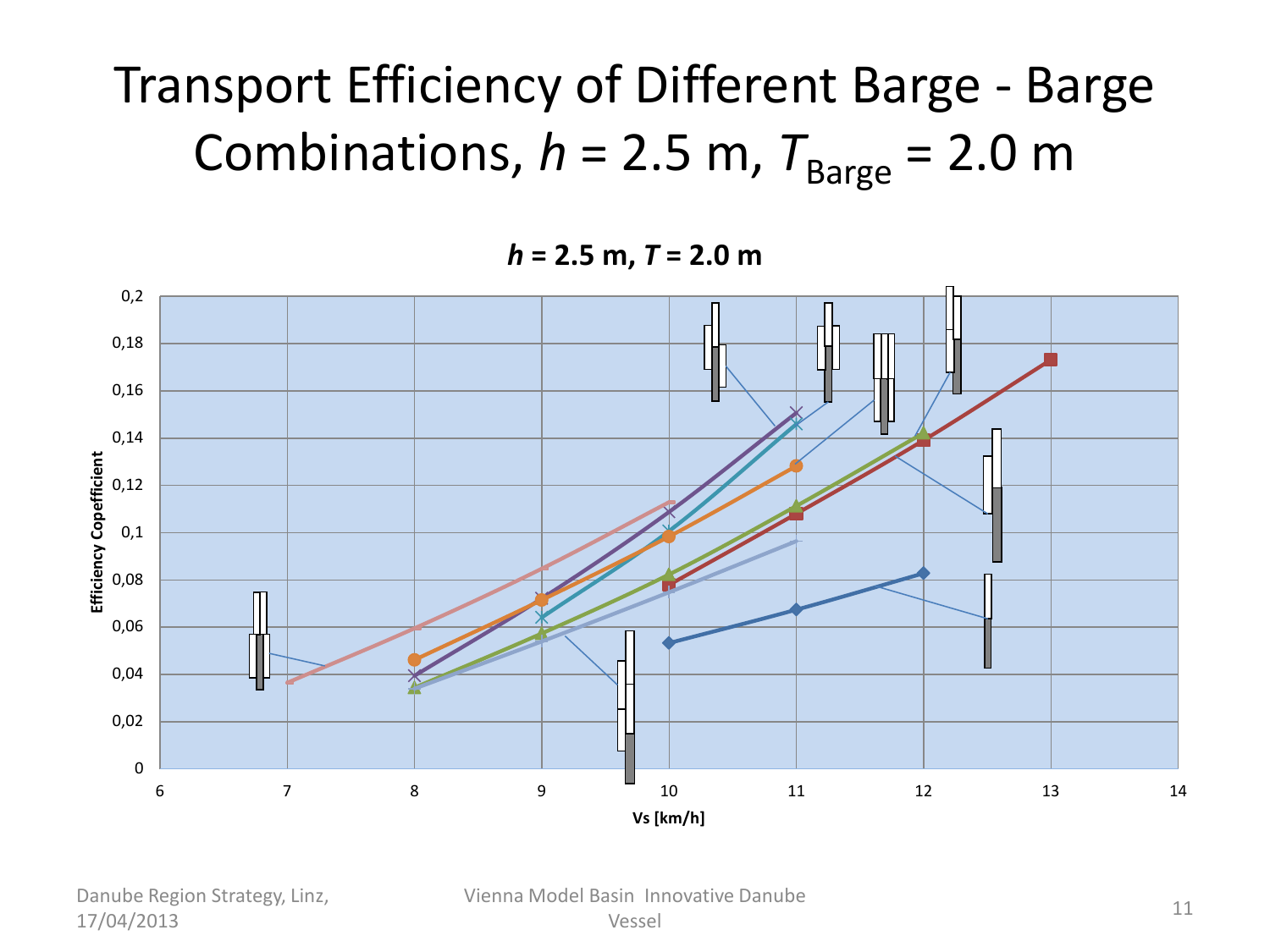### Tug - Barge Combinations (VMB)

**Tug**

#### **Dumb Barges**

| $- L_{oa}$ | 32.0 m            | $-L_{0a}$ | 71.5 m             |
|------------|-------------------|-----------|--------------------|
| $- B$      | 11.0 <sub>m</sub> | $- B$     | 11.0 <sub>m</sub>  |
| $- T$      | 1.40 <sub>m</sub> | $- T$     | 2.00 m             |
| $ \nabla$  | 335 $m3$          | $ \nabla$ | $1455 \text{ m}^3$ |
|            |                   | – tdw     | 1175 t             |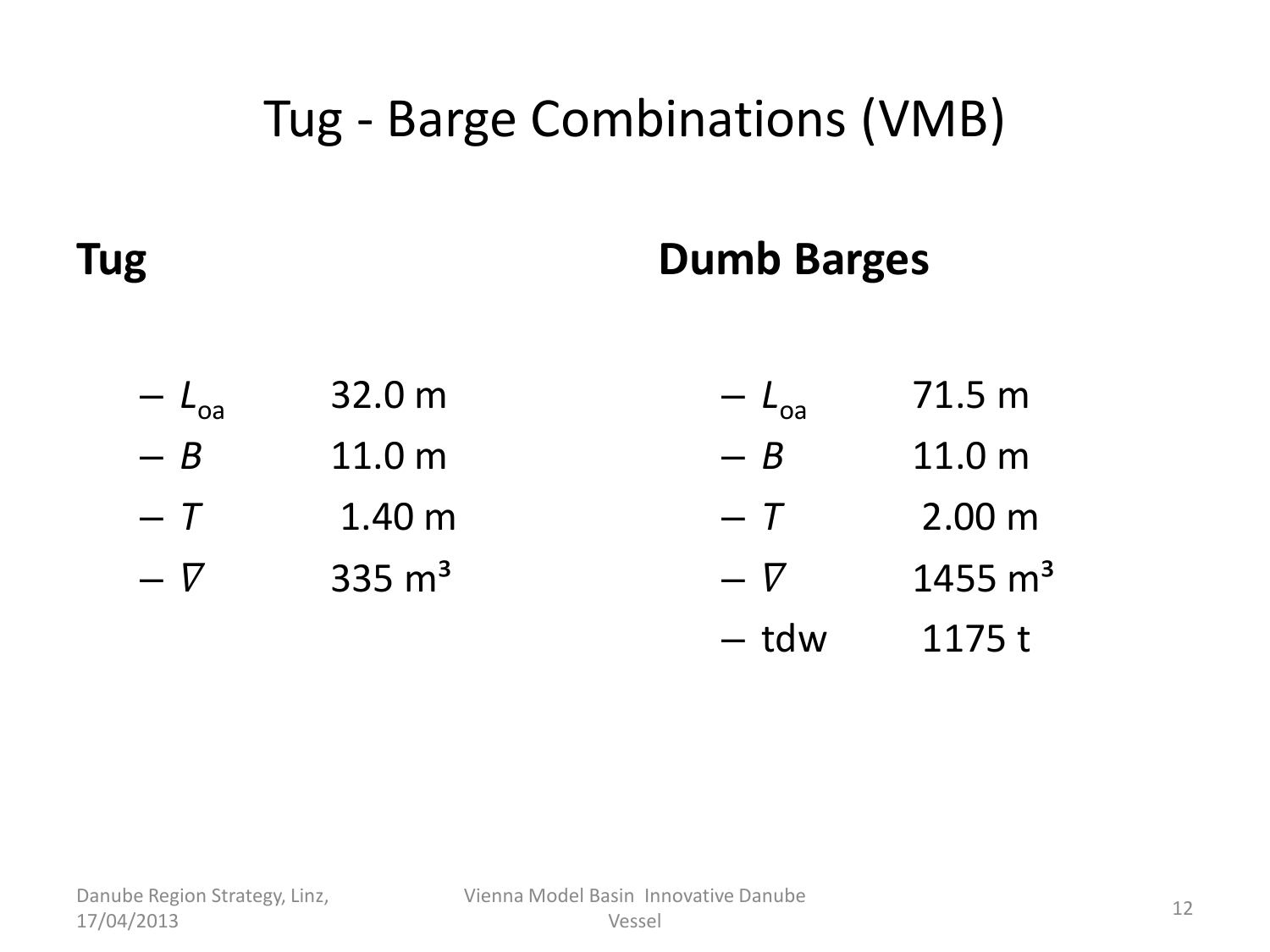### Power Consumption of Tug - Barge Combinations, *h* = 4.0 m, *T* = 2.0 m

**Comparison of Power Consumption of Different Tug-Barge Combinations,** *h* **= 4.0 m ,** *T* **= 2.0 m**



Danube Region Strategy, Linz, 17/04/2013

Vienna Model Basin Innovative Danube versel and the conduction of the conduction of the conduction of the conduction of the conduction of the conduction of the conduction of the conduction of the conduction of the conduction of the conduction of the conductio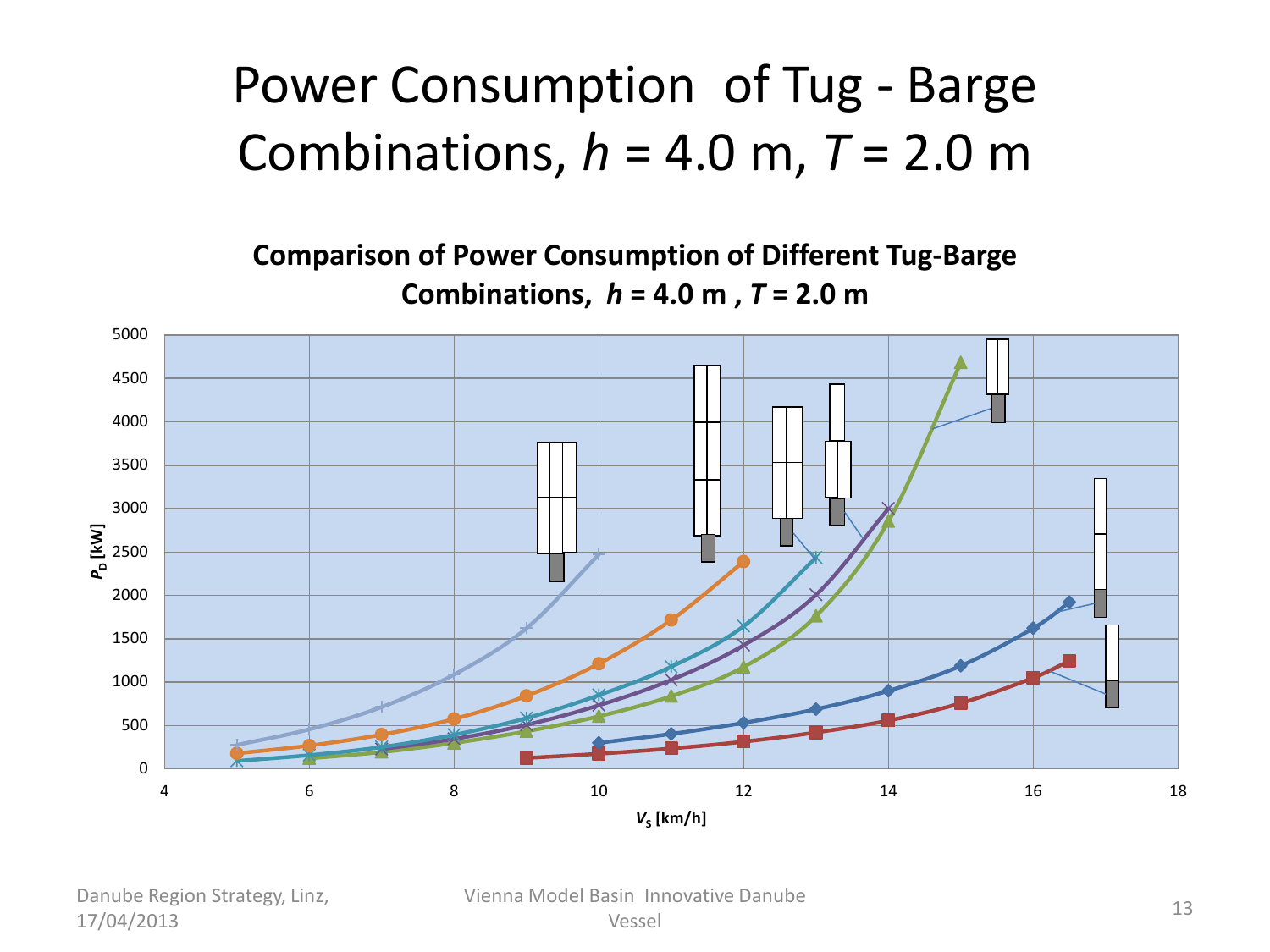## Transport Efficiency Coefficient of Tug - Barge Combinations, *H* = 4.0 m, *T* = 2.0 m

**Transport Efficiency Coefficient for Different Tug-Barge Combinations,** *H* **= 4.0 m,** *T* **= 2.0 m** 



17/04/2013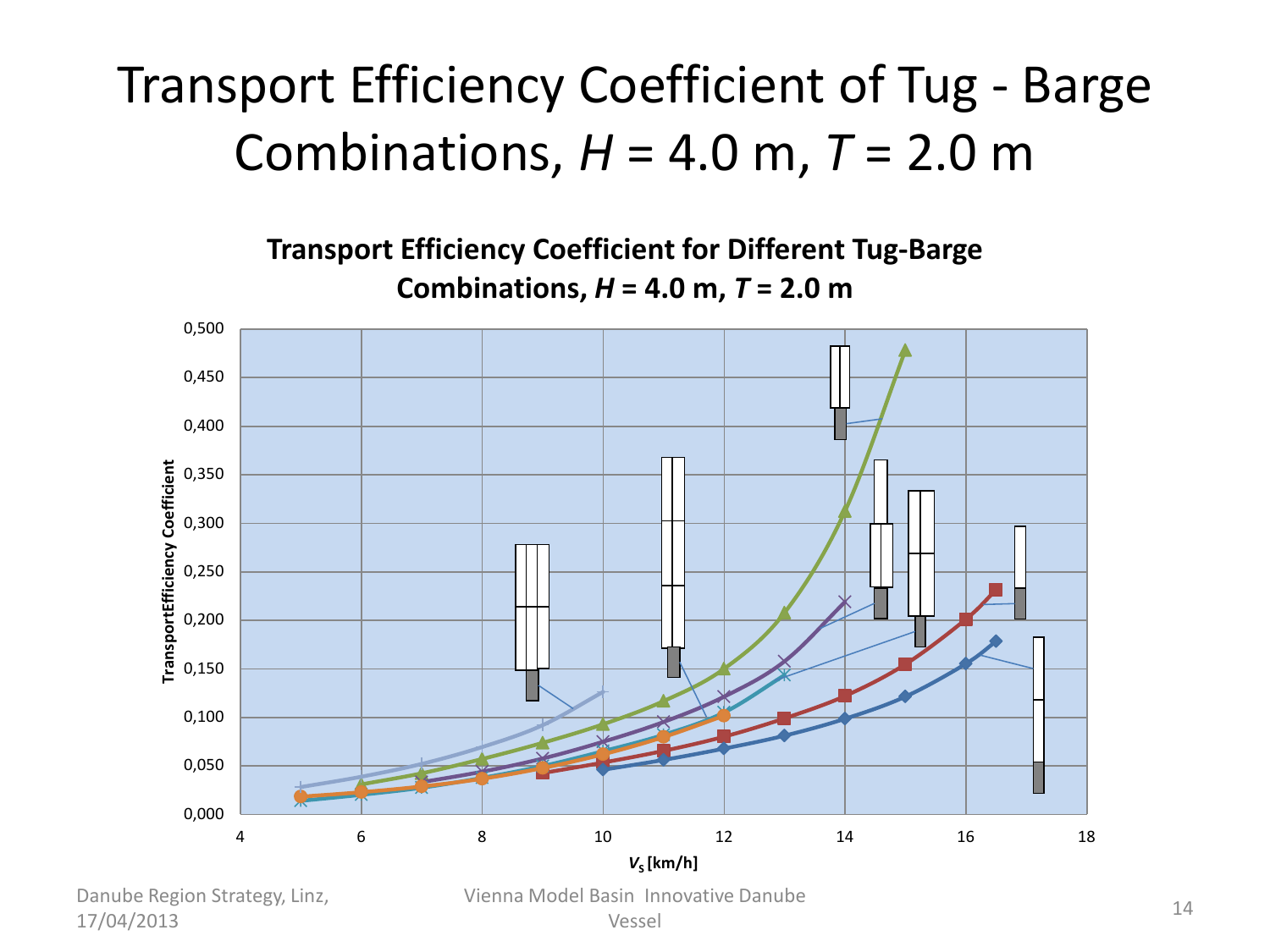## Barge ELBE (DST)

- **Barge ELBE** • **Tug OBERELBE**
	- $-L_{\text{oa}}$  = 76.5 m  $- L_{0a}$  = 27 m
	- $B = 11.4 m$  $- B = 10.5 m$
	- $T_{\text{max}}$  = 2.65 m  $- T = 0.8 m$

 $-V = 195 \text{ m}^3$ 

- $-V = 2187 \text{ m}^3$
- $-$  tdw  $= 1931 t$

Danube Region Strategy, Linz, 17/04/2013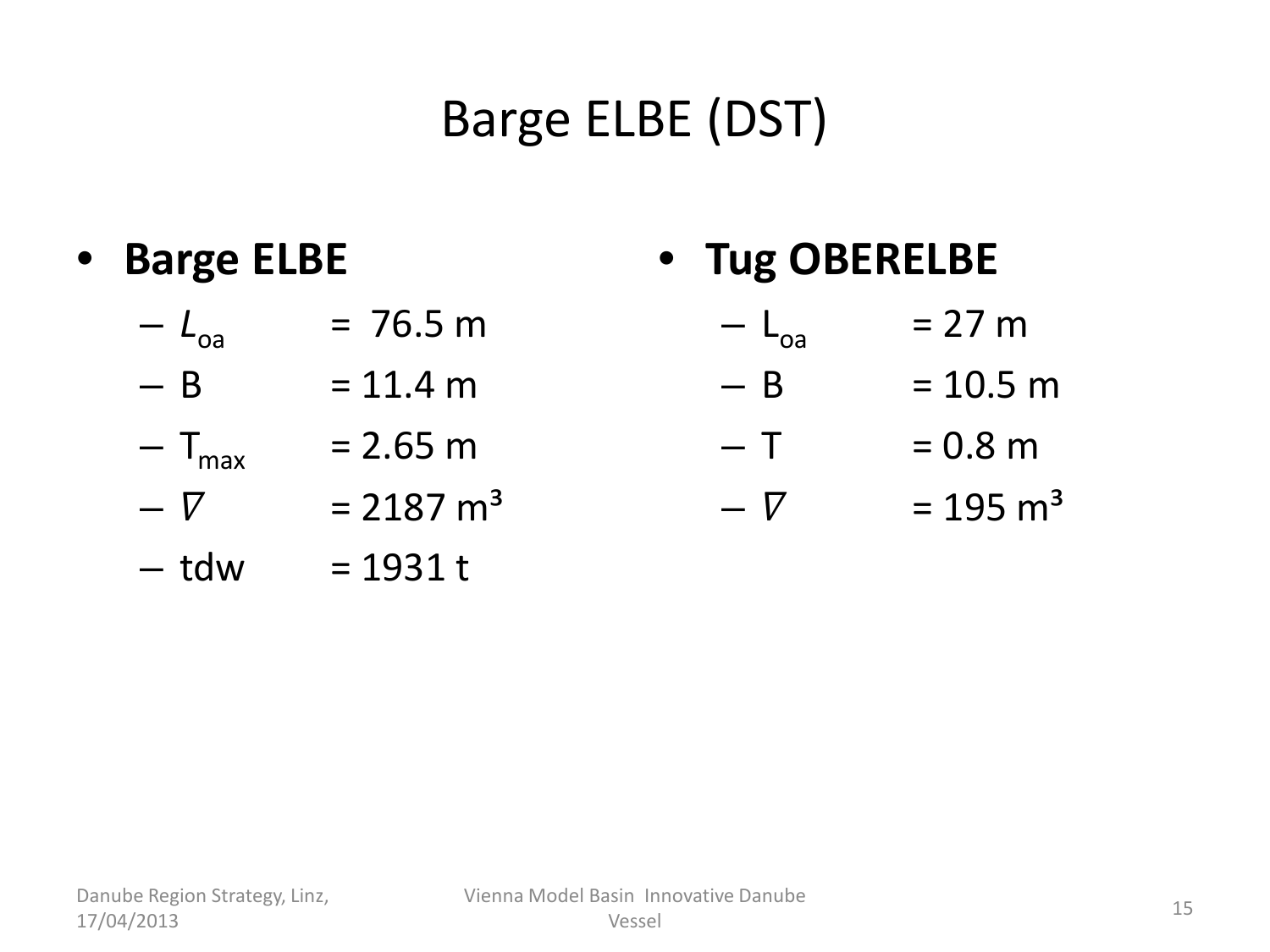#### Barge ELBE Displacement - tdw

| T[m] | $\nabla$ [m <sup>3</sup> ] | tdw [t] |
|------|----------------------------|---------|
| 1.2  | 954                        | 698     |
| 1.7  | 1378                       | 1122    |
| 1.9  | 1550                       | 1294    |
| 2.5  | 2062                       | 1806    |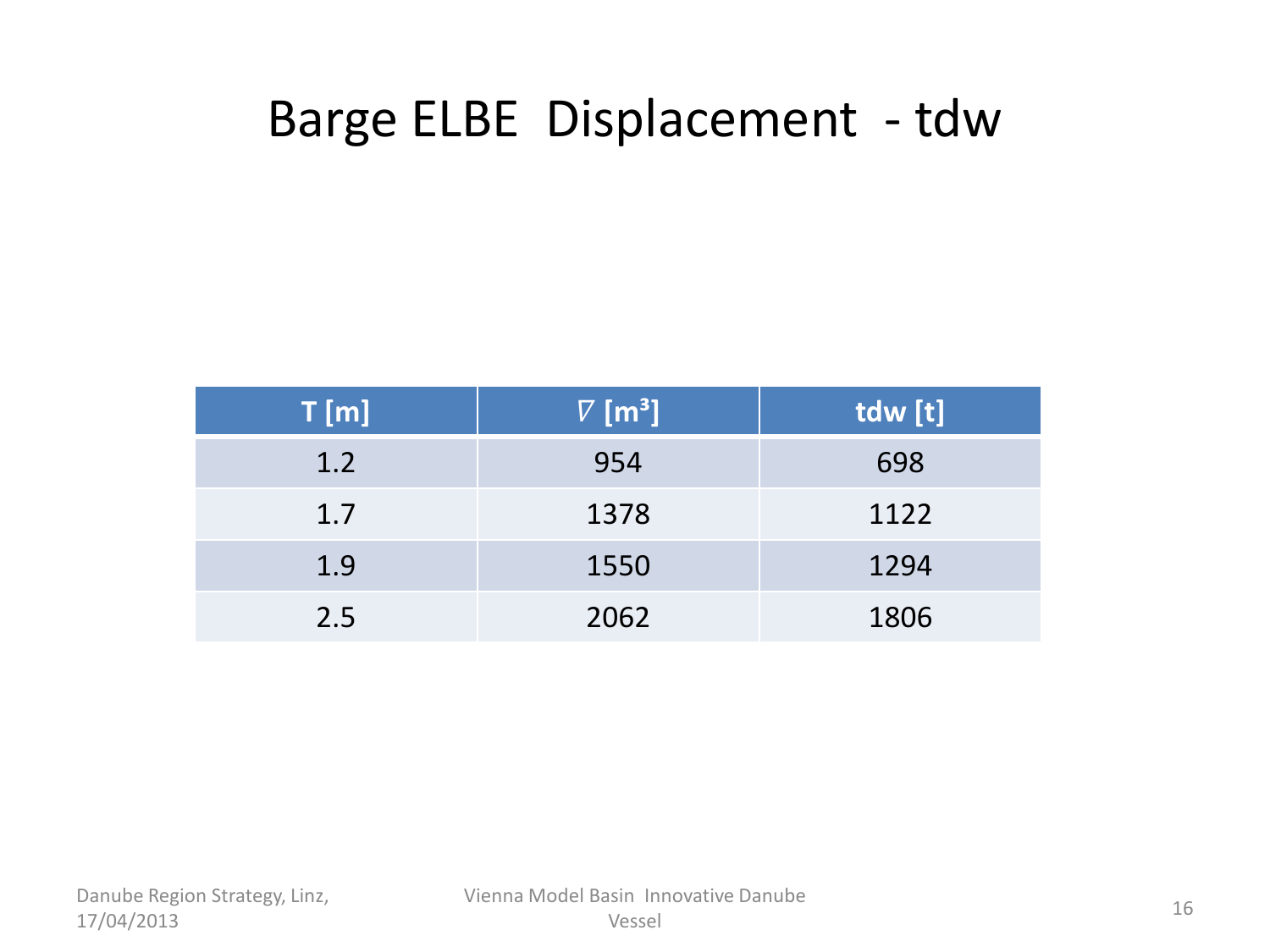## Power  $P_{\text{D}}$  for Different Barge Combinations of Barge ELBE, *h* = 3.5 m, *T* = 2.5 m

**Power P<sub>D</sub>** for Different Barge Combinations *h* **= 3.5 m,** *T* **= 2.5 m**



Danube Region Strategy, Linz, 17/04/2013

Vienna Model Basin Innovative Danube Shi important bandidae and the same of the same of the same of the same of the same of the same of the same of the same of the same of the same of the same of the same of the same of the same of the same of the same of the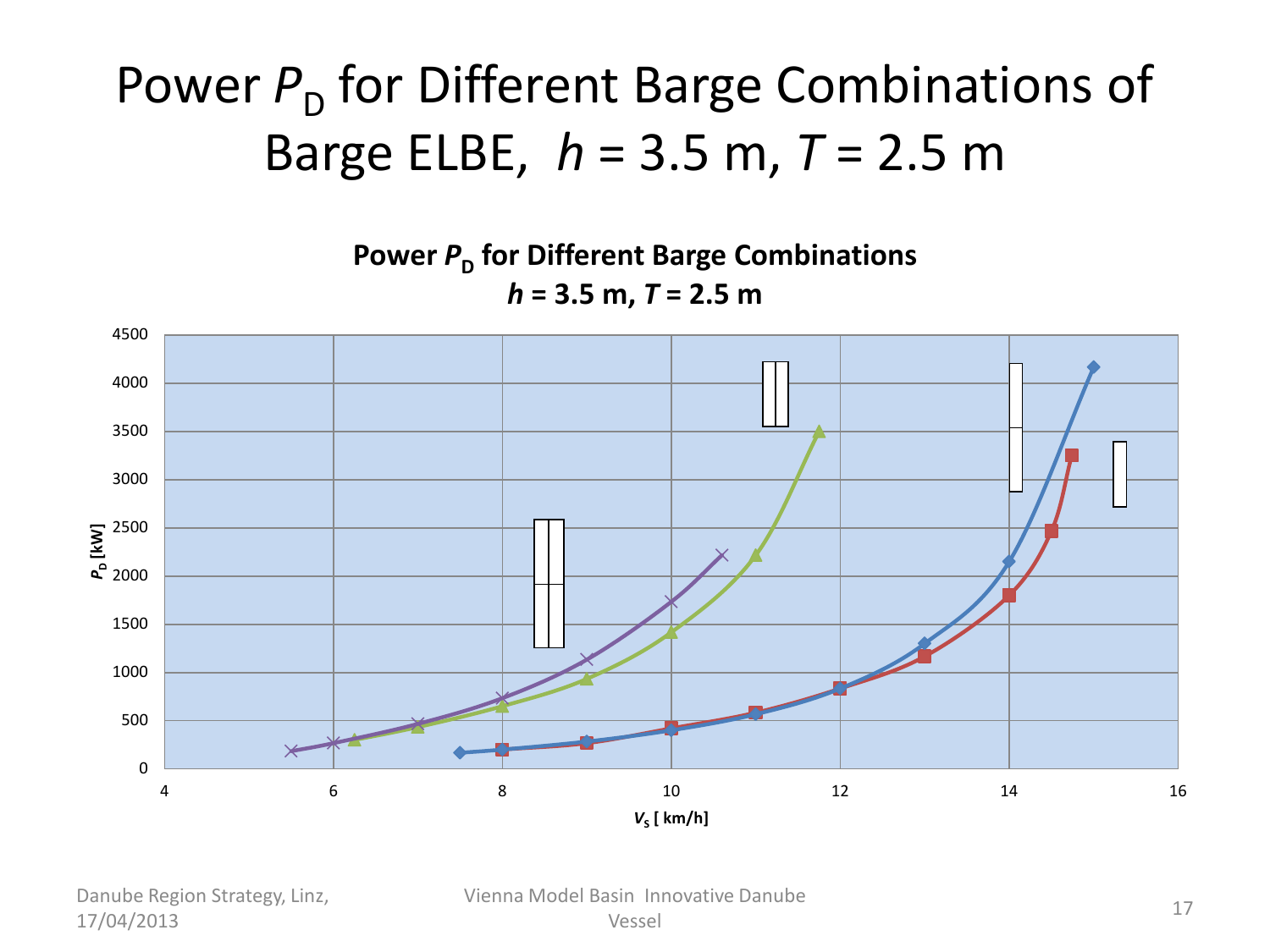### Transport Efficiency Coefficient (TEC) Combinations of Barge ELBE, *h* = 3.5 m, *T* = 2.5 m



Danube Region Strategy, Linz, 17/04/2013

Vienna Model Basin Innovative Danube versel and the series of the series of the series of the series of the series of the series of the series of the series of the series of the series of the series of the series of the series of the series of the series of t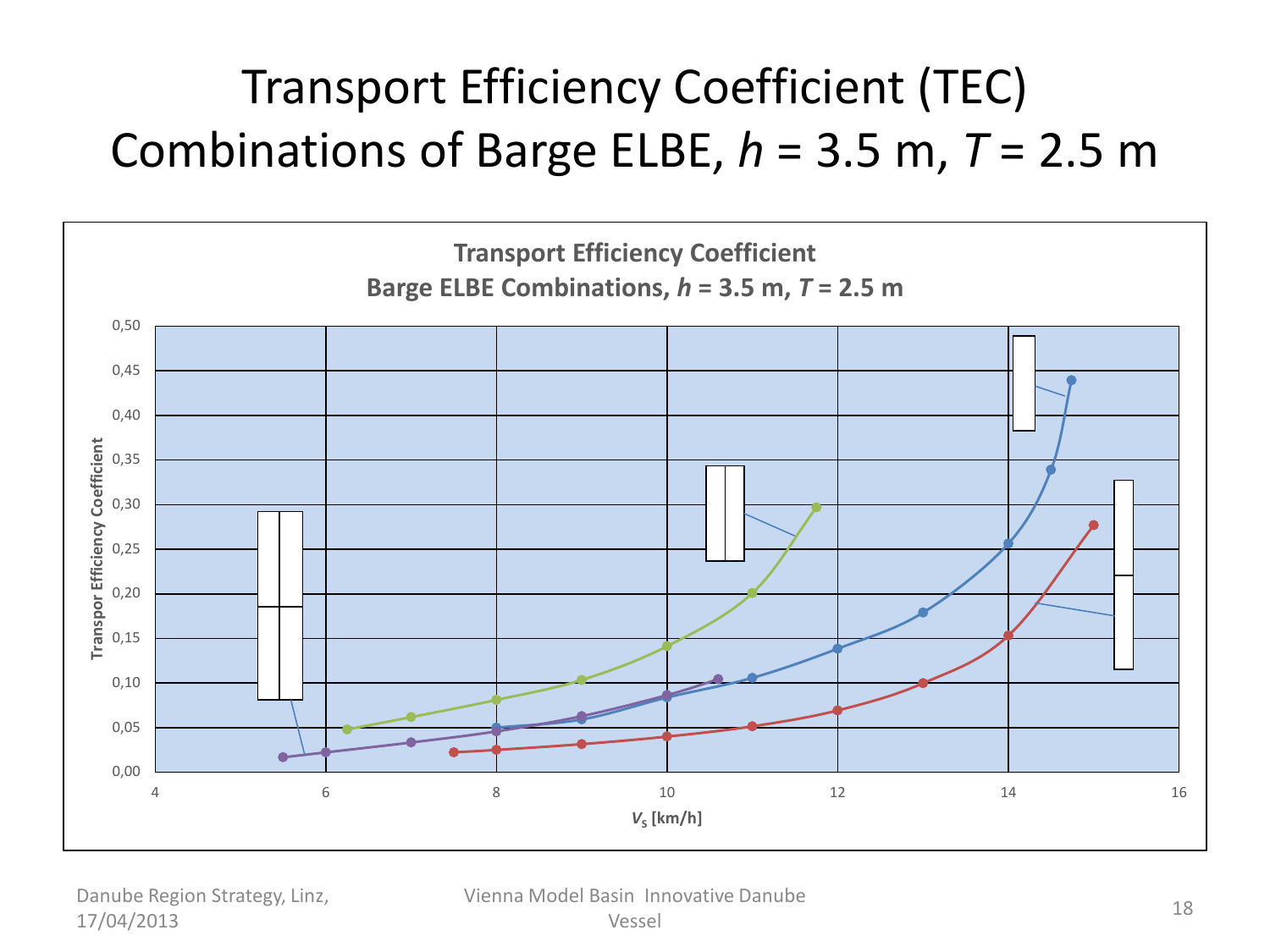## Power  $P_{\text{D}}$  for Different Combinations of Barge ELBE,  $h = 1.5$  m,  $T = 1.2$  m

**Power P<sub>D</sub>** for Different Barge Combinations *h***= 1.5 m,** *T***= 1.2 m**



Danube Region Strategy, Linz, 17/04/2013

Vienna Model Basin Innovative Danube versel and the series of the series of the series of the series of the series of the series of the series of the series of the series of the series of the series of the series of the series of the series of the series of t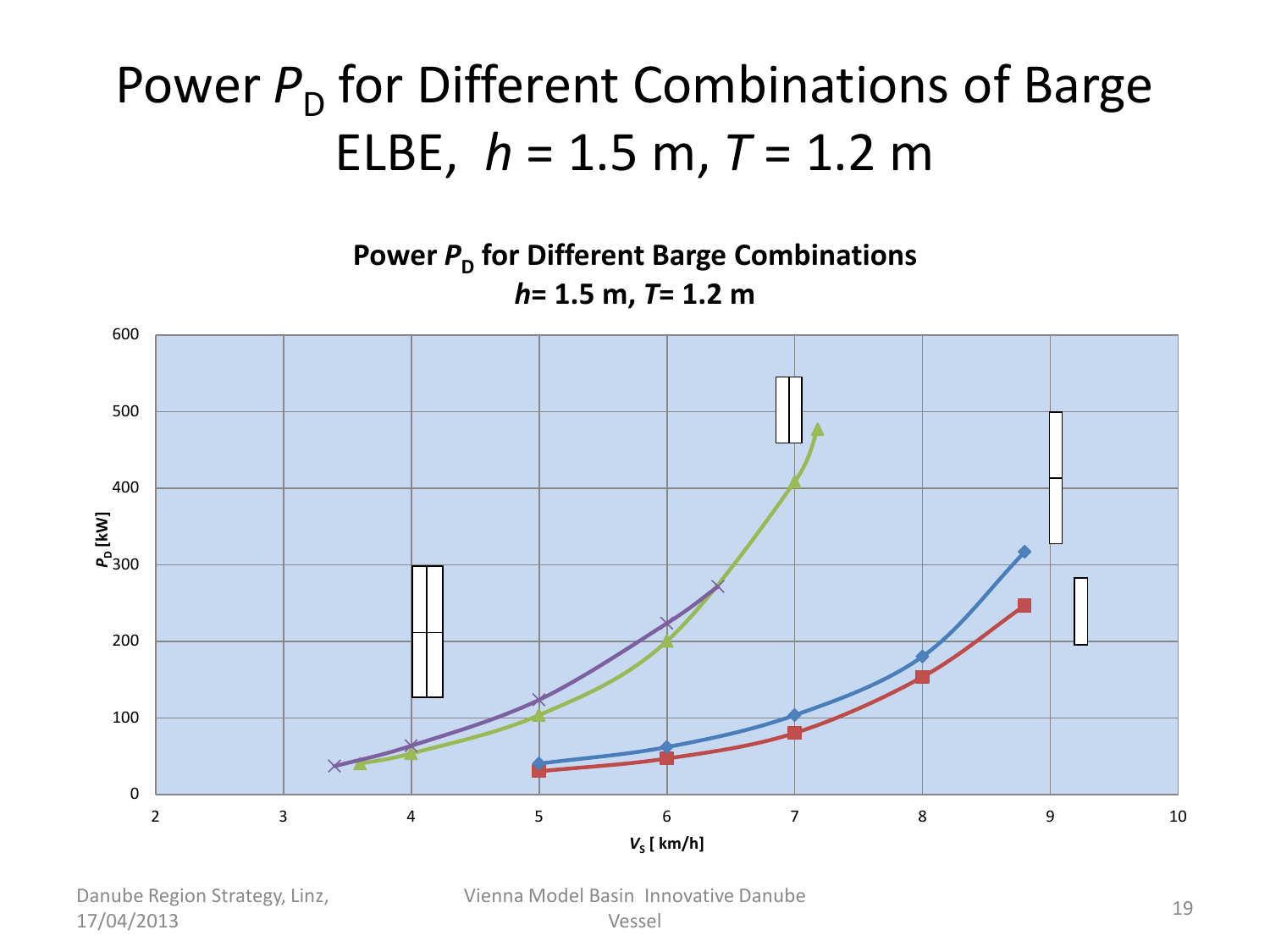## TEC for Barge ELBE, Different Combinations *h* = 1.5 m, *T* = 1.2 m

**Transport Efficiency Coefficient, ELBE Barge, different Combinations,**   $h = 1.5$  m,  $T = 1.2$  m



Danube Region Strategy, Linz, 17/04/2013

Vienna Model Basin Innovative Danube Shi important bandidae and the same of the same of the same of the same of the same of the same of the same of the same of the same of the same of the same of the same of the same of the same of the same of the same of the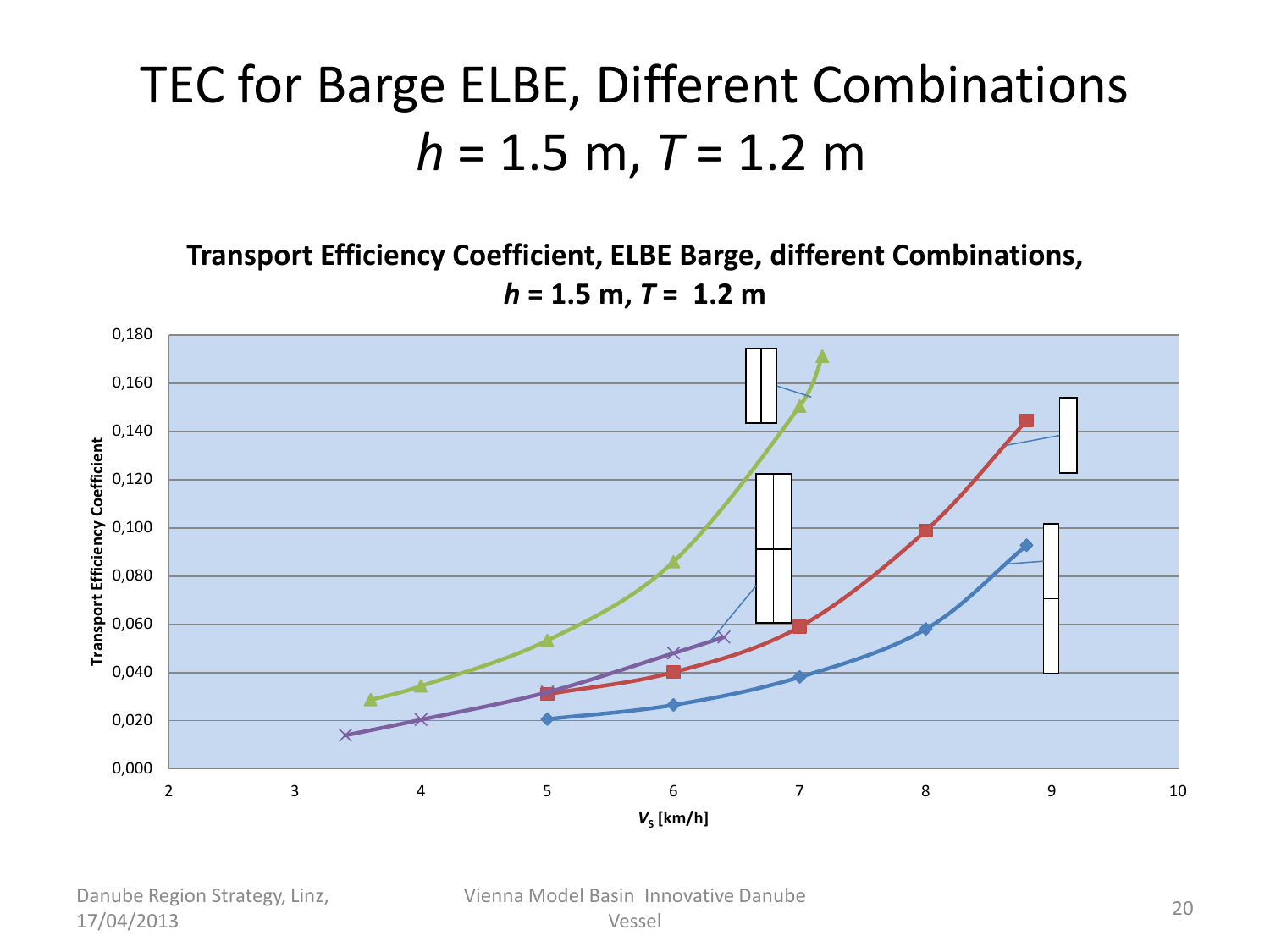### Total Efficiencies

**Total Efficiencies Example: Tug + 2 Barges ELBE,** *h* **= 3.5 m**



Danube Region Strategy, Linz, 17/04/2013 Vienna Model Basin Innovative Danube

Shi important bandidae and the contract of the contract of the contract of the contract of the contract of the contract of the contract of the contract of the contract of the contract of the contract of the contract of the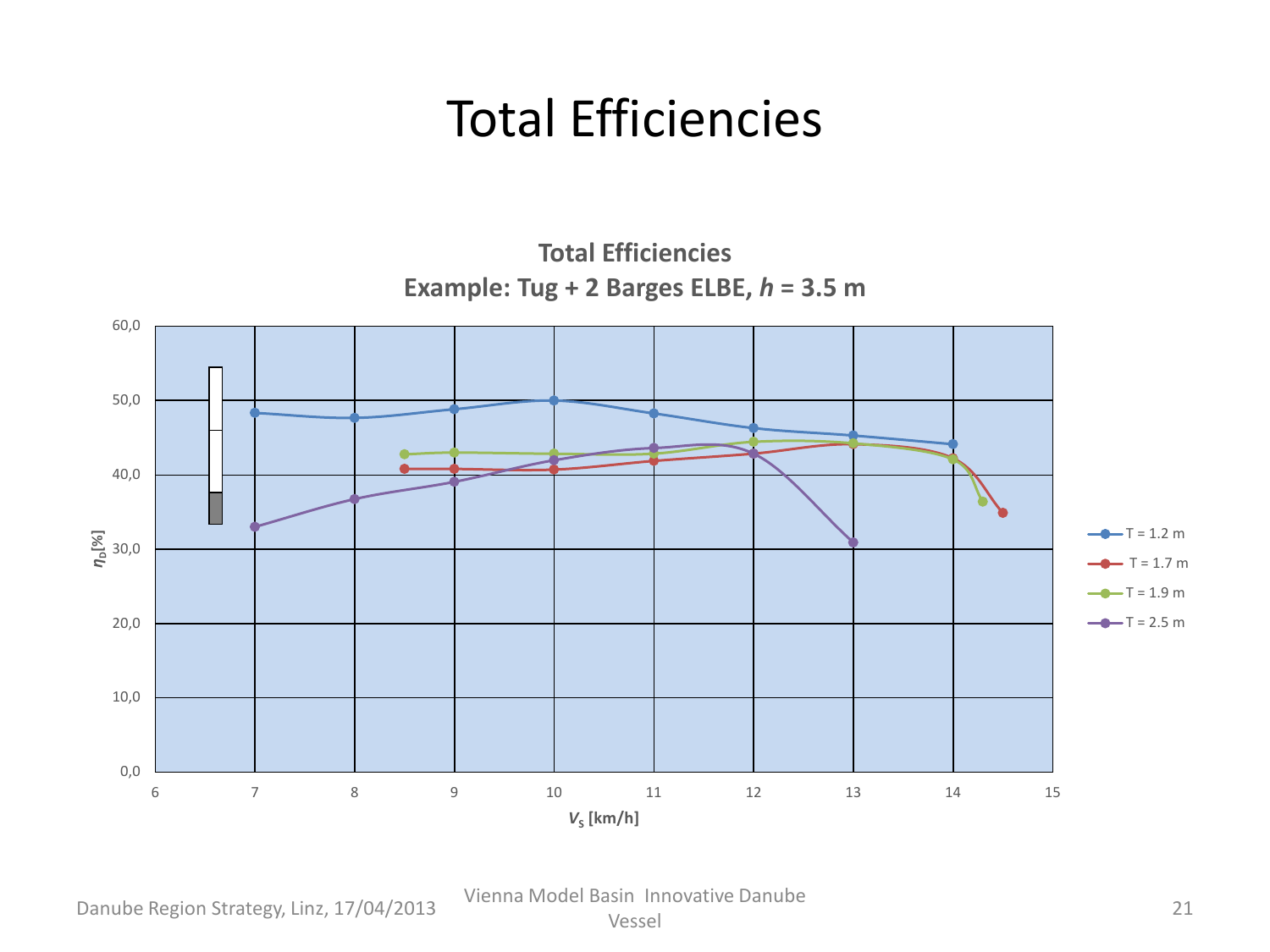#### Innovative Danube Vessel

# Draught Variation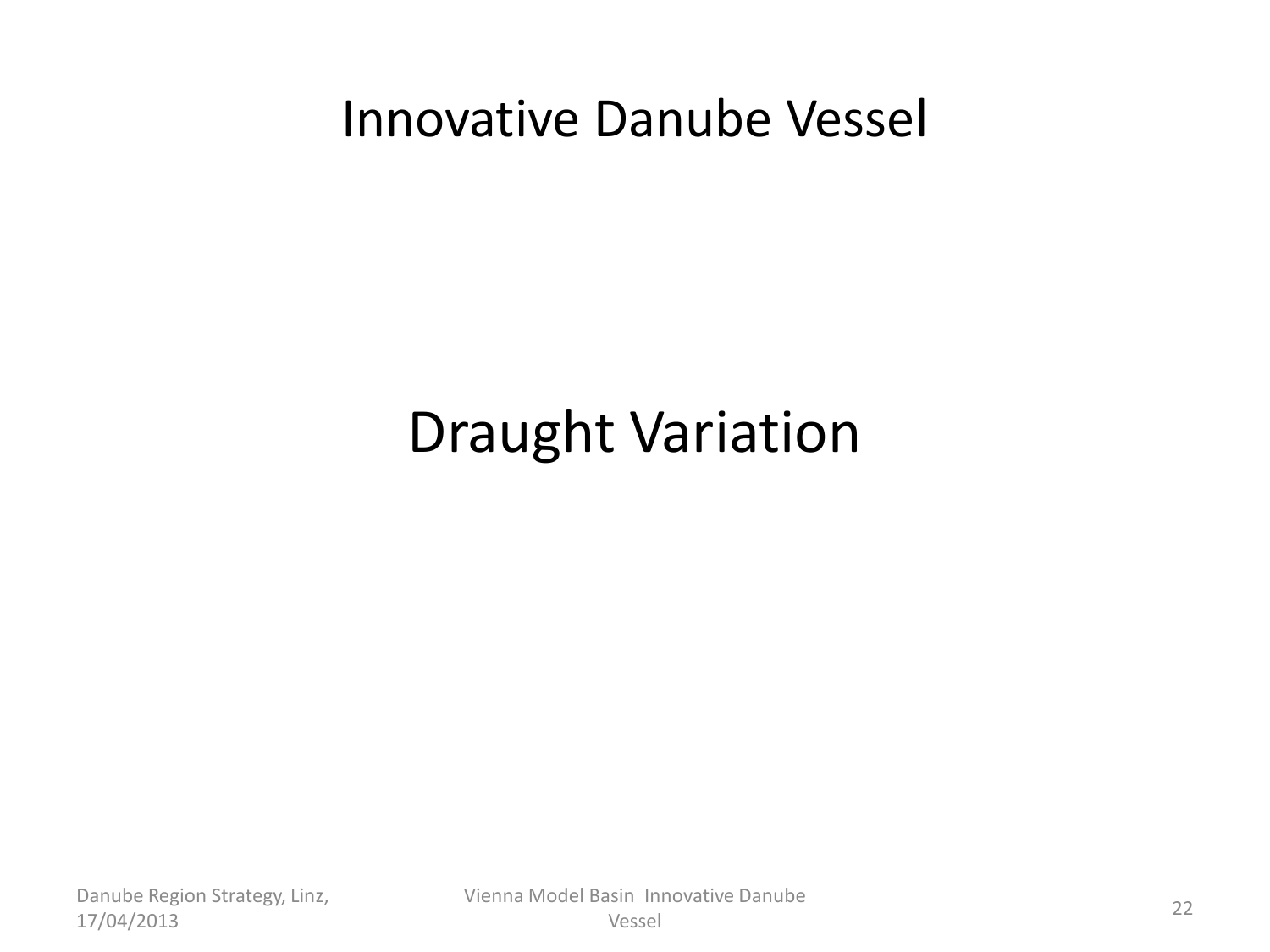## One Barge, Power Consumption at Different Draughts, *h* = 3.5 m

 $\overline{0}$ 500 1000 1500 2000 ៍ខ្មី<br><u>ខ</u>្មី<br>ខ្ម<sup>ី</sup> 2000 3000 3500 4000 4500 5 7 9 11 13 15 17 19 *V***<sup>S</sup> [ km/h] Power** *P*<sub>D</sub> at Different Draughts  $h = 3.5 m$  $-$ T=1.2 m  $\rightarrow$ T = 1.9 m  $T = 2.5 m$ 

Danube Region Strategy, Linz, 17/04/2013

Vienna Model Basin Innovative Danube Shi important bandidae and the same of the same of the same of the same of the same of the same of the same of the same of the same of the same of the same of the same of the same of the same of the same of the same of the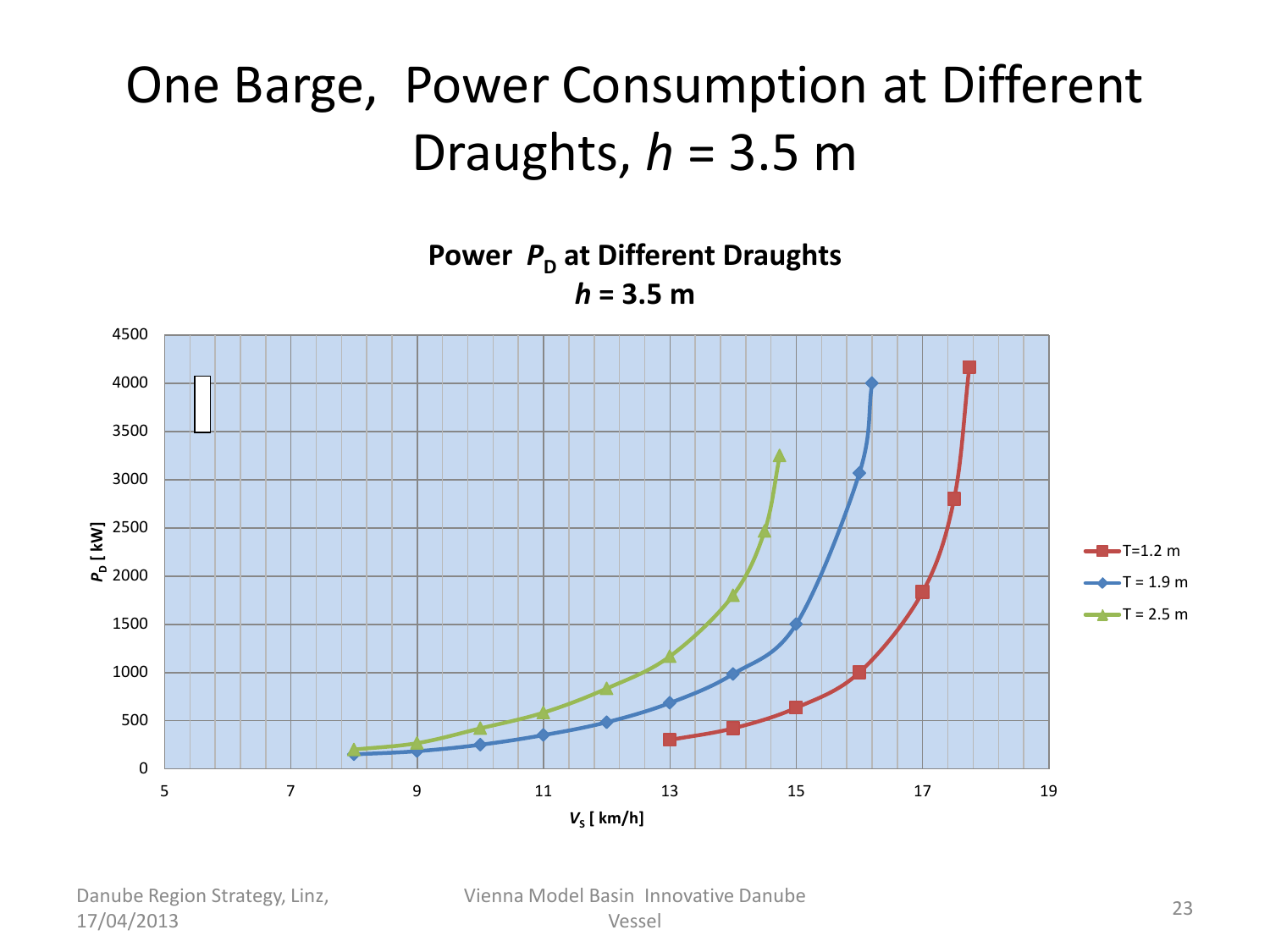#### ELBE Barge, Transport Efficiency Coefficient at Different Draughts, *h* = 3.5 m

**Transport Efficiency Coefficient ELBE Barge at different draughts,** *h* **= 3.5 m**



Danube Region Strategy, Linz, 17/04/2013

Vienna Model Basin Innovative Danube Sin important Bandberg (1989)<br>Vessel 1996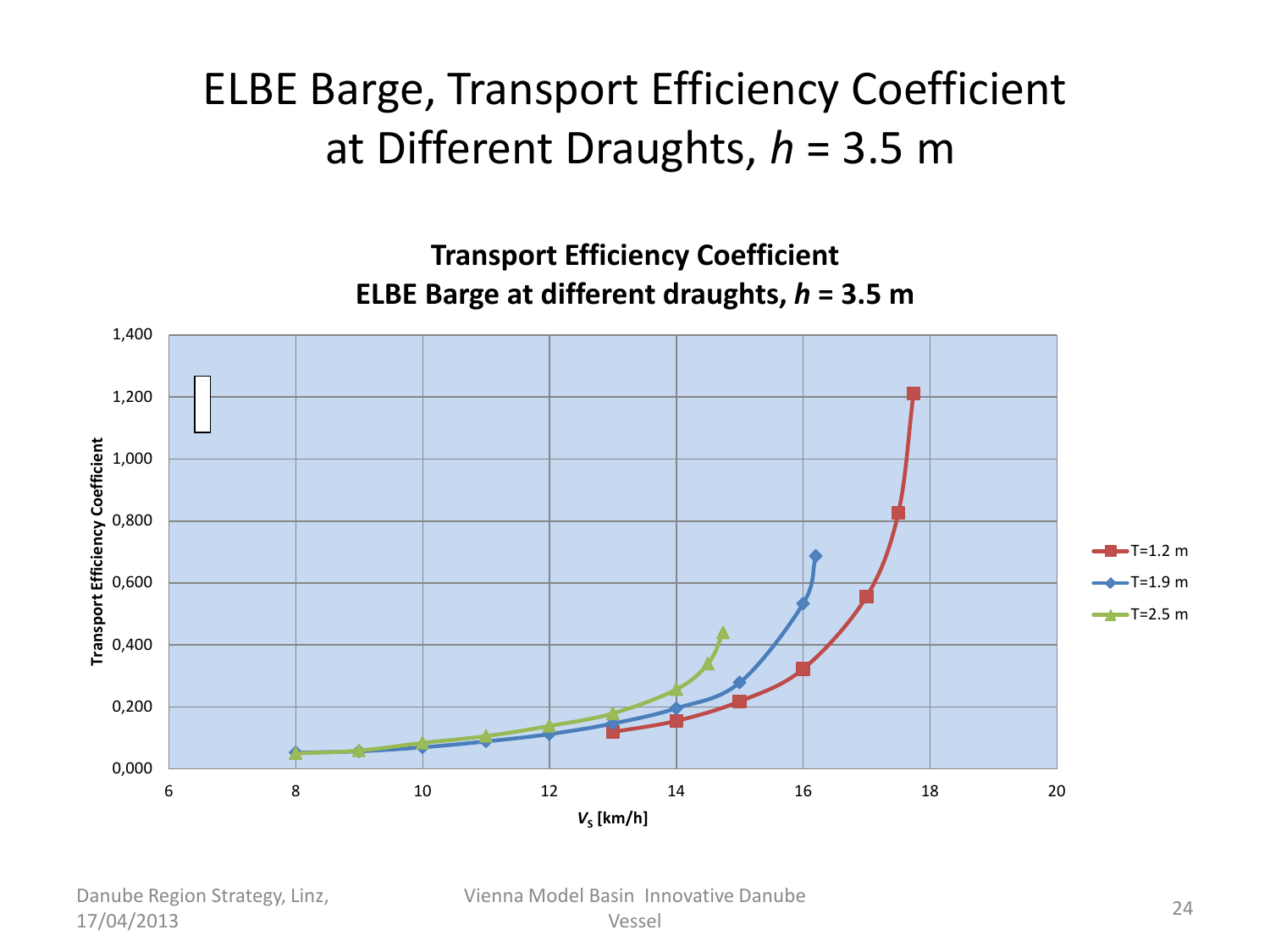## *Δ* Transport Efficiency Coefficient [%] versus *Δ* Draught[%], *h* = 3.5 m



Danube Region Strategy, Linz, 17/04/2013

Vienna Model Basin Innovative Danube Shimmovative Bandberg<br>Vessel 25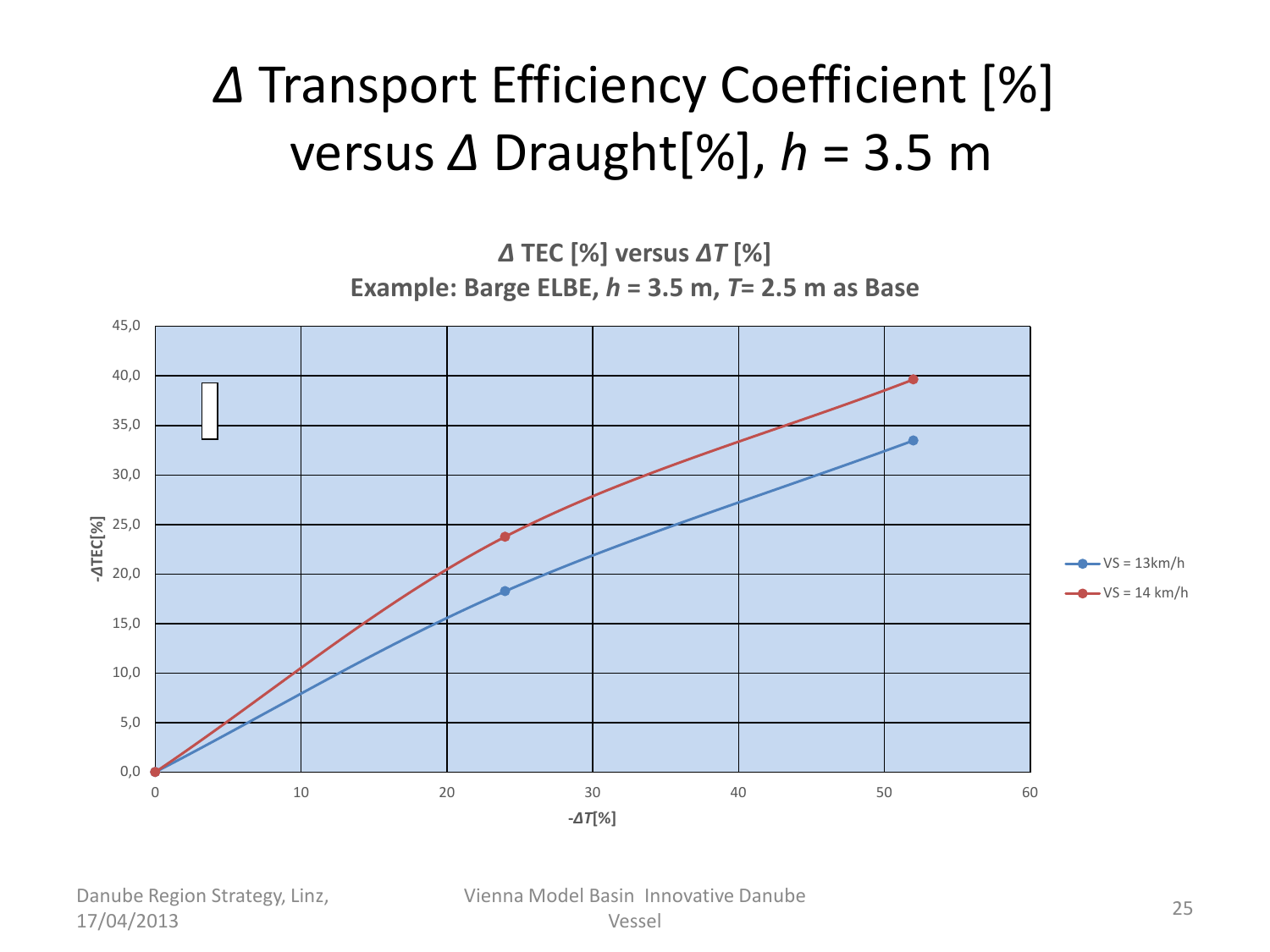#### Power P<sub>D</sub> for Tug-Barge System, 2 Barges ELBE, Different Draughts, *h* = 3.5 m

**Power Consumption 2 Barges ELBE with Tug, Different Draughts**  $h = 3.5$  m



Danube Region Strategy, Linz, 17/04/2013

Vienna Model Basin Innovative Danube Shi important bandidae and the contract of the contract of the contract of the contract of the contract of the contract of the contract of the contract of the contract of the contract of the contract of the contract of the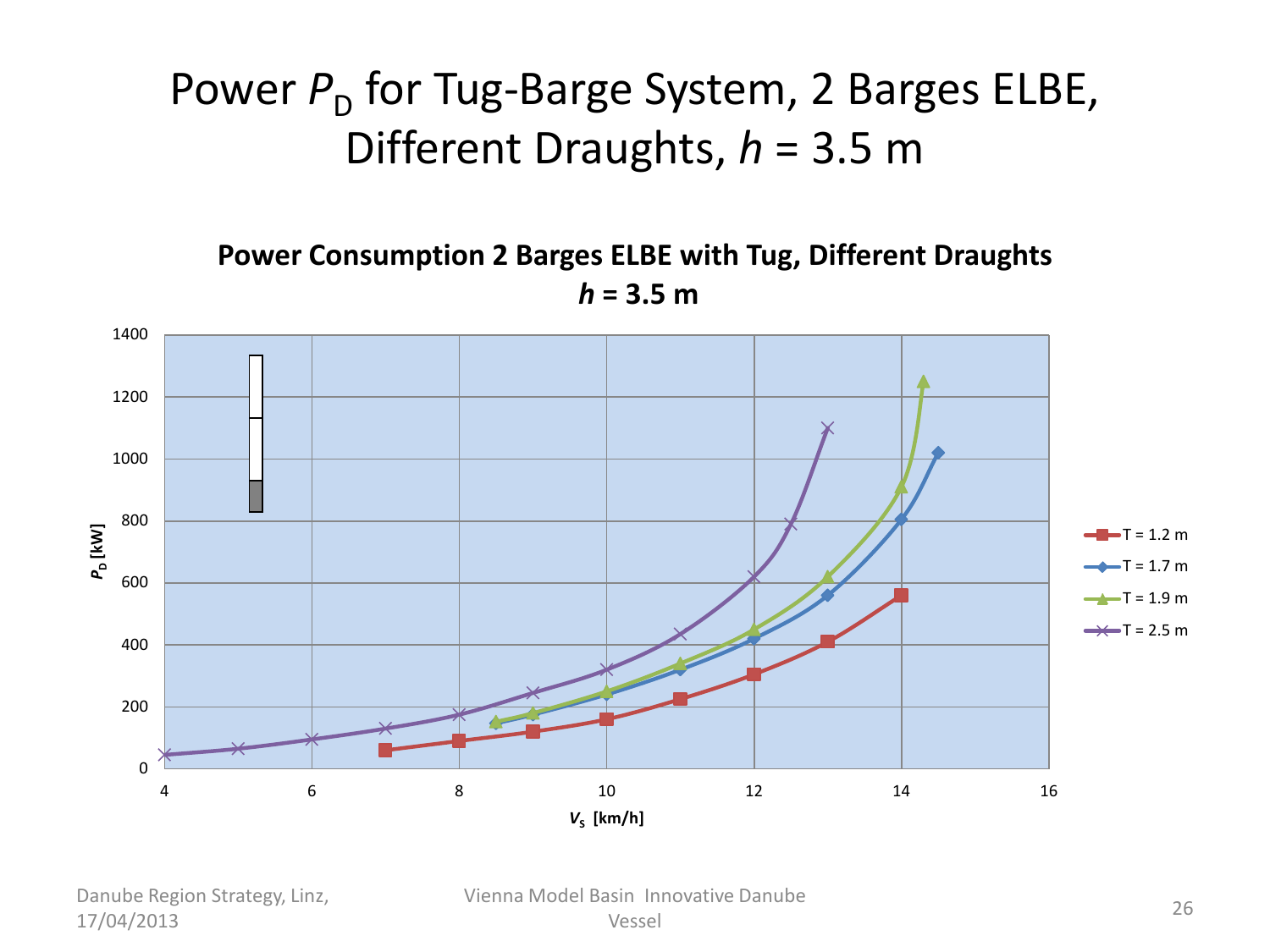## Transport Efficiency Coefficients, 2 Barges ELBE + Tug, Different Draughts, *h* = 3.5 m

**Transport Efficiency Coefficients: 2 Barges ELBE with Tug, Different Draughts,** *h* **= 3.5 m**



Danube Region Strategy, Linz, 17/04/2013

Vienna Model Basin Innovative Danube Sin important Bandberg (1989)<br>Vessel 27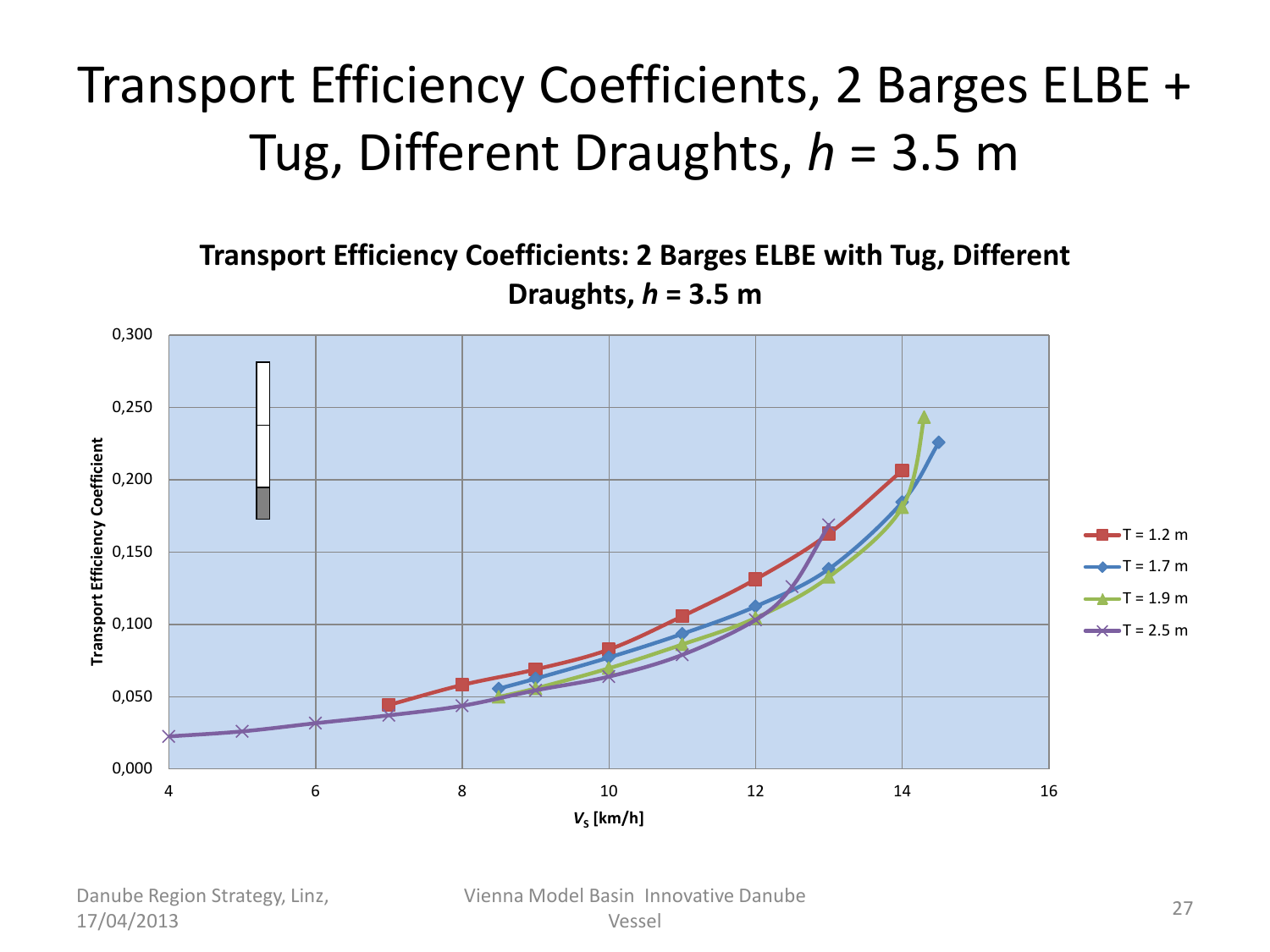## *Δ* Transport Efficiency Coefficient [%] versus *Δ* Draught[%], *h* = 3.5 m



Danube Region Strategy, Linz, 17/04/2013

Vienna Model Basin Innovative Danube Sin important Bandberg (1988)<br>Vessel 28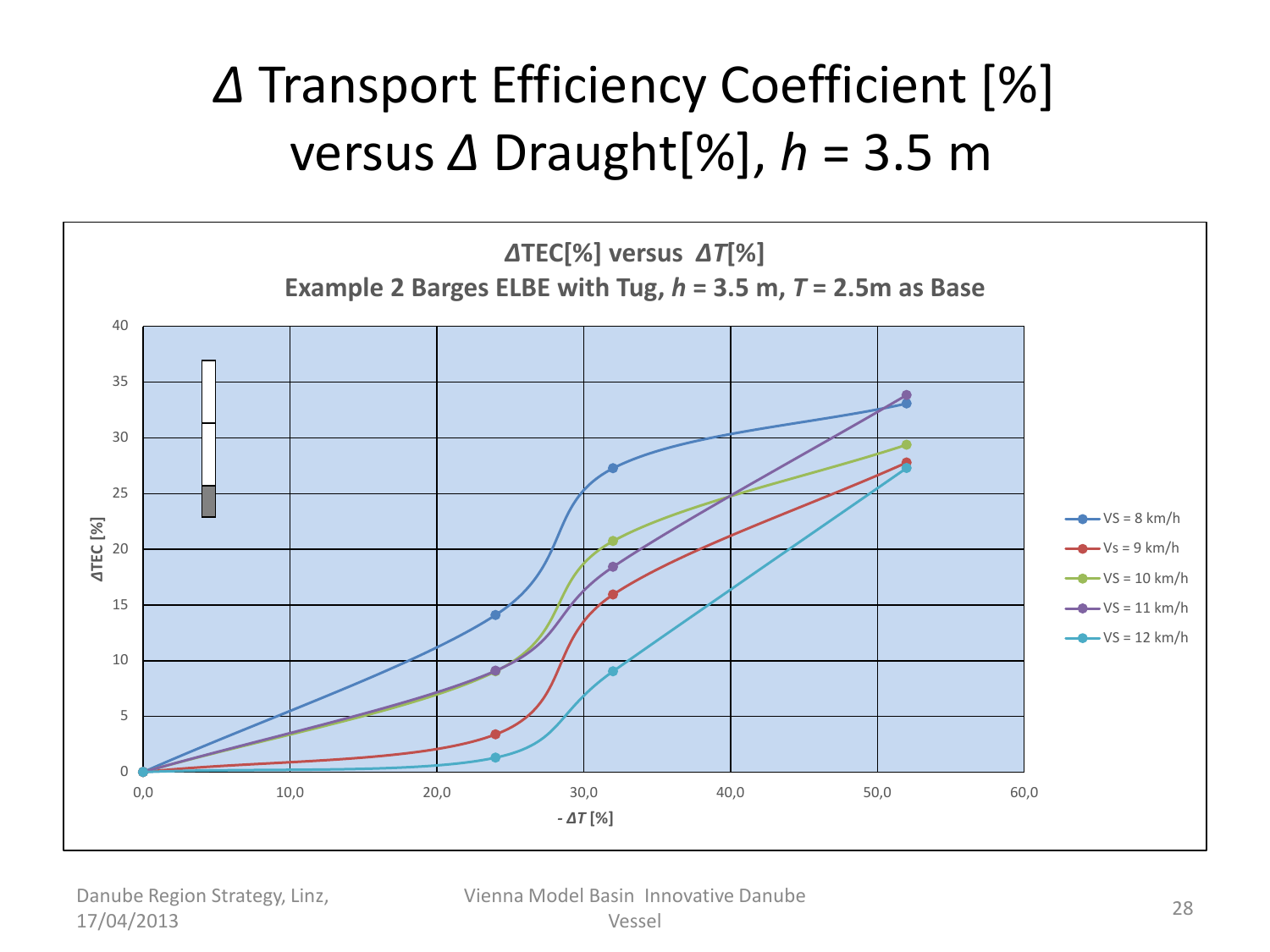#### Innovative Danube Vessel

# Practical Effect of Shallow Water on the Transport Efficiency Coefficient (Always using the maximum possible draught)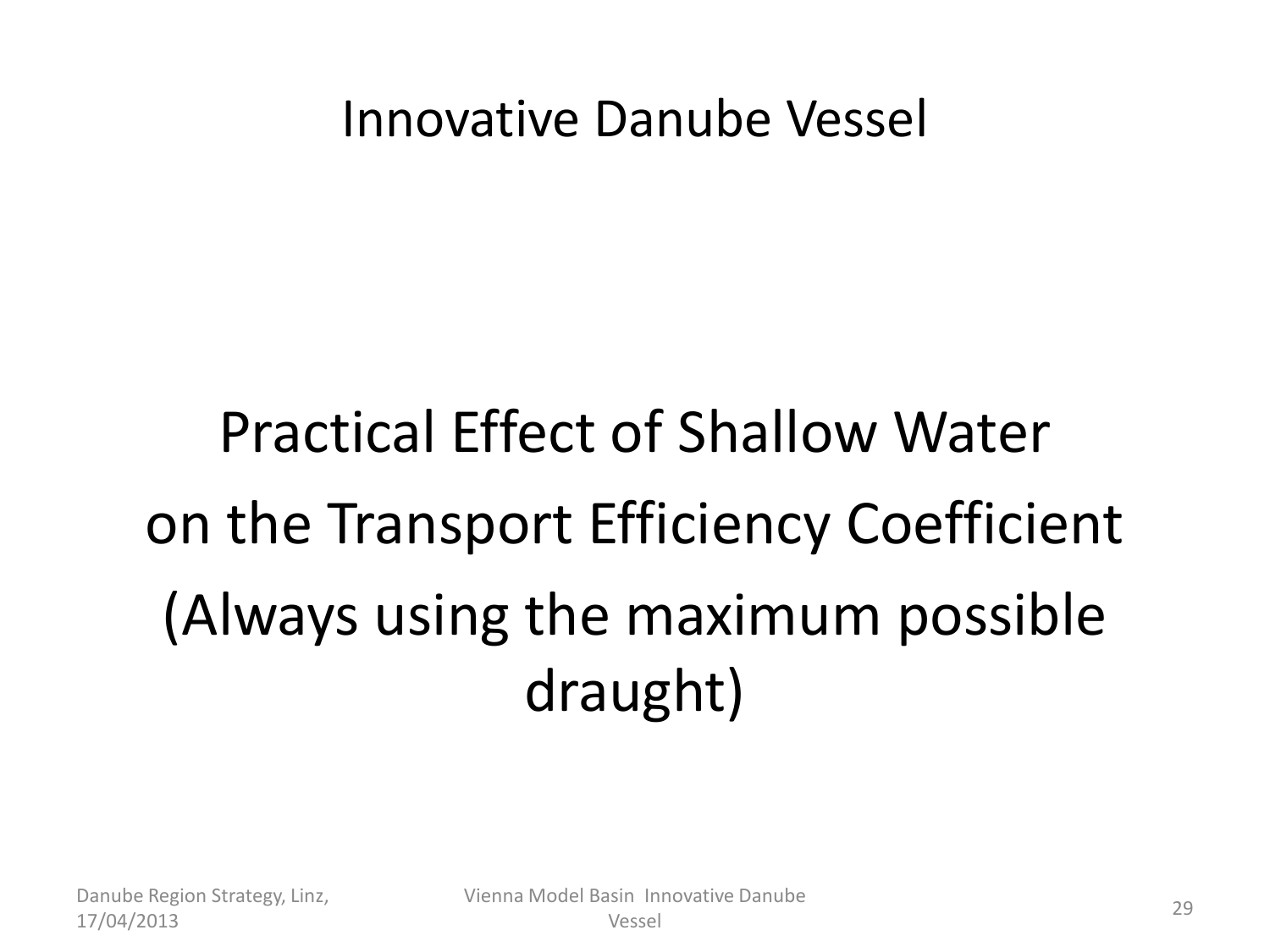### Practical Effect of Water Depth



**Transport Efficiency Coefficients at Different Waterdepths and Draughts**

Danube Region Strategy, Linz, 17/04/2013

Vienna Model Basin Innovative Danube Shi important bandidae and the same of the same of the same of the same of the same of the same of the same of the same of the same of the same of the same of the same of the same of the same of the same of the same of the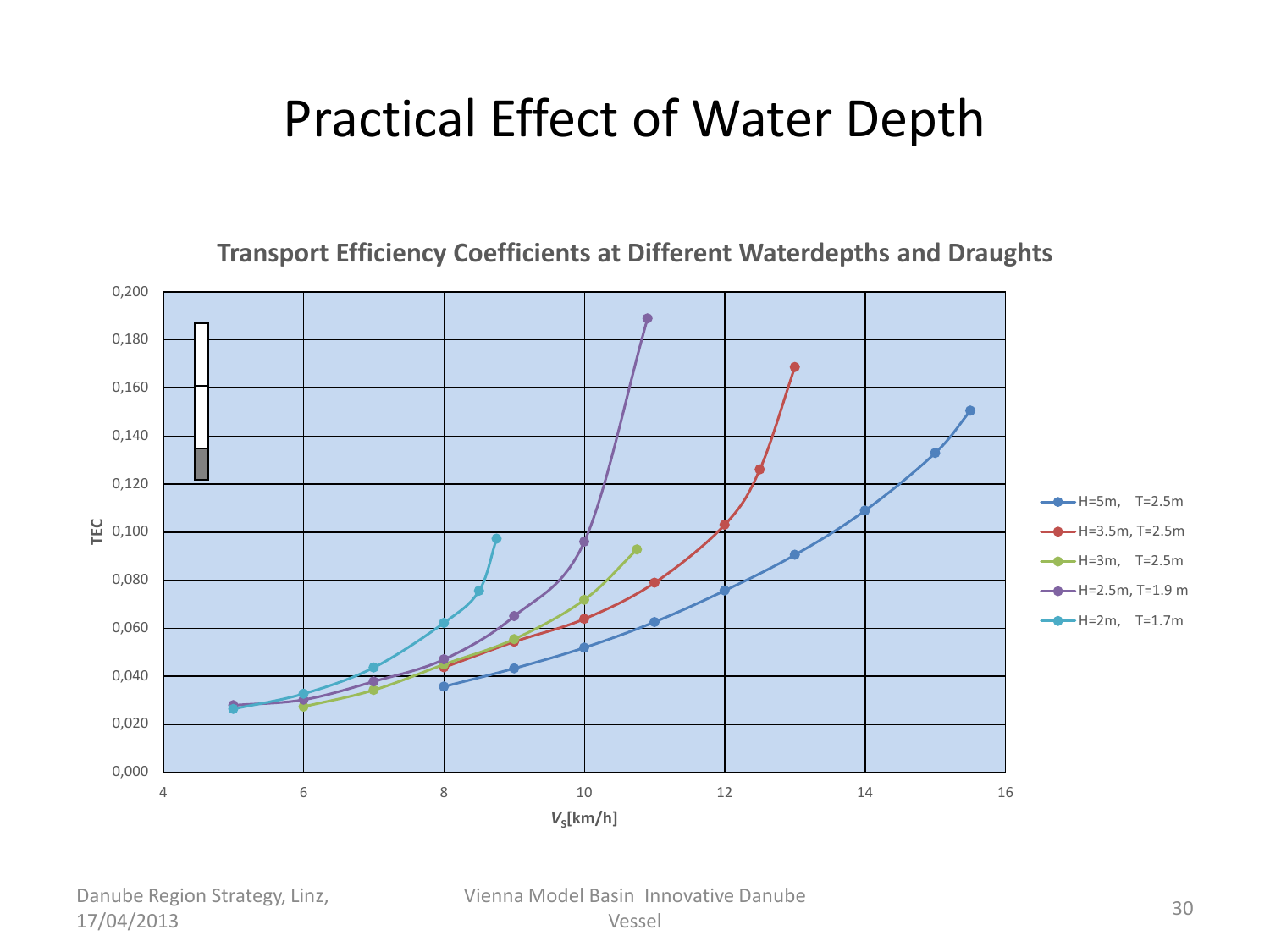### Practical Effect of Water Depth

0 10 20 30 40 50 60 70 80 90 0 0,5 1 1,5 2 2,5 3 3,5 4 4,5 5 5,5 *Δ***TEC [%]** *h* **[m**]  $Vs = 10km/h$  $-Vs = 8$  km/h  $Vs = 9$  km/h

**Change of Transport Efficiency Coefficient versus Waterdepth** 

Danube Region Strategy, Linz, 17/04/2013

Vienna Model Basin Innovative Danube Shi important bandidae and the same state of the state of the state of the state of the state of the state of the state of the state of the state of the state of the state of the state of the state of the state of the stat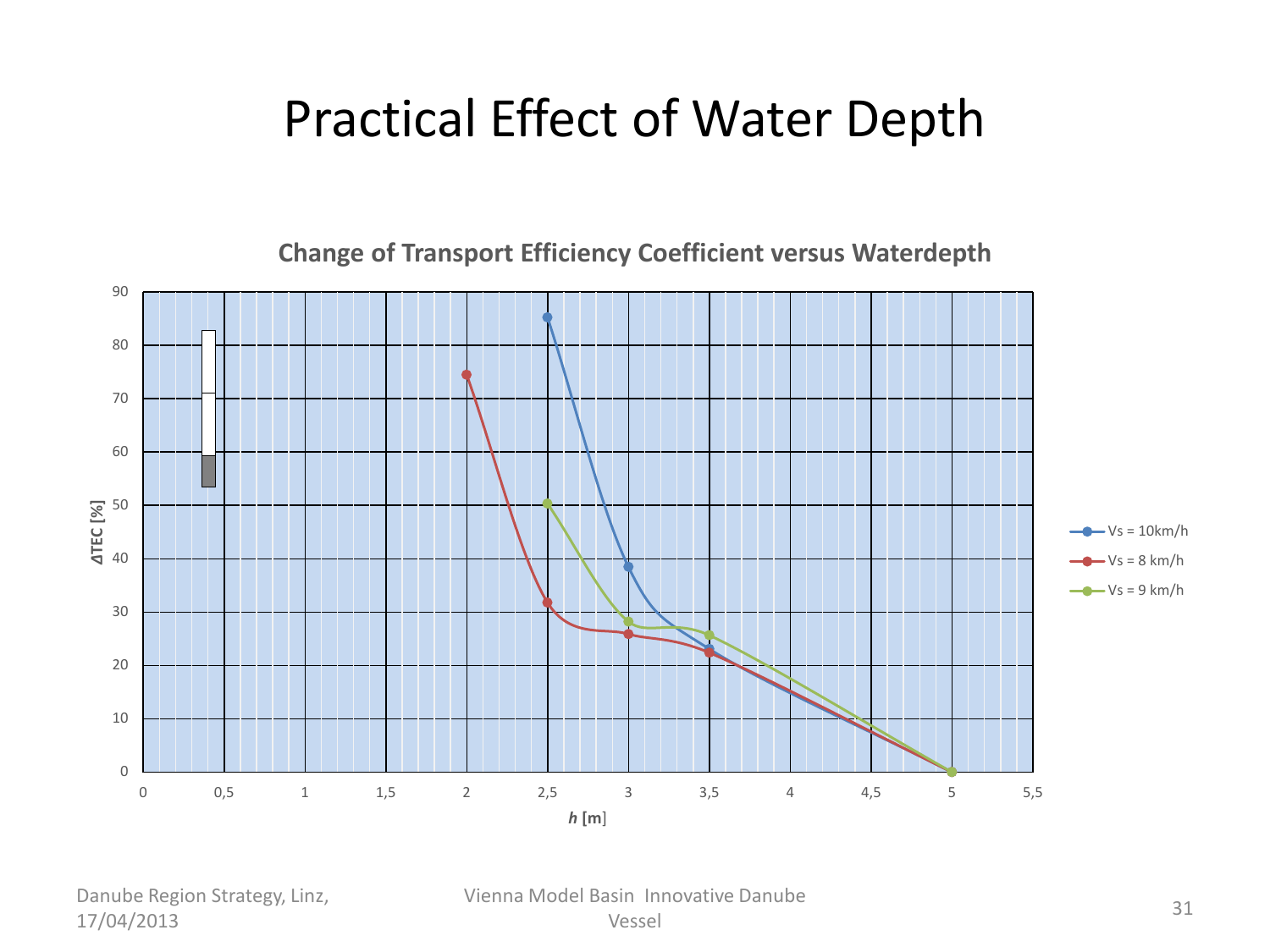Innovative Danube Vessel

# Influence of *L/B* Investigation of Barge-Barge and Tug-Barge Combinations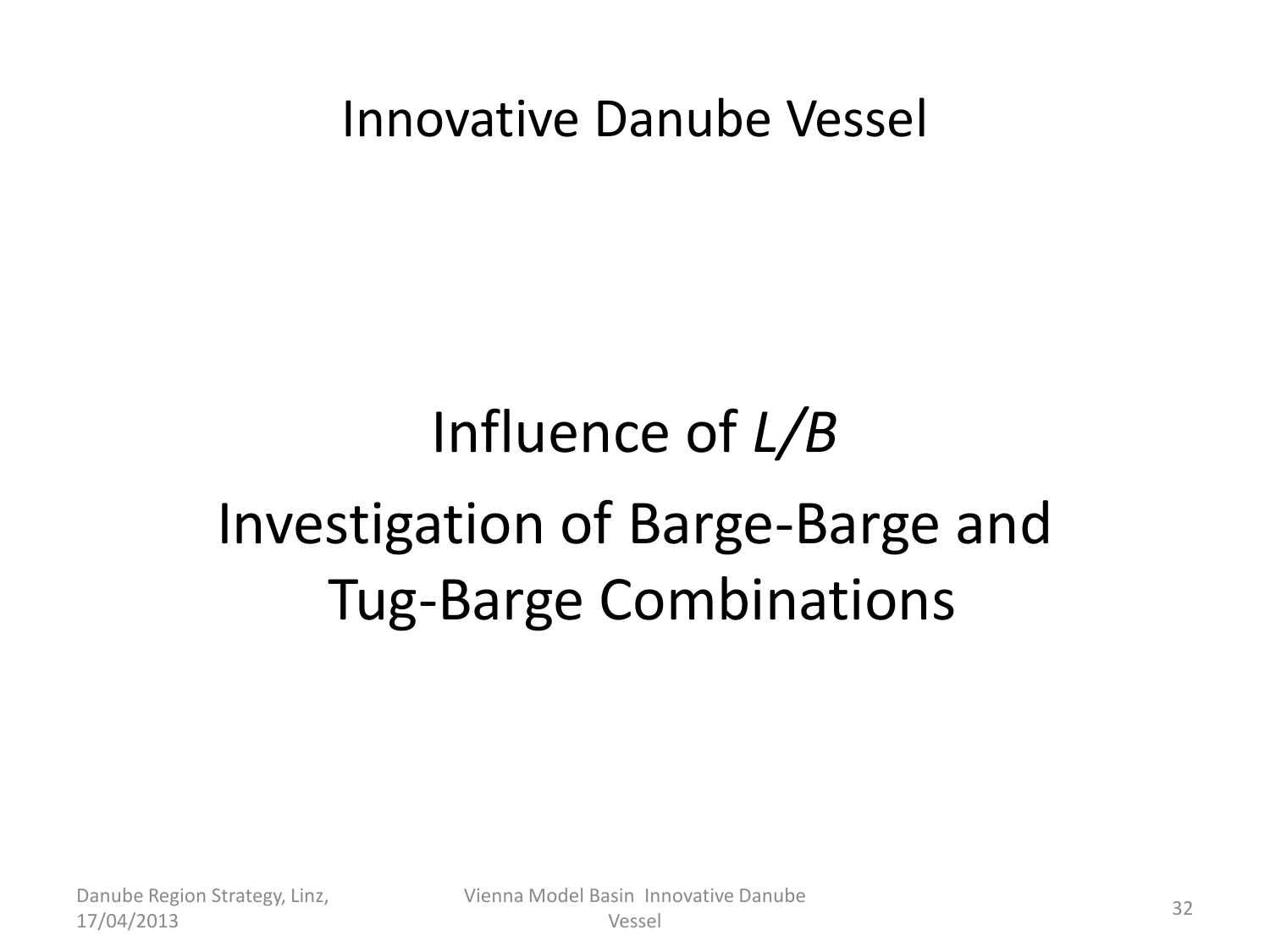# Transport Efficiency Coefficient versus *L*/*B*, Barge-Barge Combinations, *h* = 4.0 m, *T* = 2.7 m



Danube Region Strategy, Linz, 17/04/2013

Vienna Model Basin Innovative Danube Shi important bandidae and the same state of the state of the state of the state of the state of the state of the state of the state of the state of the state of the state of the state of the state of the state of the stat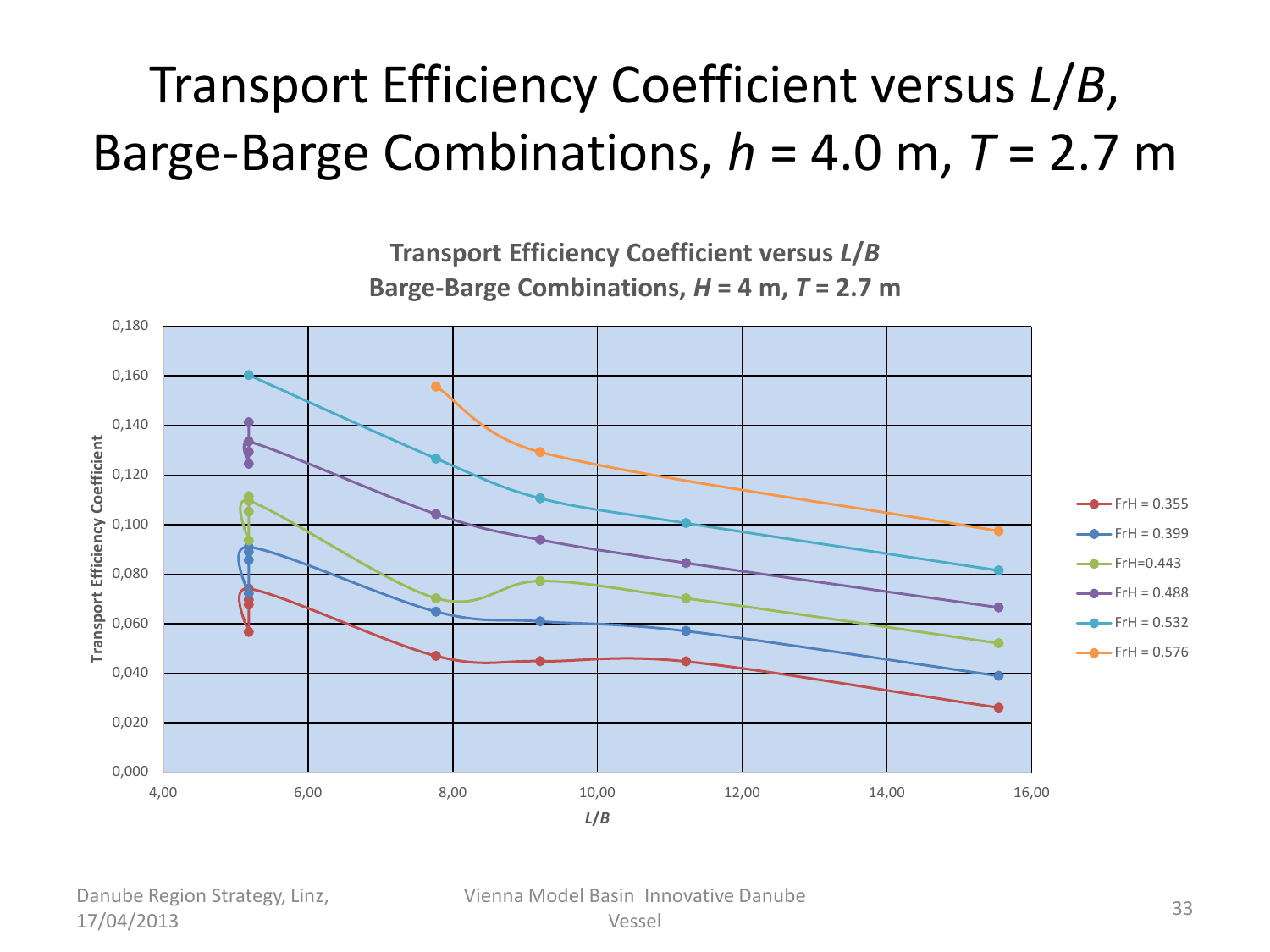# Transport Efficiency Coefficient versus *L*/*B*, Barge-Barge Combinations, *h* = 2.5 m, *T* = 2.0 m



Danube Region Strategy, Linz, 17/04/2013

Vienna Model Basin Innovative Danube Sin important Bandberg (1988)<br>Vessel 34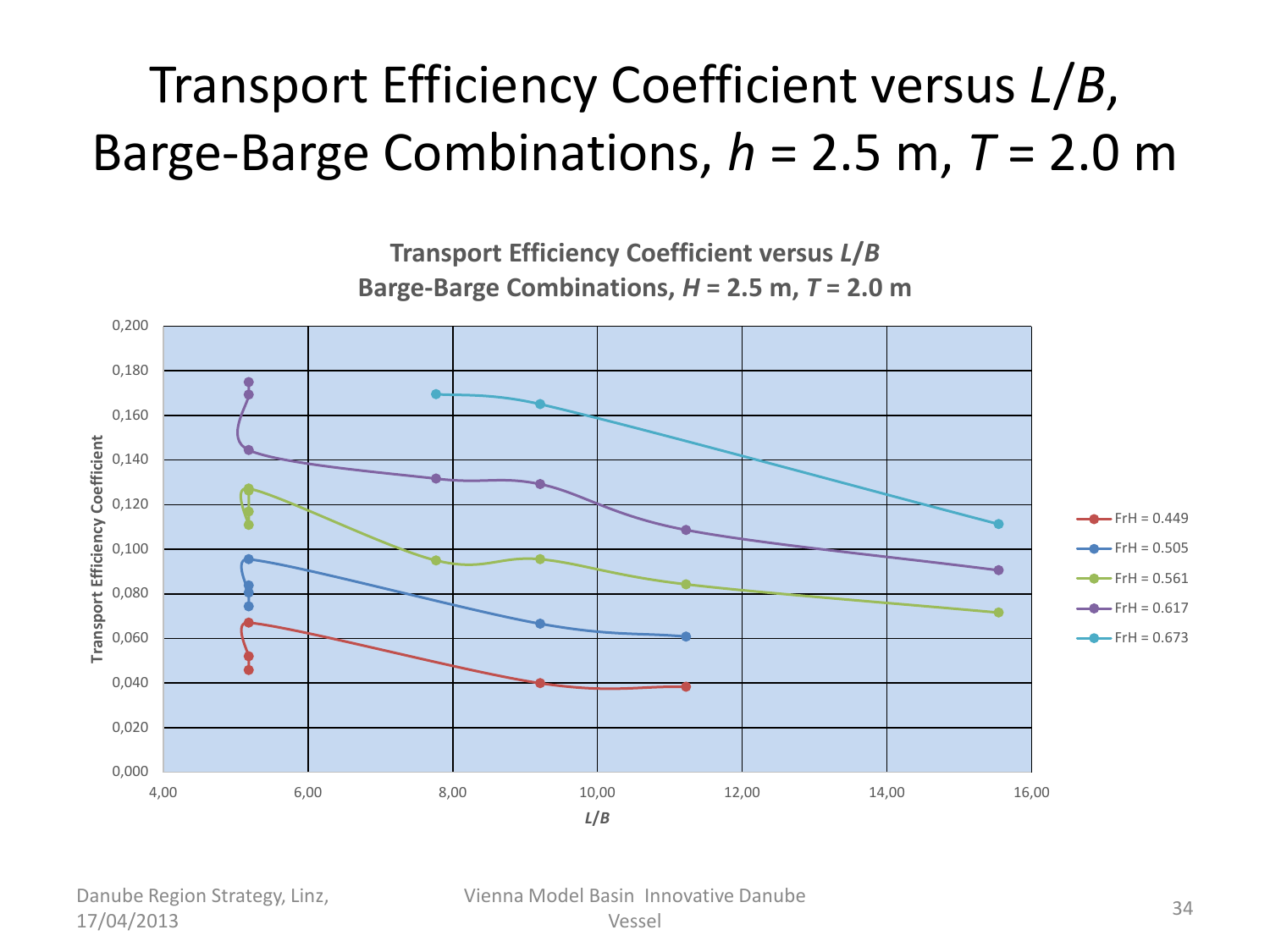#### Transport Efficiency Coefficient versus *L*/*B*, Tug-Barge Combinations, *h* = 4.0 m, *T* = 2.0 m

*L***/***B* **versus Transport Efficiency Coefficient** Tug Barge Combinations,  $h = 4$  m,  $T = 2$  m



Danube Region Strategy, Linz, 17/04/2013

Vienna Model Basin Innovative Danube Shimmovative Bandberg<br>Vessel 35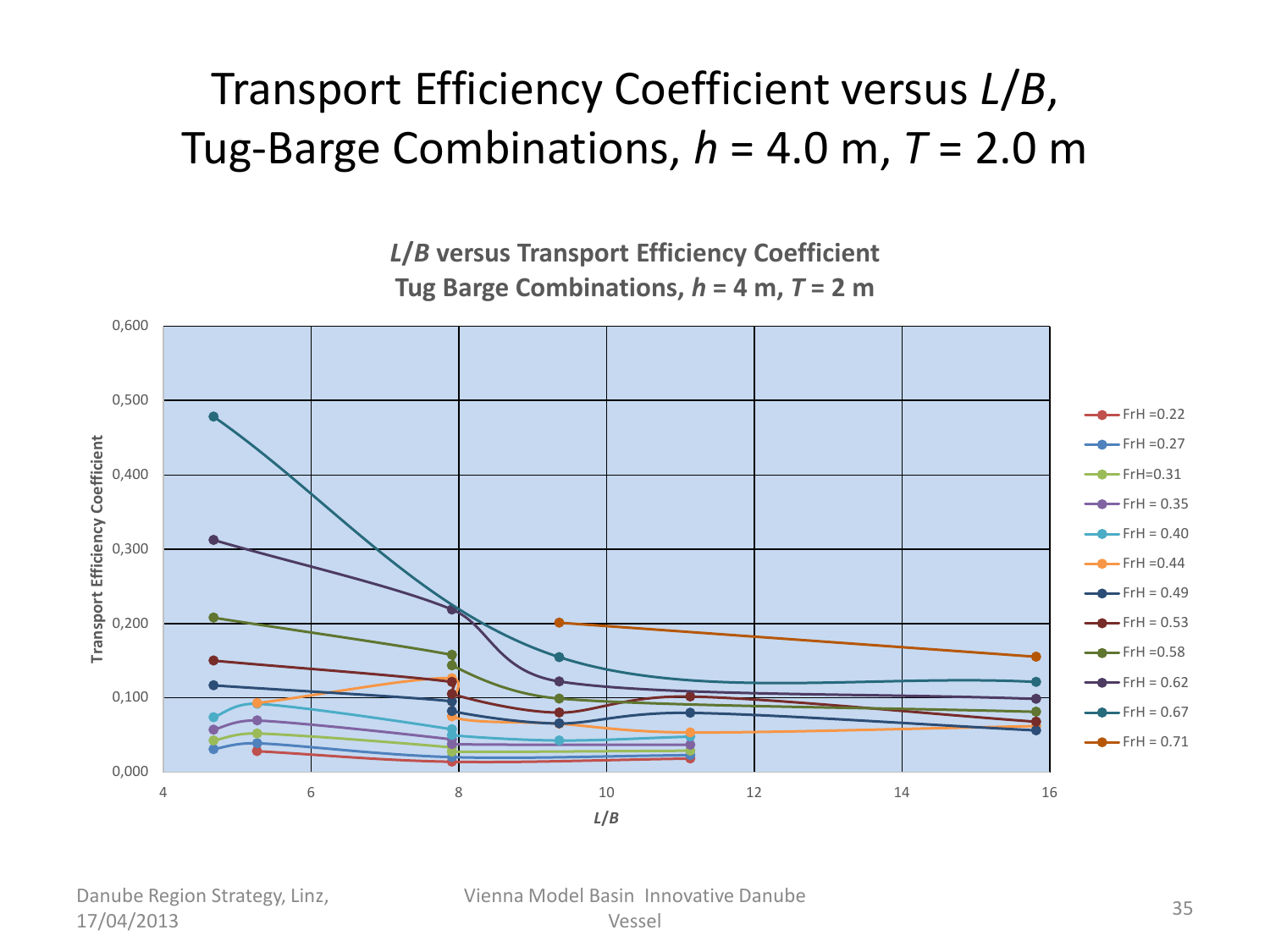## Transport Efficiency Coefficient versus *L*/*B*, ELBE Barge Combinations, *h* = 3.5 m, *T* = 2.5 m

*L***/***B* **versus Transport Efficiency Coefficient ELBE Barge Combinations**  $h = 3.5$  **m,**  $T = 2.5$  **m** 0,250 0,200 Transport Efficiency Coefficient **Transport Efficiency Coefficient**  $-$  FrH = 0.28 0,150  $-FrH=0.38$  $\bullet$  $-$ FrH = 0.43  $-FrH = 0.47$ 0,100  $-FRH = 0.52$  $-FrH = 0.57$  $-FrH = 0.62$ 0,050 0,000 0 2 4 6 8 10 12 14 16 *L***/***B*

Danube Region Strategy, Linz, 17/04/2013

Vienna Model Basin Innovative Danube Shi important bandwe<br>Vessel 36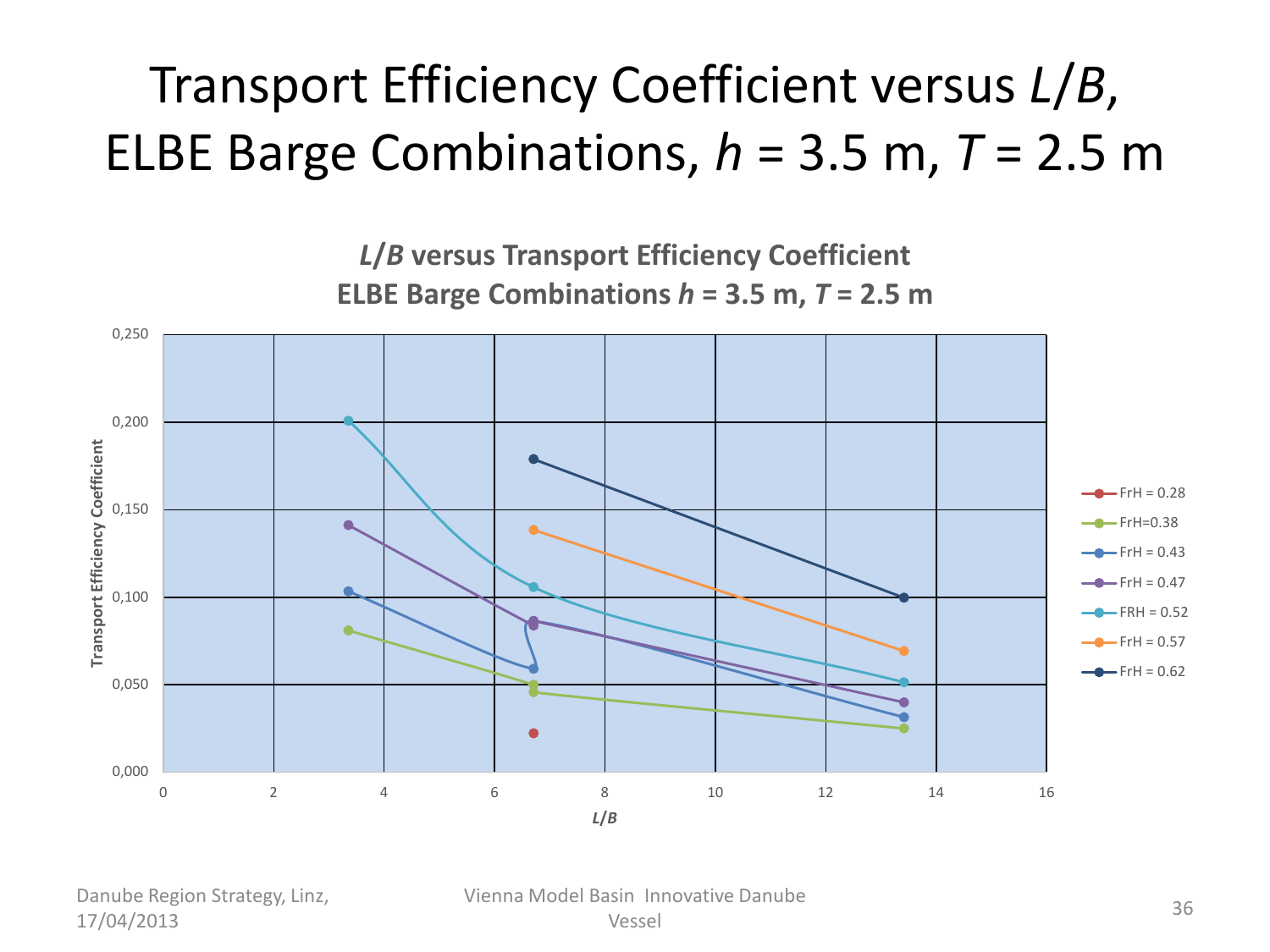## Transport Efficiency Coefficient versus *L*/*B*, ELBE Barge Combinations,  $h = 1.5$  m,  $T = 1.2$  m



Danube Region Strategy, Linz, 17/04/2013

Vienna Model Basin Innovative Danube Shi important bandidae and the same state of the state of the state of the state of the state of the state of the state of the state of the state of the state of the state of the state of the state of the state of the stat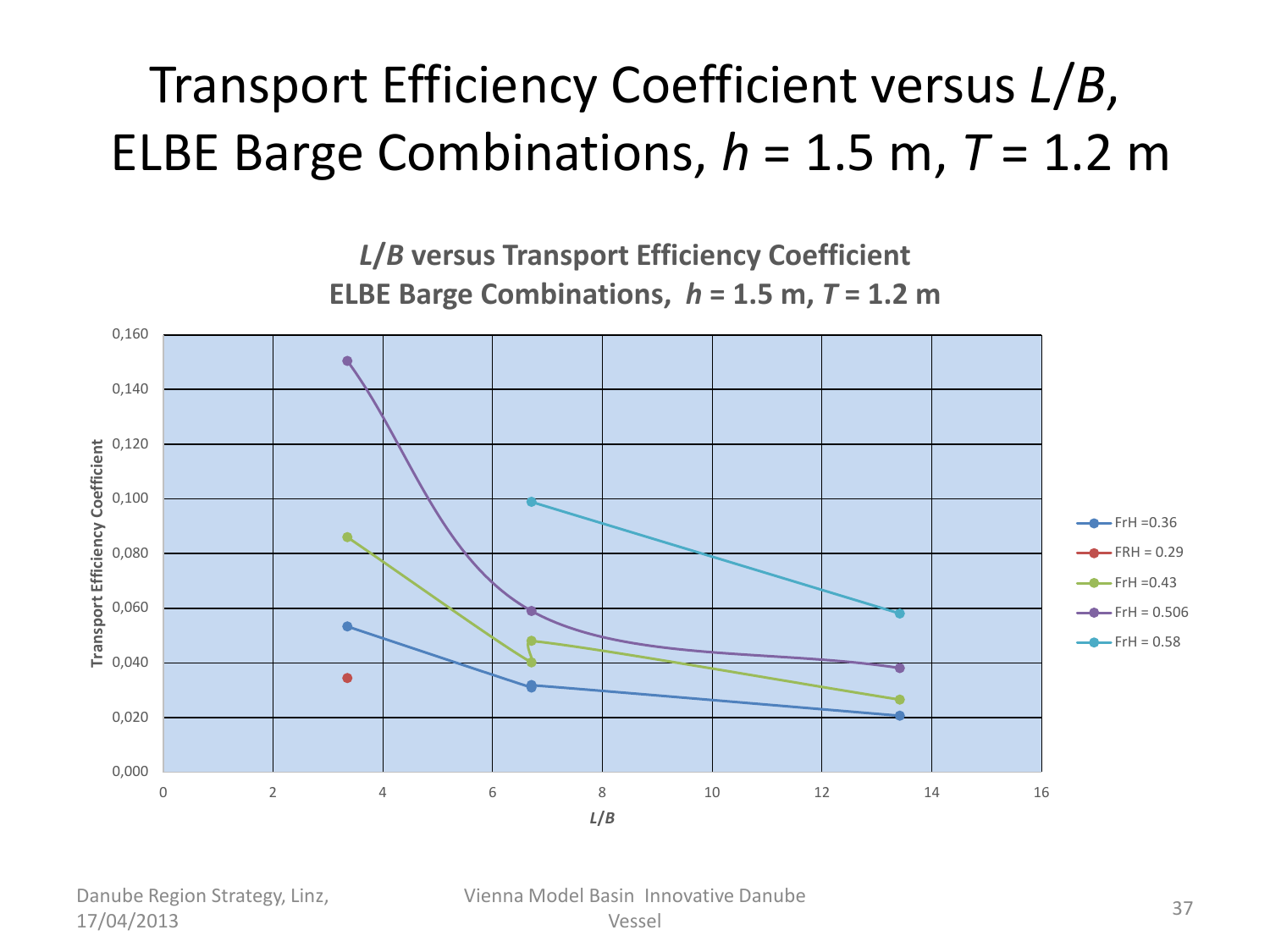# *L*/*B* Variation, all investigated Barge-Barge and Tug-Barge Combinations

**Transport Efficiency Coefficient in % versus** *L***/***B*



Danube Region Strategy, Linz, 17/04/2013

Vienna Model Basin Innovative Danube Sin important Bandberg (1988)<br>Vessel 38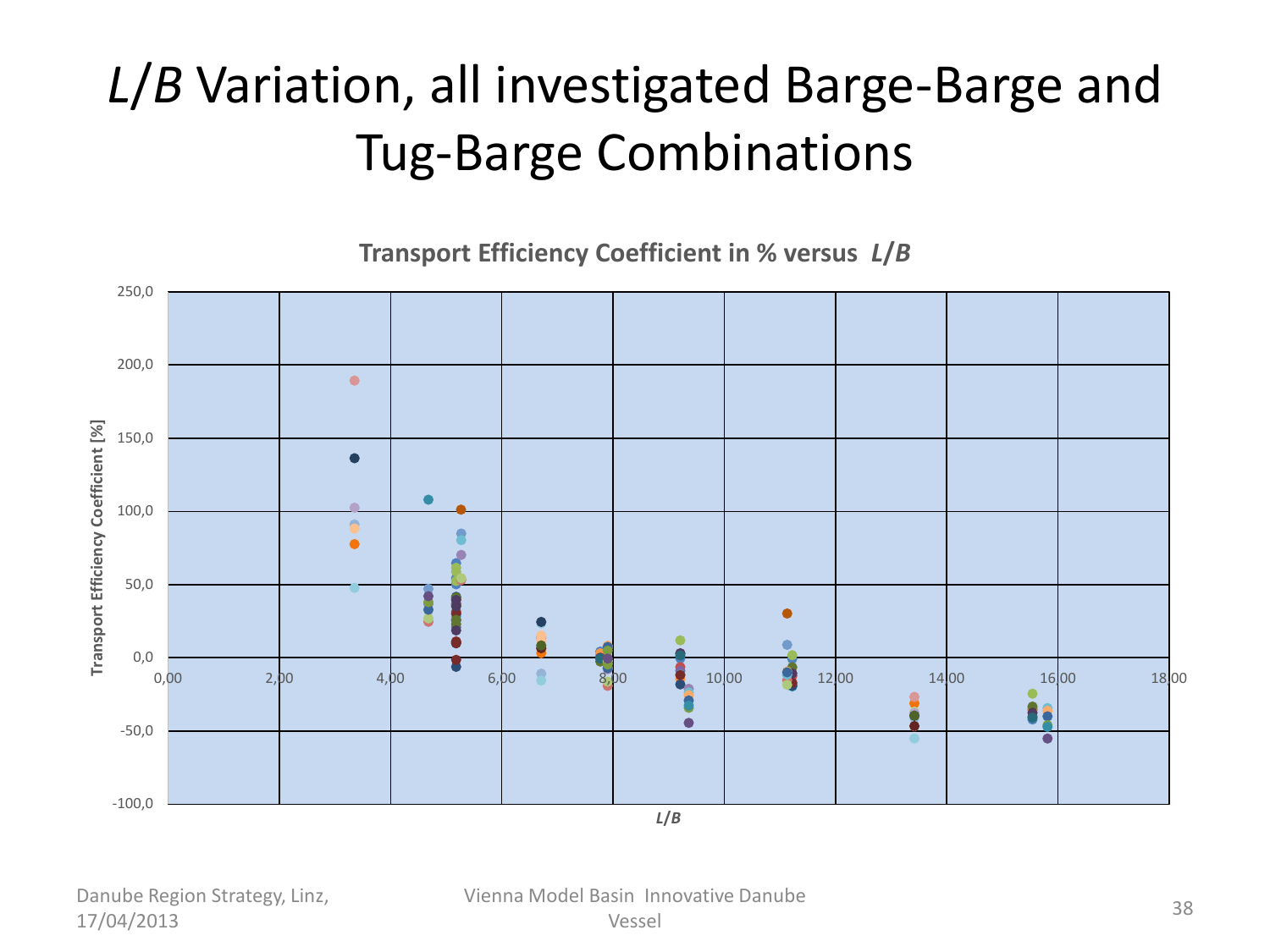### *L*/*B* Variation, all Combinations

**Transport Efficiency Coefficient in % versus** *L***/***B*



Danube Region Strategy, Linz, 17/04/2013

Vienna Model Basin Innovative Danube Sin important Bandberg (1992)<br>Vessel 39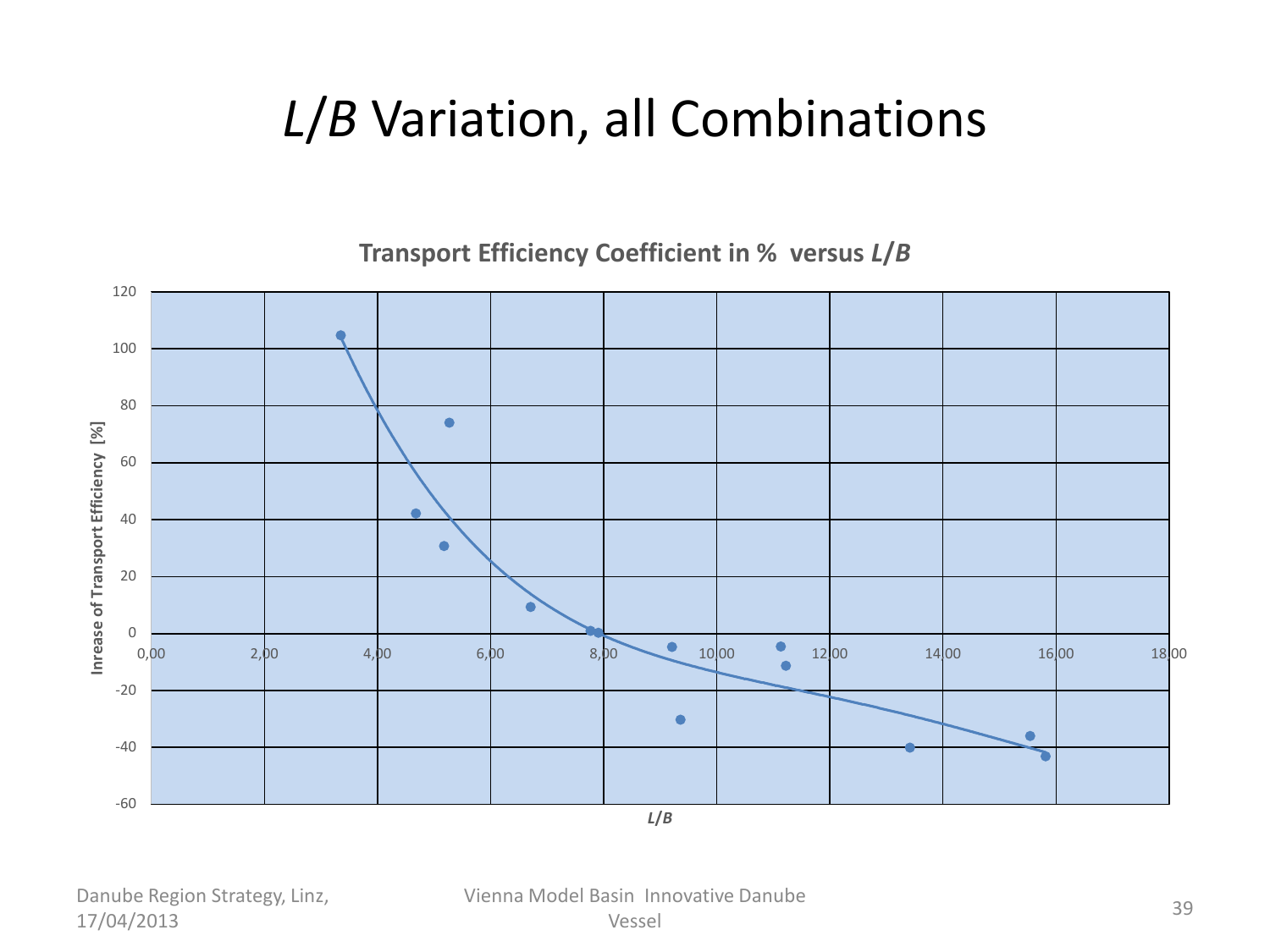#### Innovative Danube Vessel

# Effect of Weight Reduction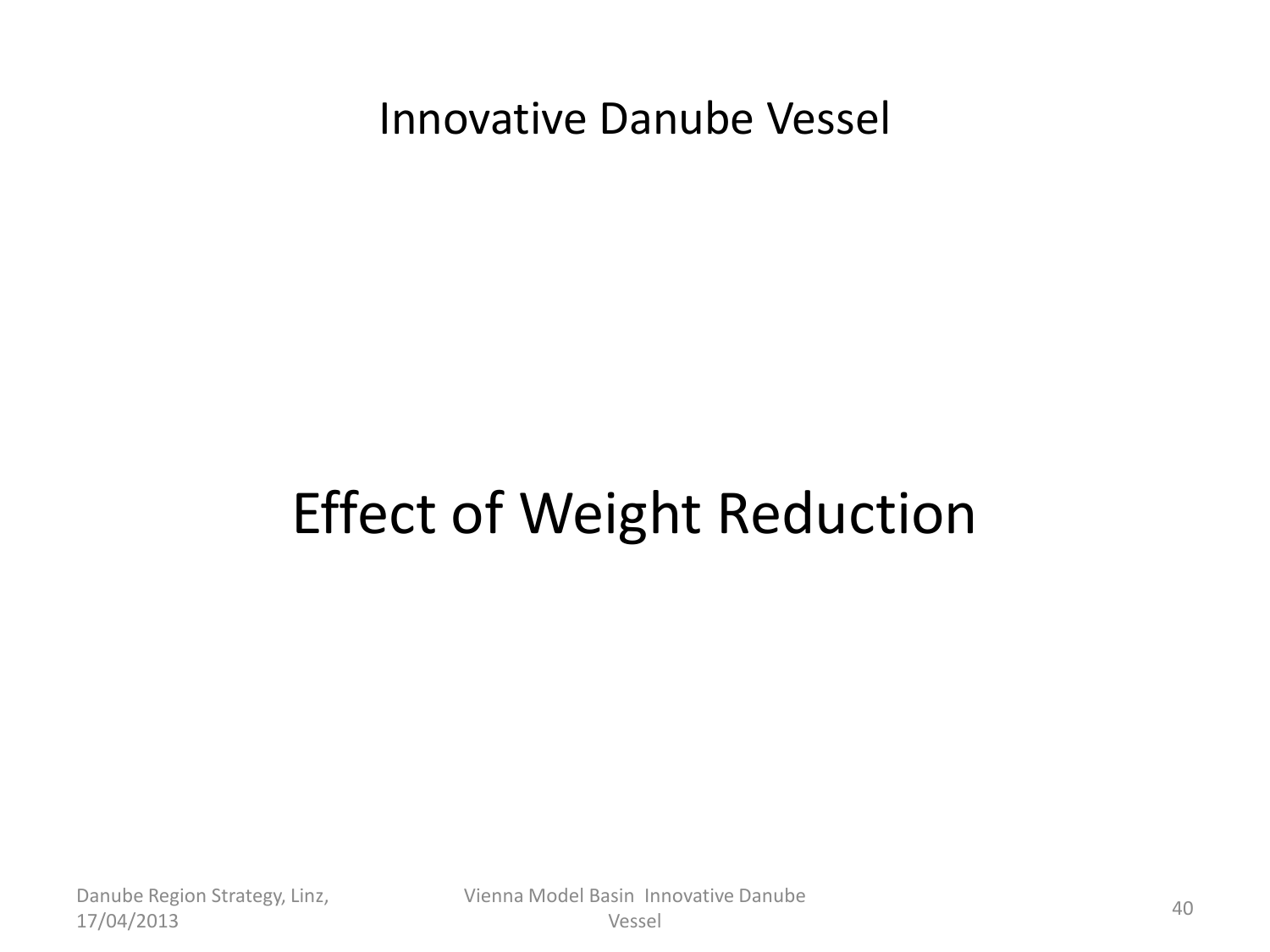### Weight Reduction of Barge

**Effect of Weight Reduction on Barge ELBE**



Danube Region Strategy, Linz, 17/04/2013

Vienna Model Basin Innovative Danube Shi important bandidae and the same of the same of the same of the same of the same of the same of the same of the same of the same of the same of the same of the same of the same of the same of the same of the same of the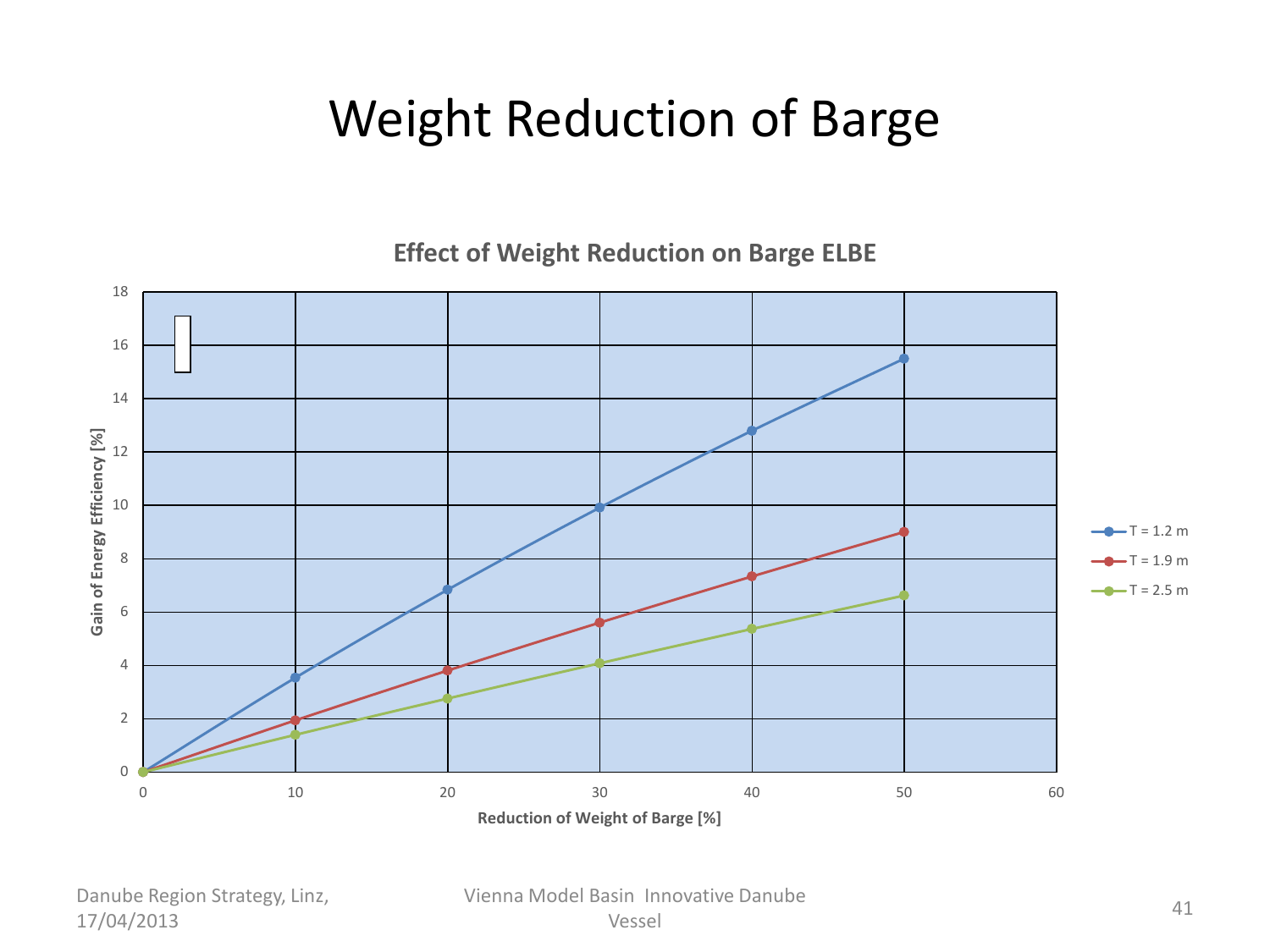#### Gain by Weight Reduction of Barge ELBE

**Effect of Weight Reduction on Barge ELBE**



Danube Region Strategy, Linz, 17/04/2013

Vienna Model Basin Innovative Danube Shi important bandische State († 1892)<br>Vessel 1922 - Andre State († 1892)<br>1923 - Andre State († 1893)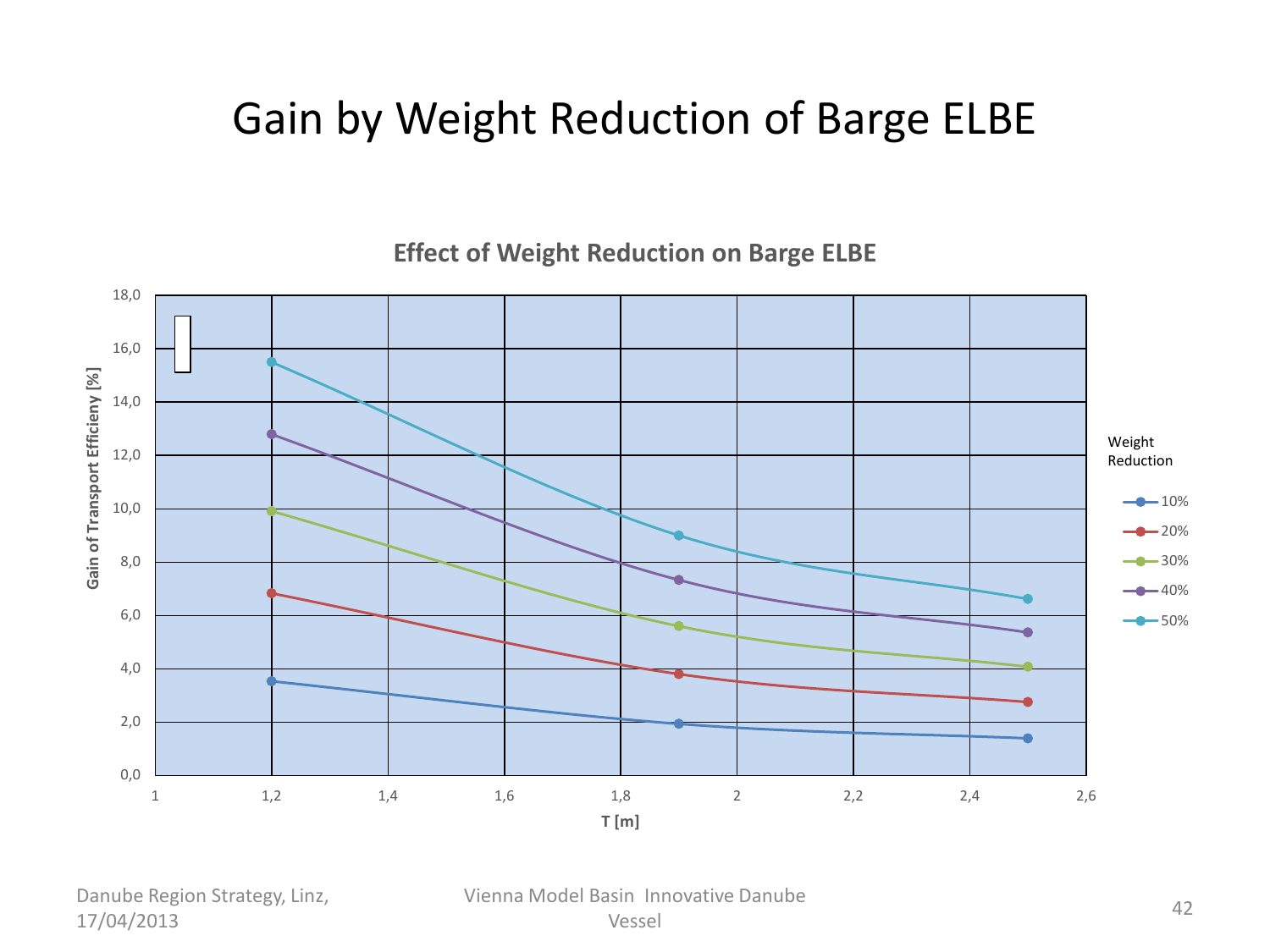## Gain by Weight Reduction of Barge - Barge Combination

**Effect of Weight Reduction on Barge-Barge Combination**



Danube Region Strategy, Linz, 17/04/2013

Vienna Model Basin Innovative Danube Shimmovative Bandberg<br>Vessel 43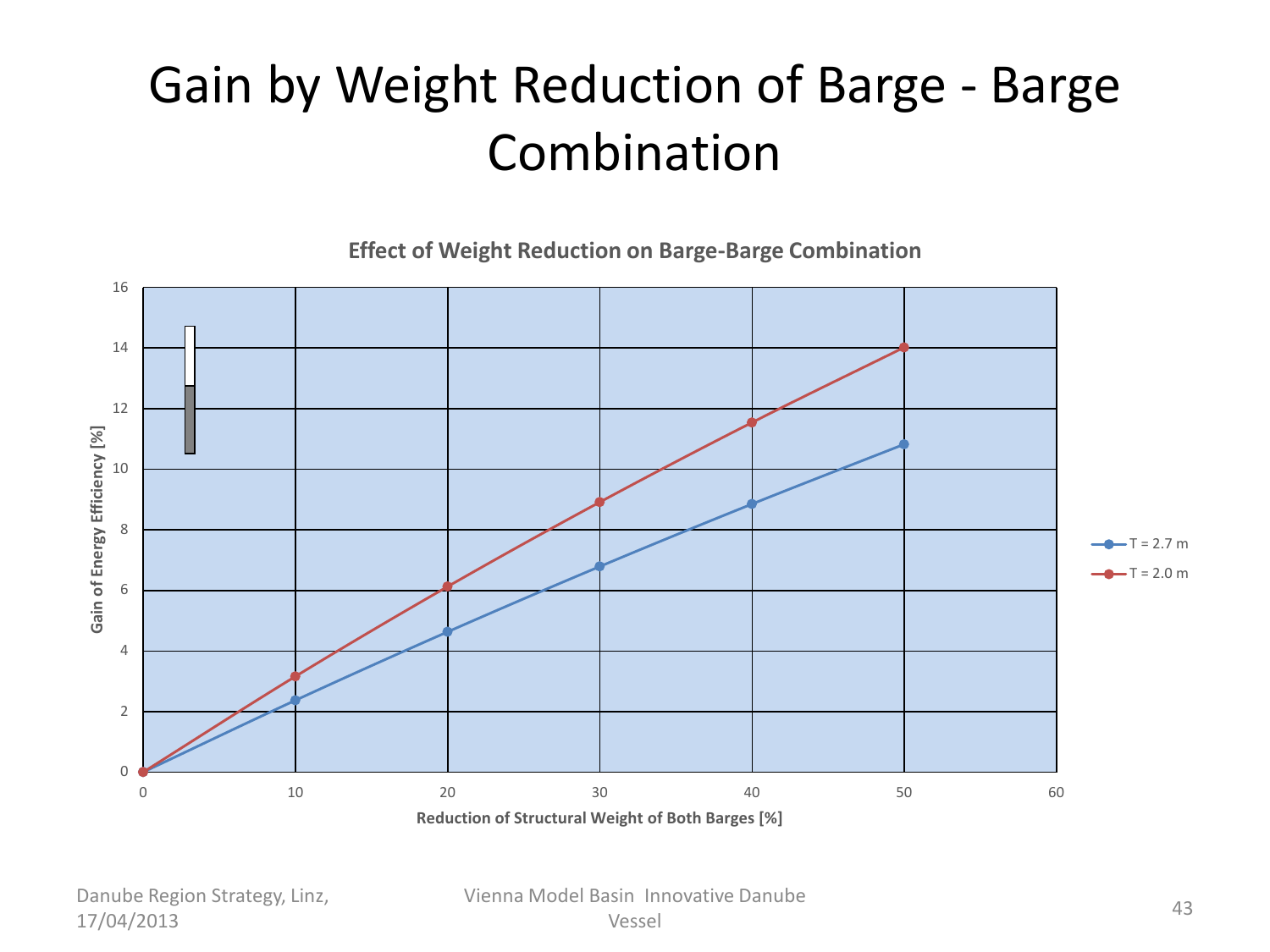#### Innovative Danube Vessel

## Speed - Power Optimization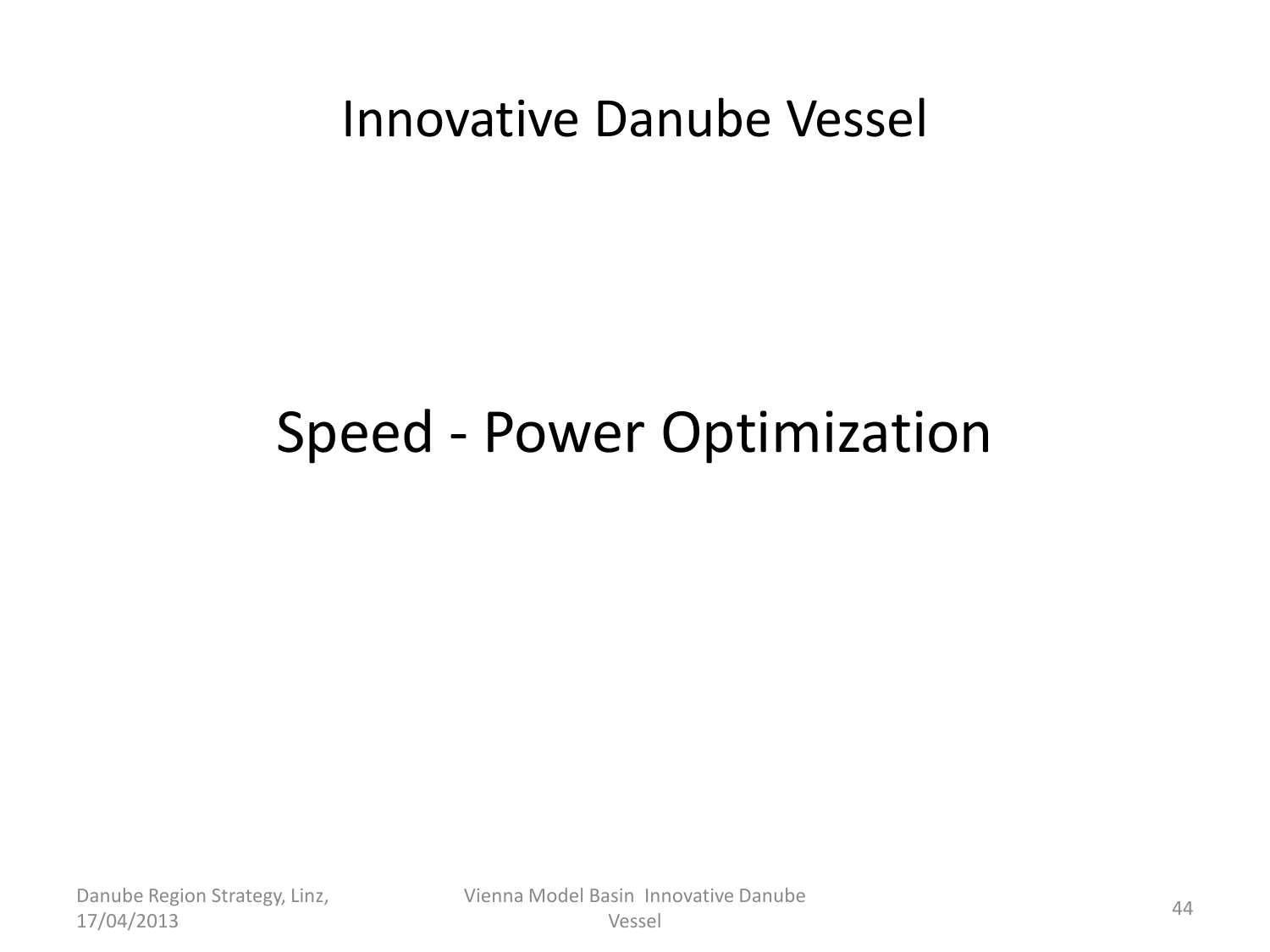#### Energy per tdw and km, Example: Barge ELBE,  $T = 1.9$  m,  $V_F = 8$  km/h



Danube Region Strategy, Linz, 17/04/2013

Vienna Model Basin Innovative Danube Shimmovative Bandberg<br>Vessel 45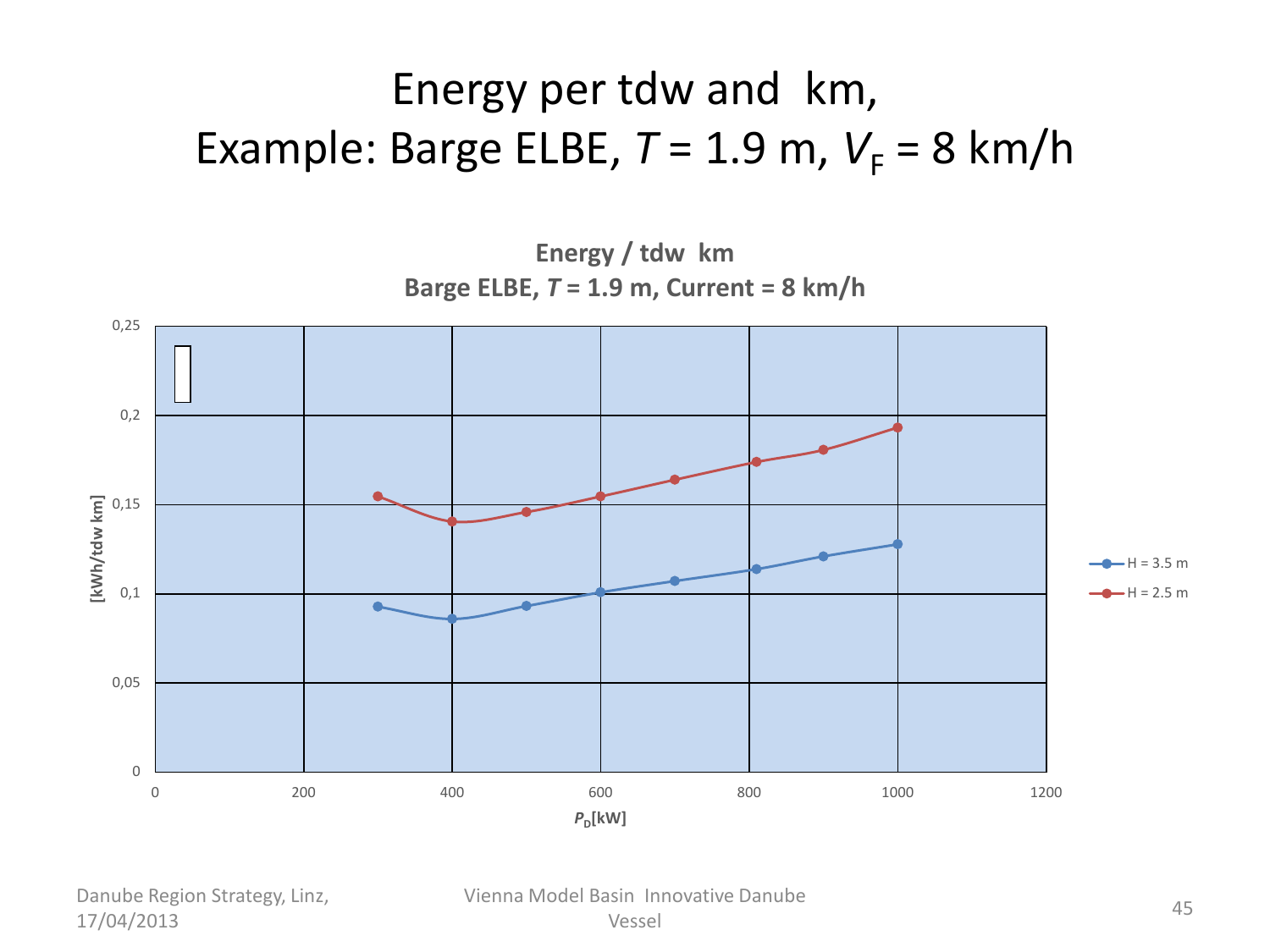#### Energy/(tdw x km) Gain Depending on  $P_D$  (1000 kW base) Example: Barge ELBE,  $T = 1.9$  m,  $V_F = 8$  km/h



Danube Region Strategy, Linz, 17/04/2013

Vienna Model Basin Innovative Danube Shimmovative Bandberg<br>Vessel 46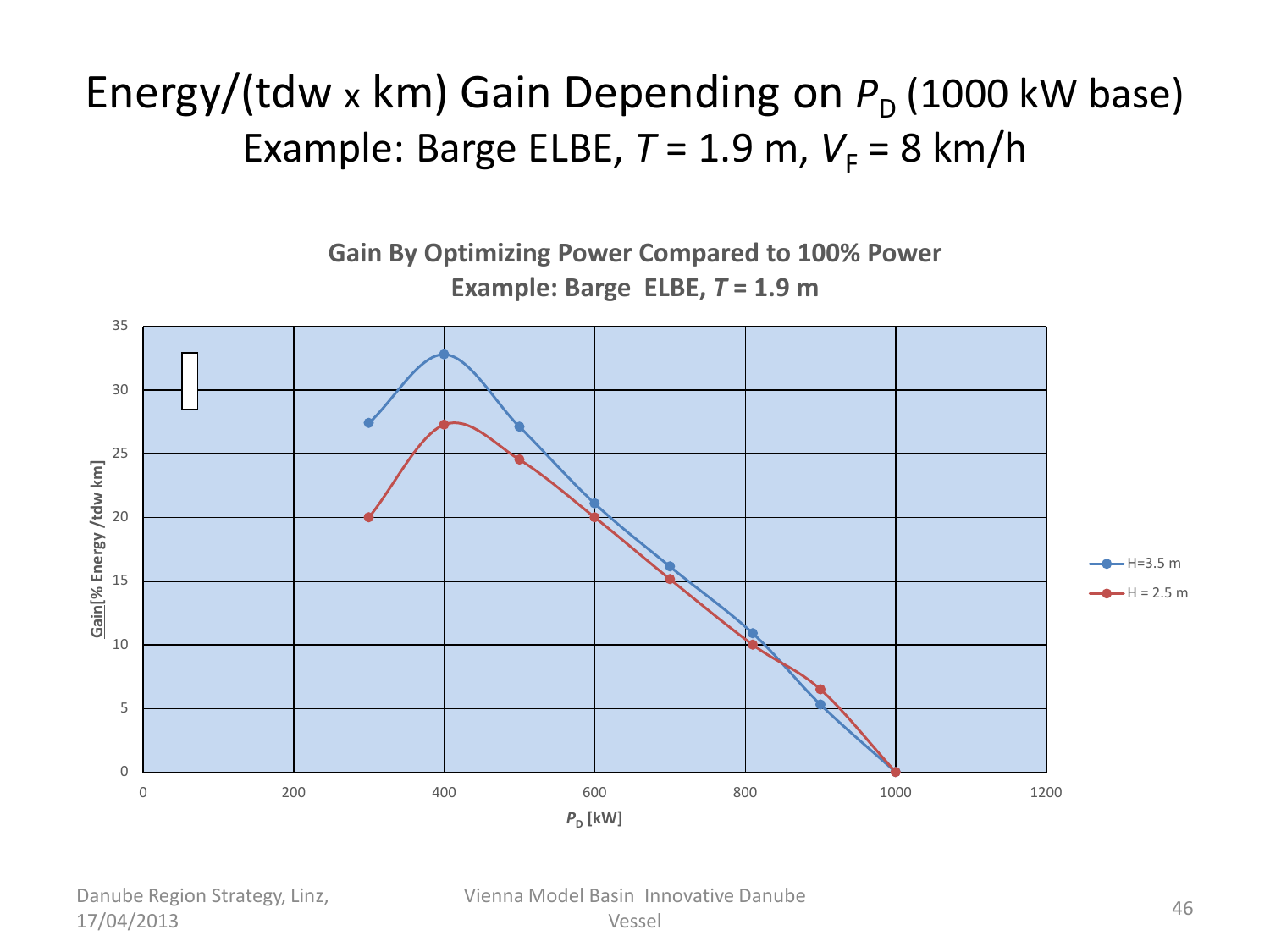#### Energy/(tdw x km) for Different Current Speeds Example: Barge ELBE *T* = 1.9 m, *h* = 2.5 m

**Optimum Power at Different Current Speeds**  $V_F$  **[km/h] Example: Barge ELBE,** *T* **= 1.9 m ,** *h* **= 2.5 m**



Danube Region Strategy, Linz, 17/04/2013

Vienna Model Basin Innovative Danube Sin important Bandberg (1988)<br>Vessel 1996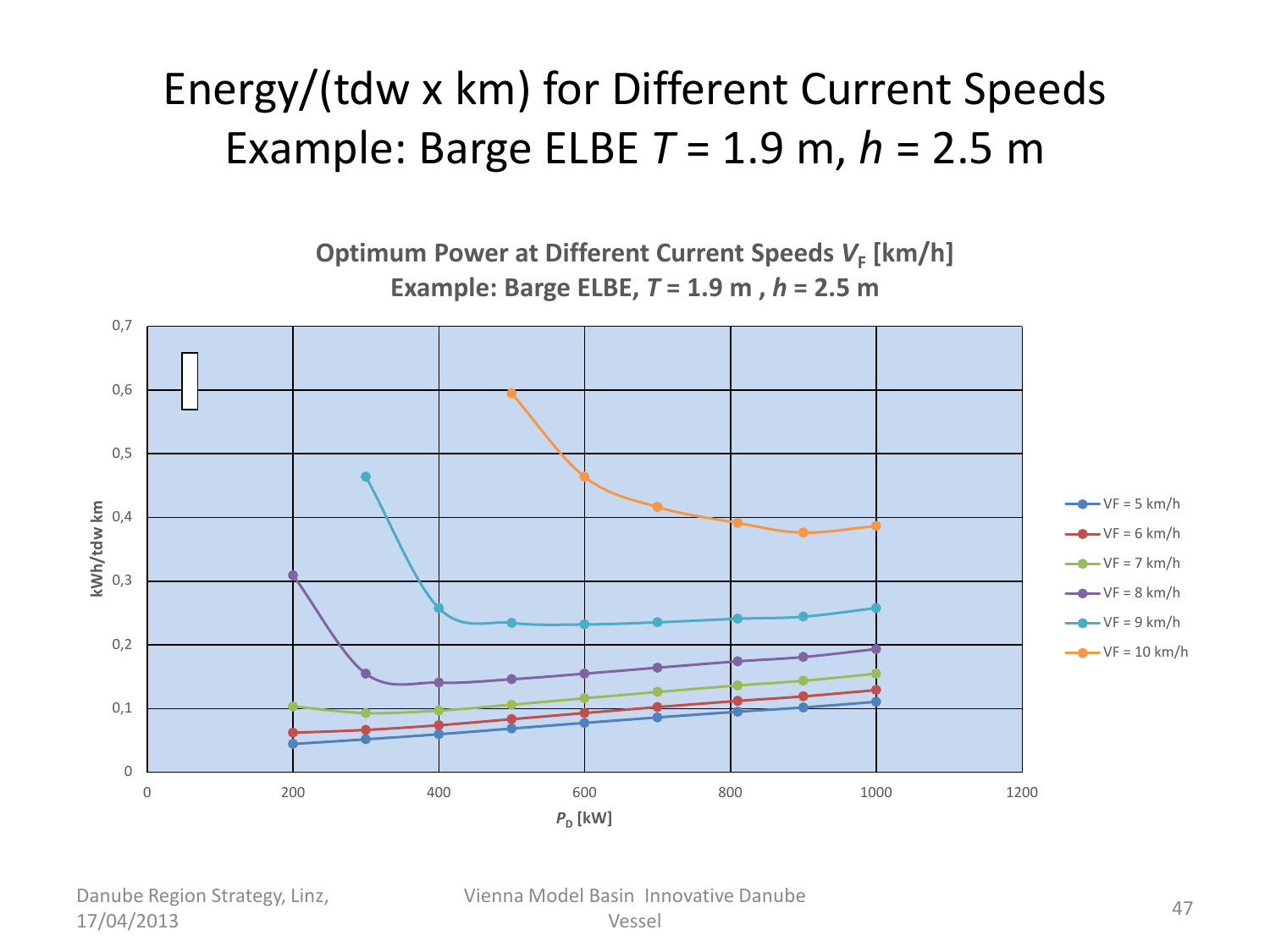#### Energy/(tdw x km) for Different Current Speeds Example: Barge-Barge Combination, *h* = 2.5 m, *T* = 2m



Danube Region Strategy, Linz, 17/04/2013

Vienna Model Basin Innovative Danube Sin important Bandberg (1988)<br>Vessel 1988 (1989)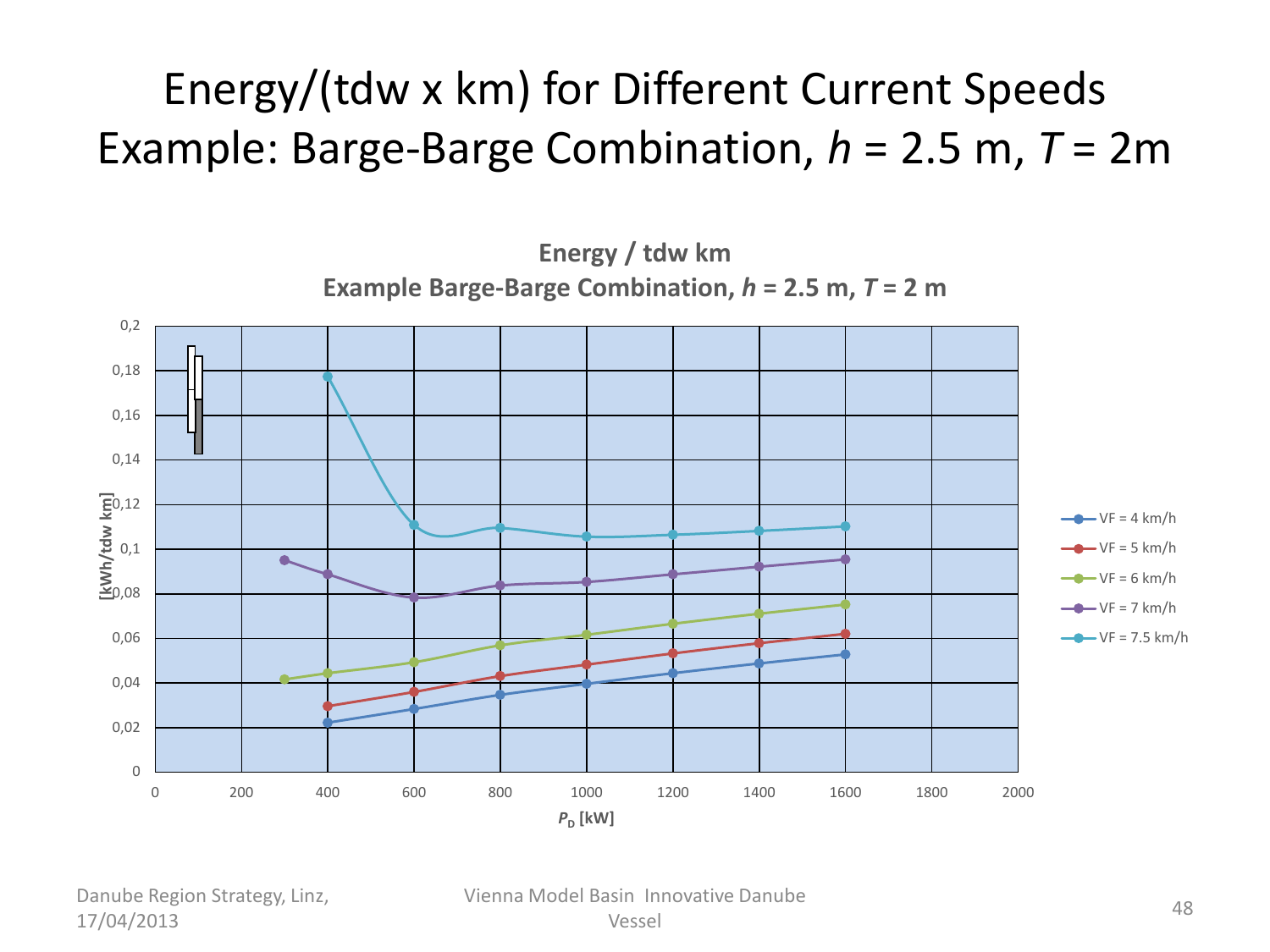#### Decrease of efficiency of a Diesel Engine versus Load



**Decrease of Engine Efficiency versus Load**

Danube Region Strategy, Linz, 17/04/2013

Vienna Model Basin Innovative Danube Sin important Bandberg (1986)<br>Vessel 1996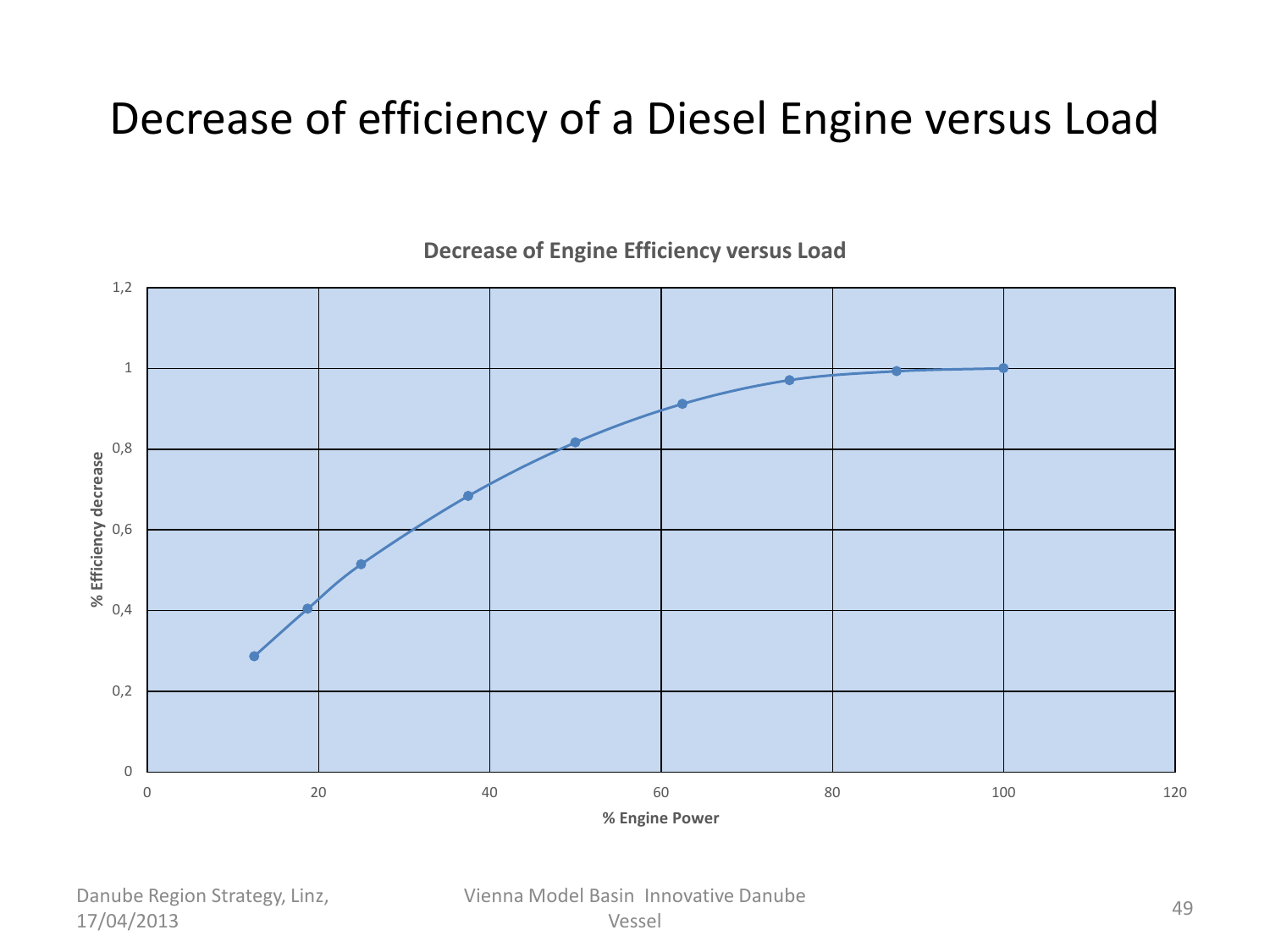#### Energy/(tdw x km) allowing for Engine Load Example: Barge ELBE, *h* = 2.5 m, *T* = 1.9 m

**Energy /tdw km allowing for Engine Load Example : Barge ELBEh= 2.5 m,** *T* **= 1.9 m**



Danube Region Strategy, Linz, 17/04/2013

Vienna Model Basin Innovative Danube Sin important Bandberg (1992) and the set of the set of the Society of the Society of the Society of the Society of the Society of the Society of the Society of the Society of the Society of the Society of the Society of t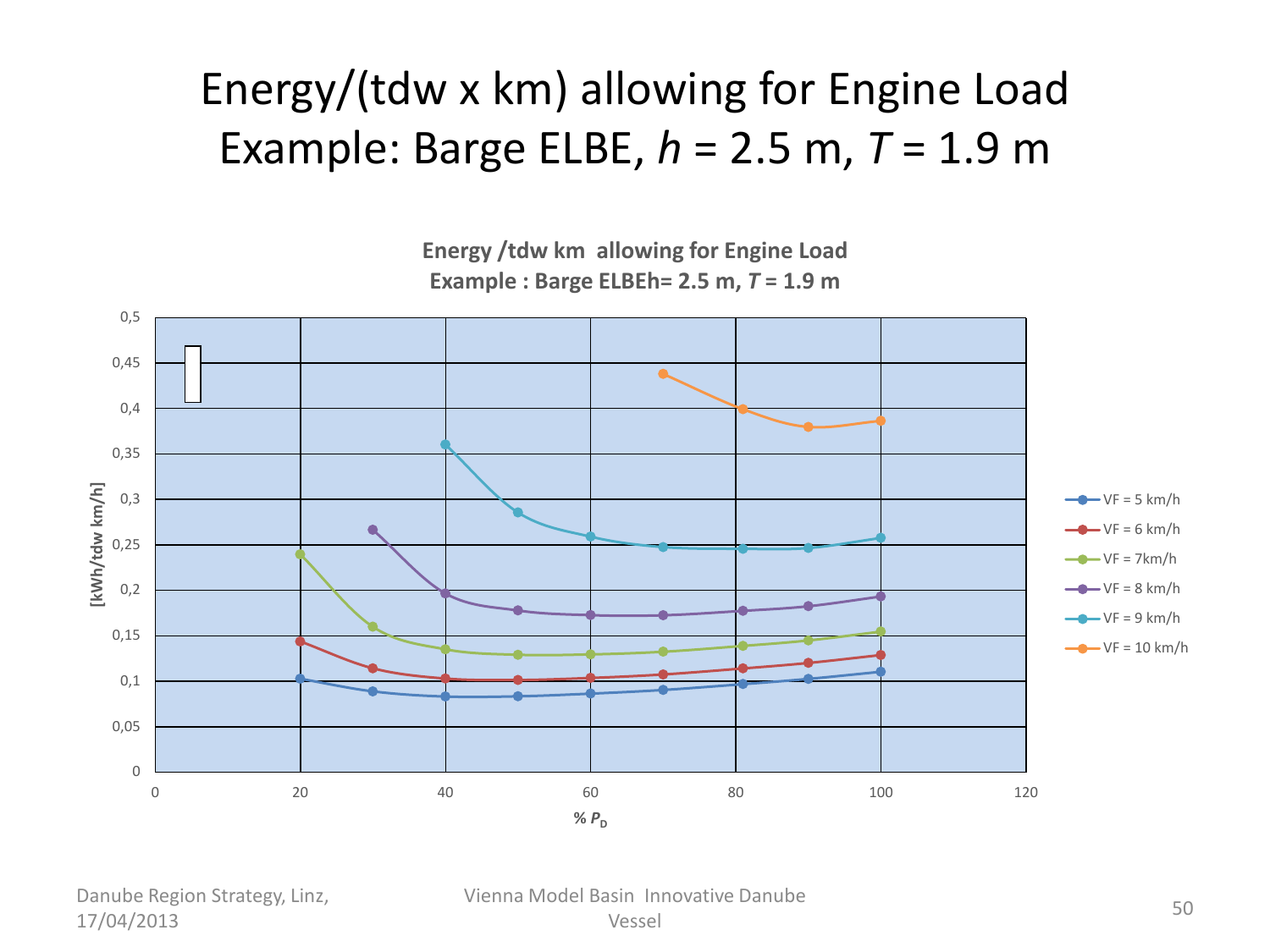#### Gain by Power Load Adjustment Example: Barge ELBE, *h* = 2.5 m, *T* = 1.9 m

**% Gain by Power Load Adjustment Example Barge ELBE** *h* **= 2.5 m,** *T* **= 1.9 m**



Danube Region Strategy, Linz, 17/04/2013

Vienna Model Basin Innovative Danube Sin important Bandberg (State State State State State State State State State State State State State State State State State State State State State State State State State State State State State State State State State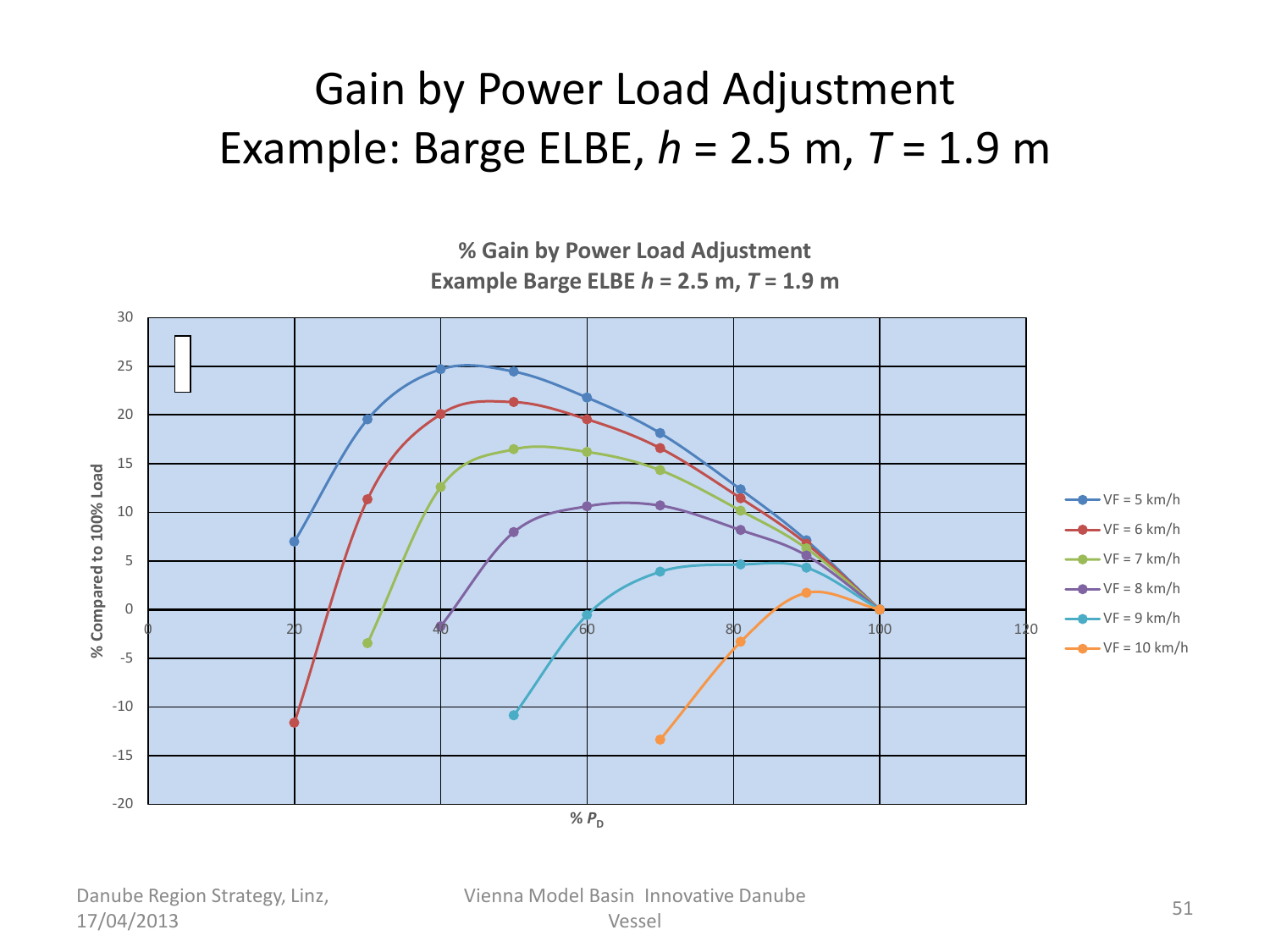#### Gain by Power Load Adjustment Example: Barge-Barge Combination, *h* = 2.5 m, *T* = 1.9 m



Danube Region Strategy, Linz, 17/04/2013

Vienna Model Basin Innovative Danube Vessel <sup>52</sup>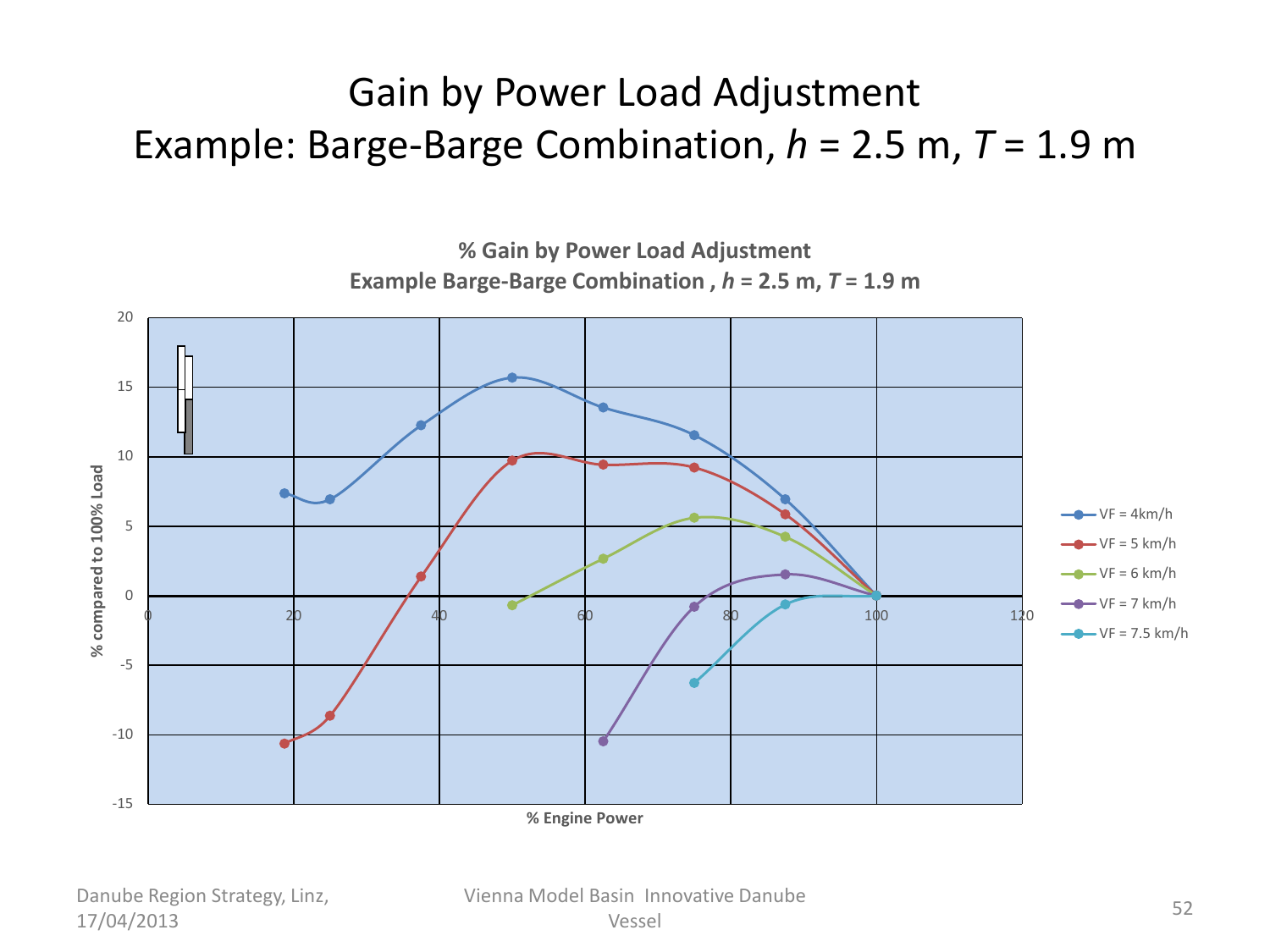#### Innovative Danube Vessel

# Speed Limitation by Squat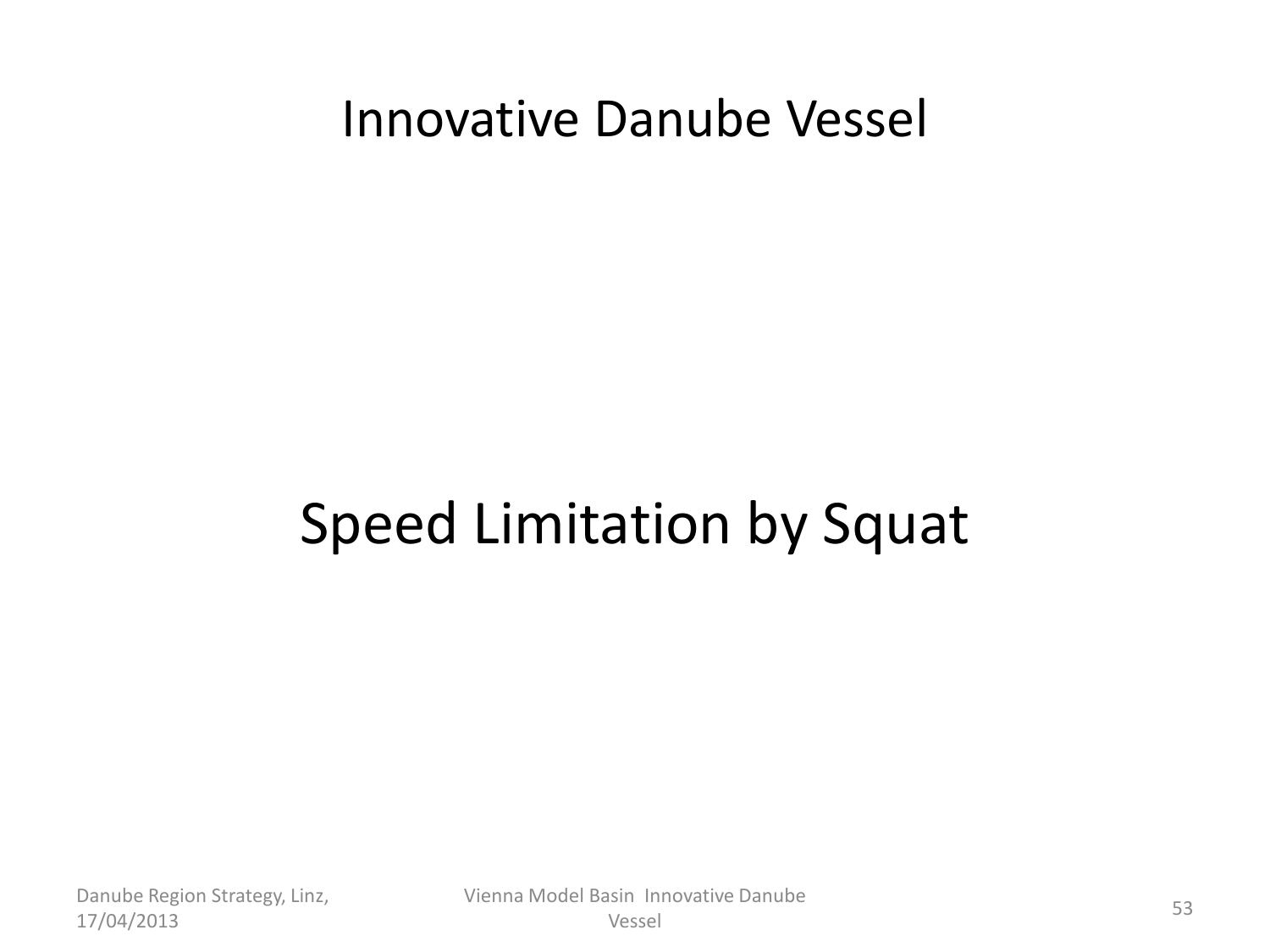# Calculation of Squat acc. to Römisch for different Barge Combinations,  $h = 2.5$  m,  $T = 2.0$  m

**Dynamic Squat,** *h* **= 2.5 m,** *T* **= 2.0 m**



Danube Region Strategy, Linz, 17/04/2013

Vienna Model Basin Innovative Danube Vessel <sup>54</sup>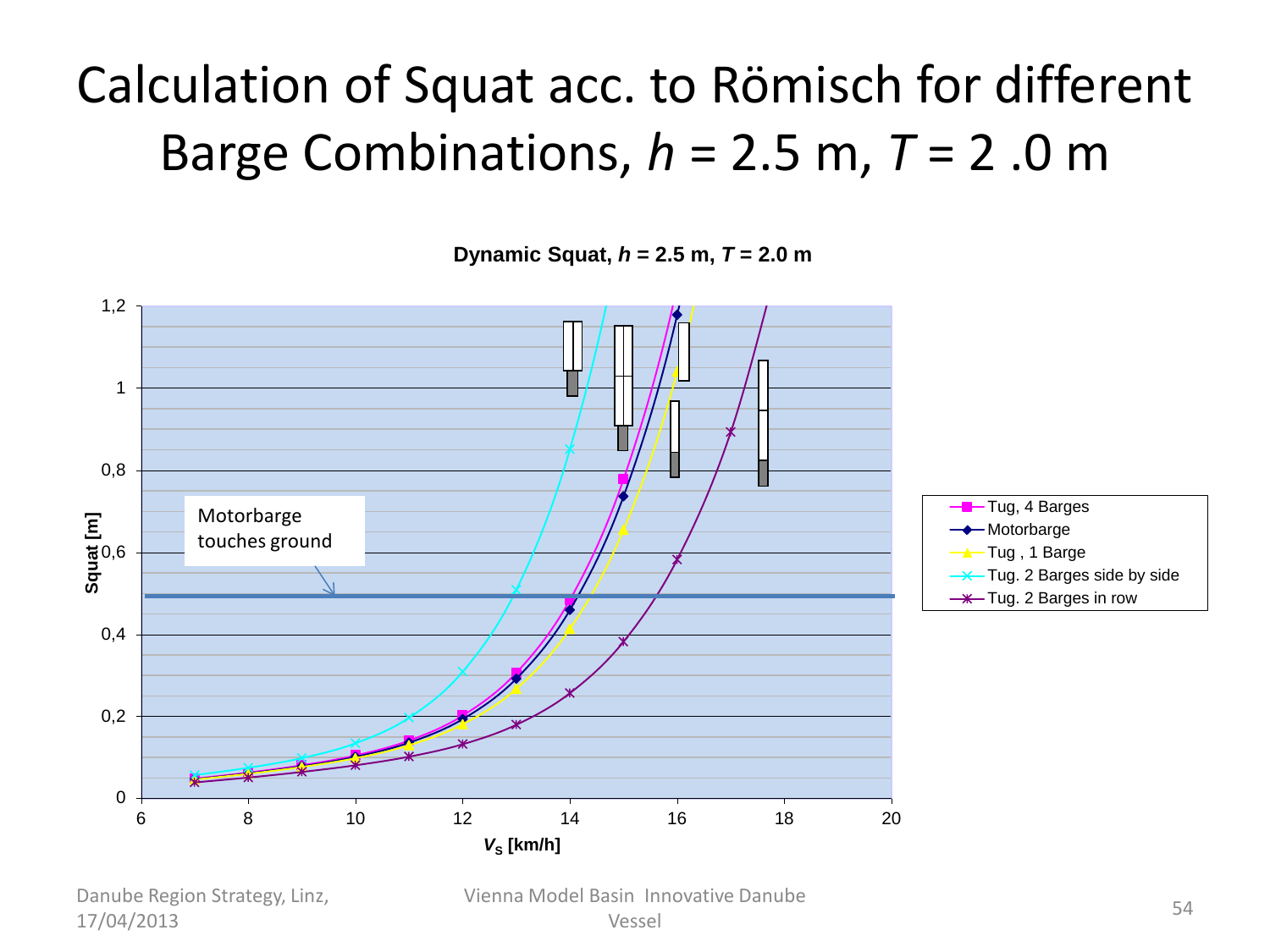## Calculation of Squat acc. to Römisch for different Barge Combinations, *h* = 2.3 m, *T* = 2.0 m

**Dynamic Squat,** *h* **= 2.3 m,** *T* **= 2.0 m**



Danube Region Strategy, Linz, 17/04/2013

Vienna Model Basin Innovative Danube Shimmovative Bandberg<br>Vessel 55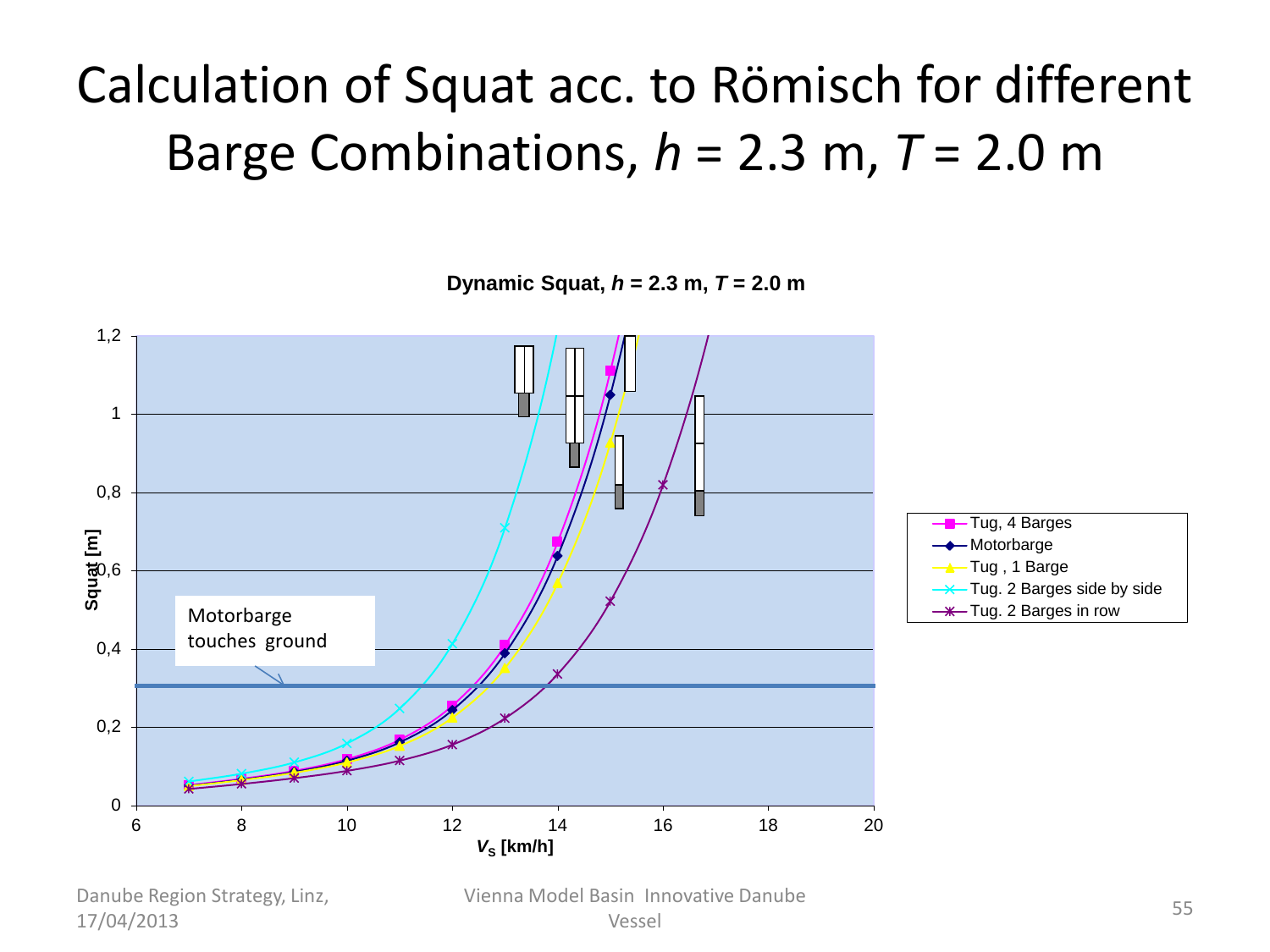#### Innovative Danube Vessel

# Effect of Short Sections of Shallower Water on Transport Efficiency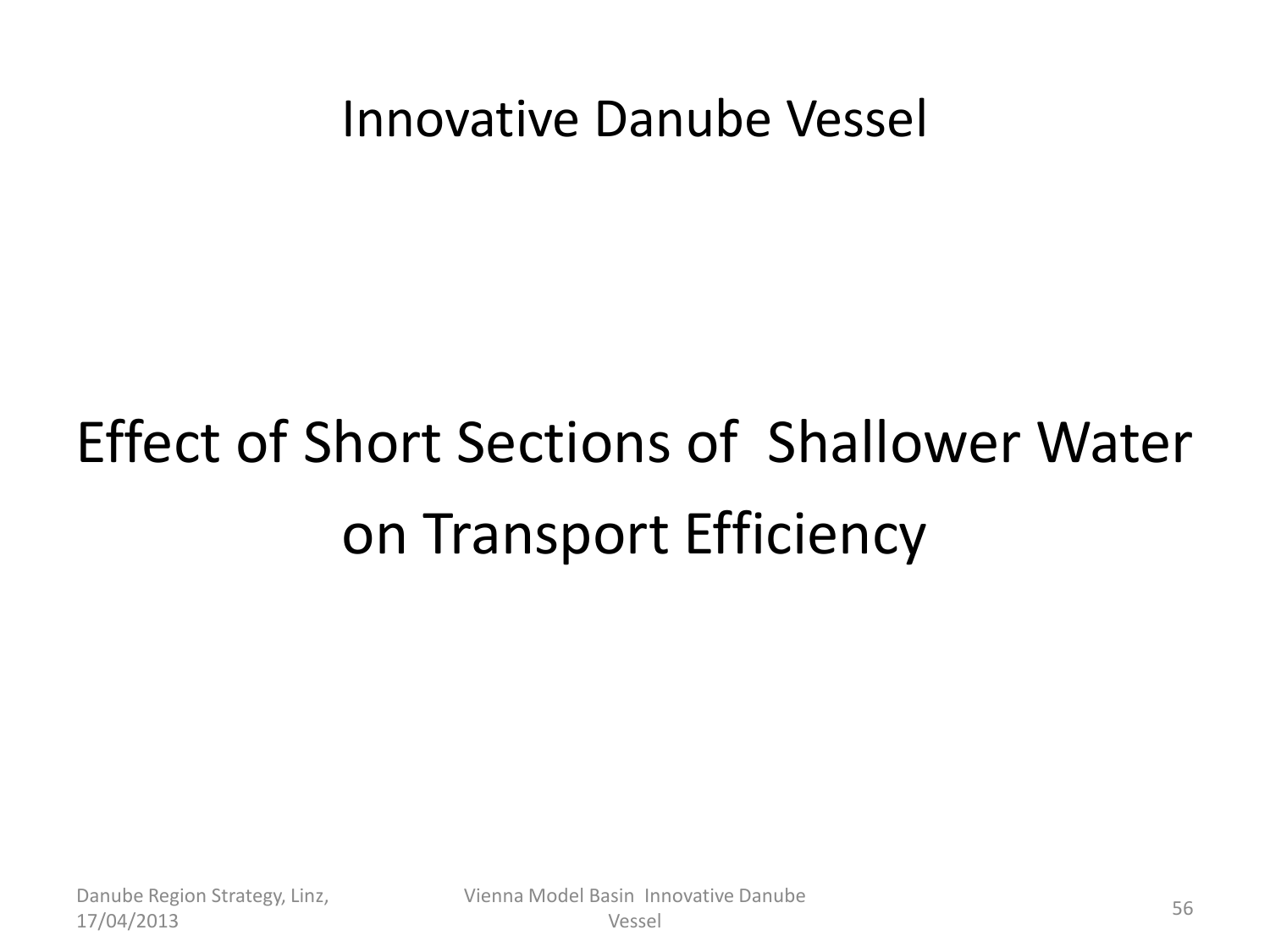#### Effect of a Short Section of Shallower Water

**Loss by a Short Section of Shallower Water Example: Tug + 2 Barges ELBE in Line,**  $h = 3.5$  **m,**  $h_{\text{Shallow}} = 2.0$  **m Comparison of**  $T = 2.5$  **m with**  $T = 1.7$  **m,**  $P_D = 430$  **kW** 



Danube Region Strategy, Linz, 17/04/2013

Vienna Model Basin Innovative Danube Vessel <sup>57</sup>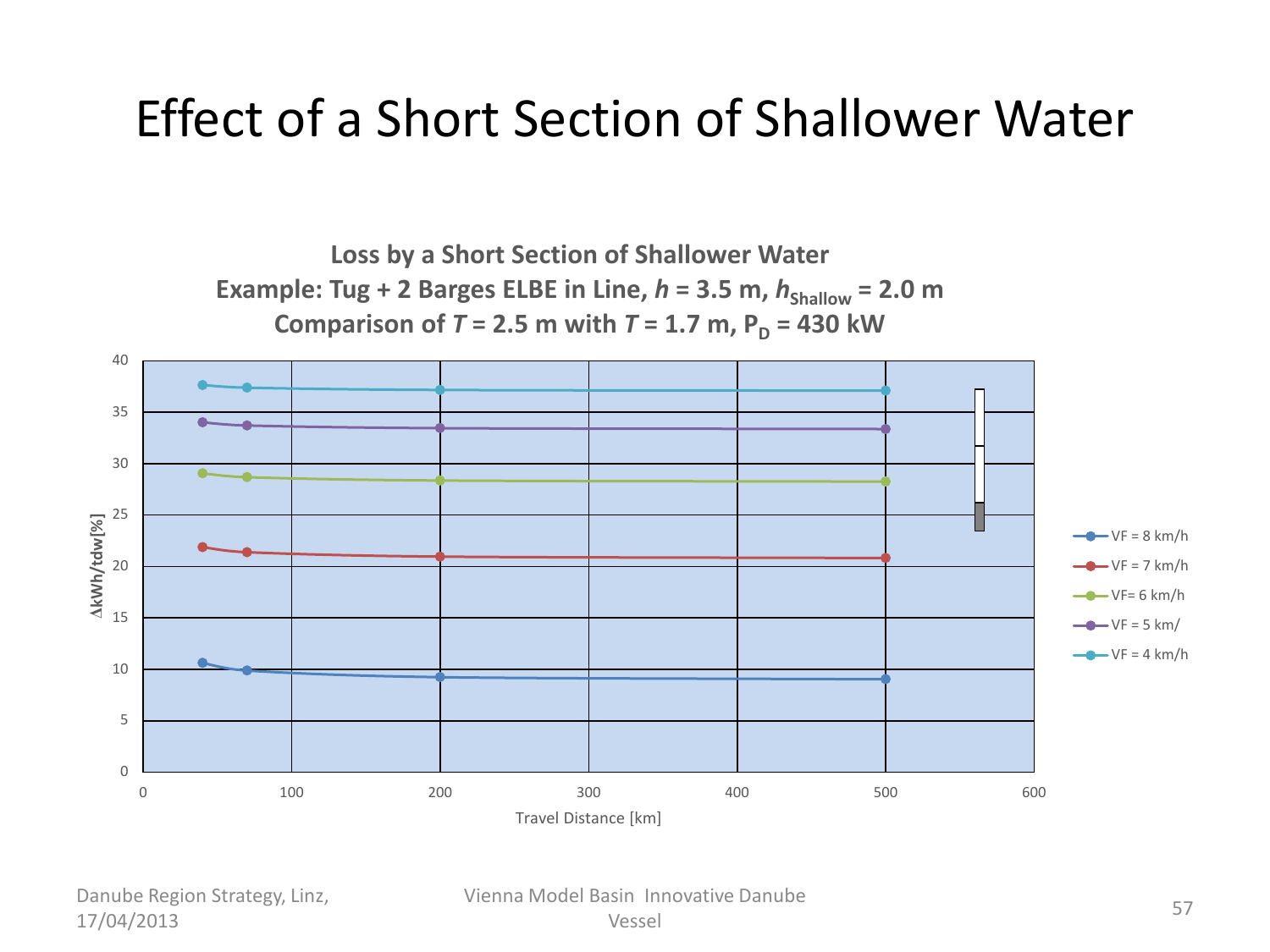#### Effect of a Short Section of Shallower Water



Danube Region Strategy, Linz, 17/04/2013

Vienna Model Basin Innovative Danube Sin important Bandberg (1988)<br>Vessel 1988 – Santa Santa Santa Santa Santa Santa Santa Santa Santa Santa Santa Santa Santa Santa Santa Santa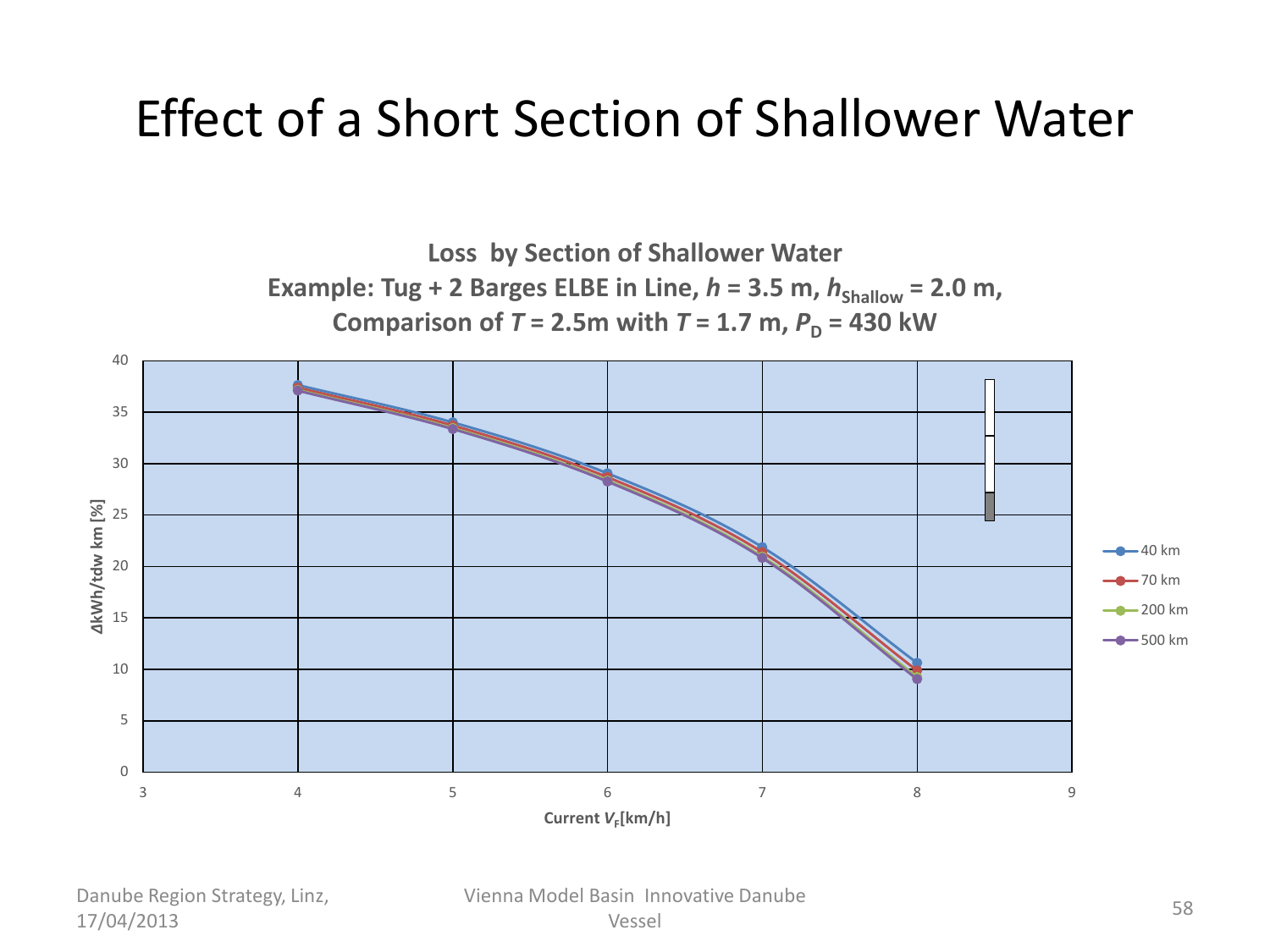## Calculations for Distance Sulina-Linz Water Depths



Danube Region Strategy, Linz, 17/04/2013

Vienna Model Basin Innovative Danube Sin important Bandberg (1992)<br>Vessel 1996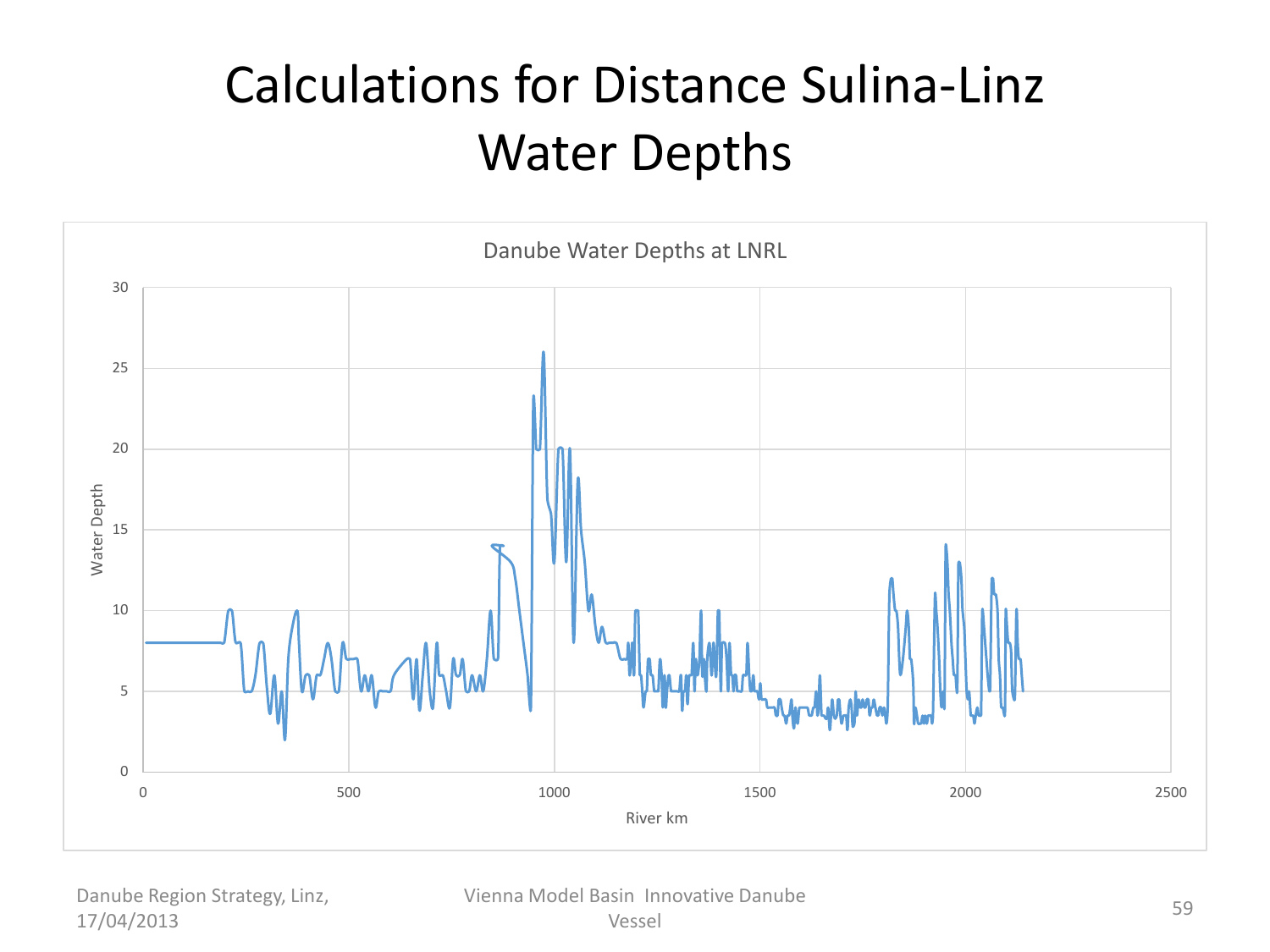## Calculations for Distance Sulina-Linz Current Velocities



Danube Region Strategy, Linz, 17/04/2013

Vienna Model Basin Innovative Danube Shi important bandidae and the series of the series of the series of the series of the series of the series of the series of the series of the series of the series of the series of the series of the series of the series of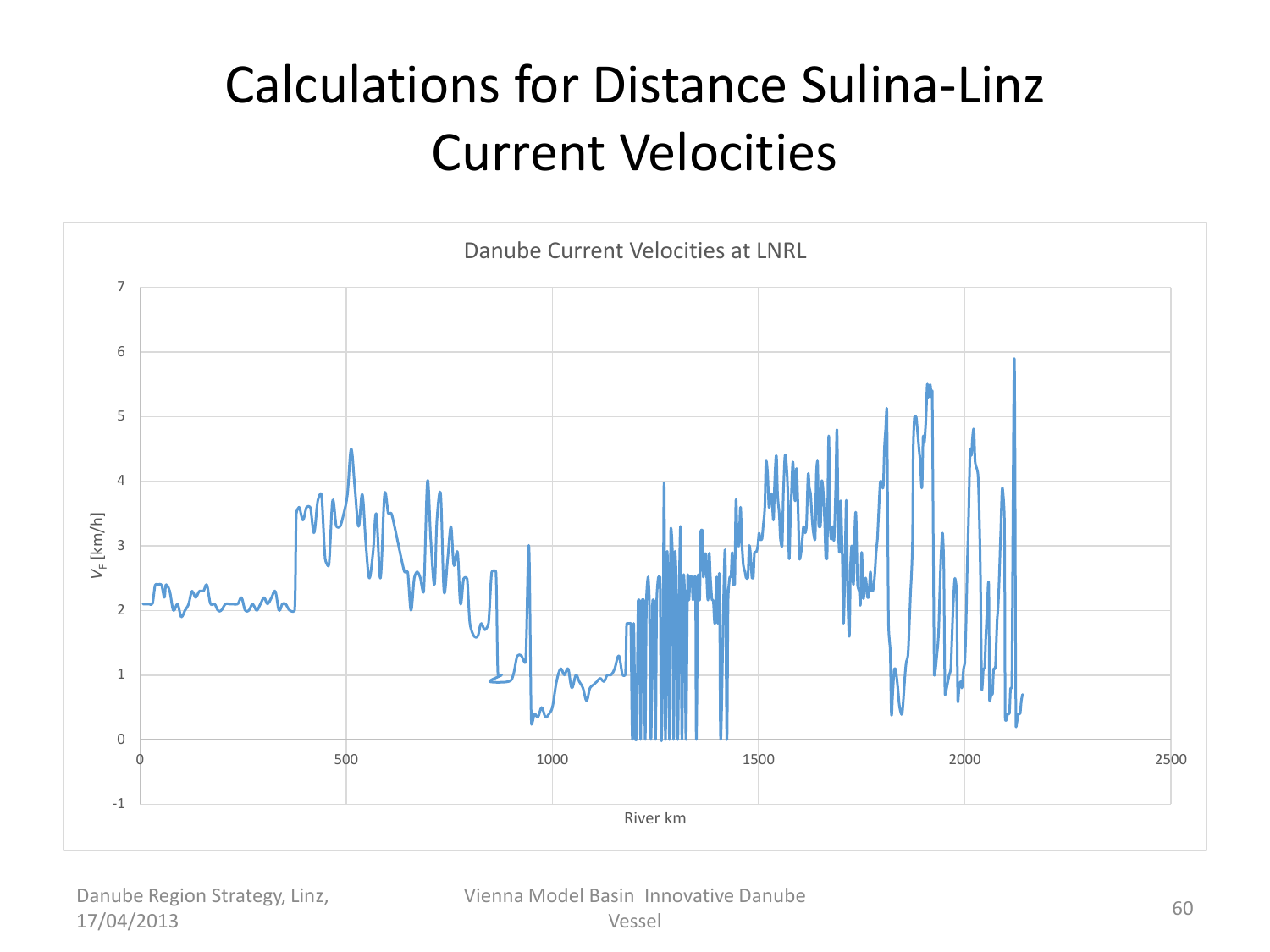### Calculations for Distance Sulina-Linz Speed Over Ground of Tug-Barge System , *T* = 1.9 m



Danube Region Strategy, Linz, 17/04/2013

Vienna Model Basin Innovative Danube Shi important bandidae et al. 61<br>Vessel 61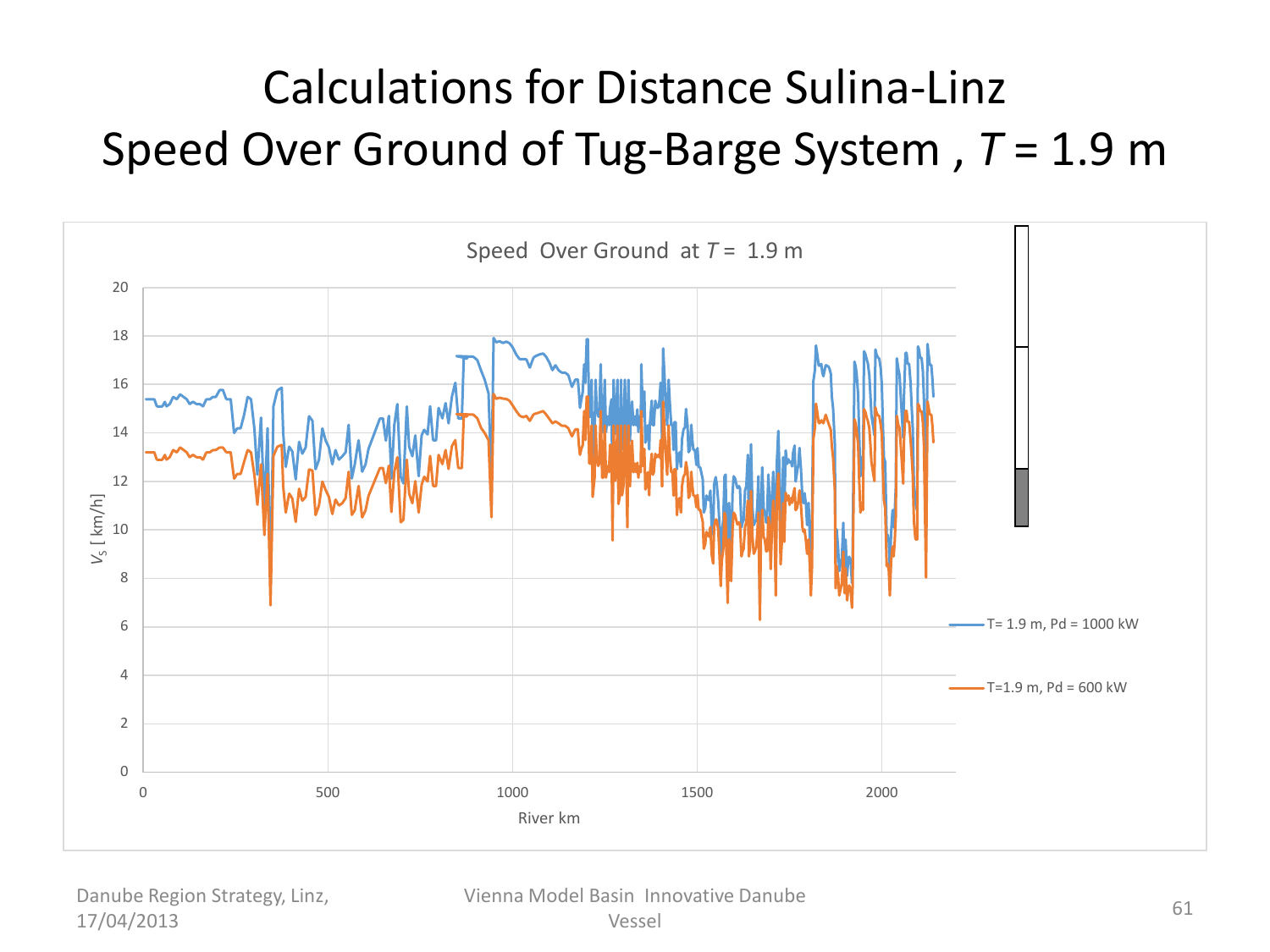#### Calculations for Distance Sulina-Linz Results

|                                 | $T = 1.9 m$    | $T = 2.2 m$                          |                     |
|---------------------------------|----------------|--------------------------------------|---------------------|
| $P_{D}$                         | 1000 kW        | 600 kW, efficiency<br>reduced by 10% | 1000 kW             |
| <b>Time</b>                     | 155h           | 179 h                                | 165.4 h             |
| <b>Fuel</b>                     | 30.99 t        | 23.64 t                              | 33.08 t             |
| Fuel/t km                       | 0.00674 l/t km | 0.00514 l/t km                       | $0.00601$ I/t<br>km |
| <b>Gain in Fuel Consumption</b> | 0.0            | 23.7 %                               | 10.83 %             |
| <b>Time Difference</b>          | 100 %          | 115.5 %                              | 106.7%              |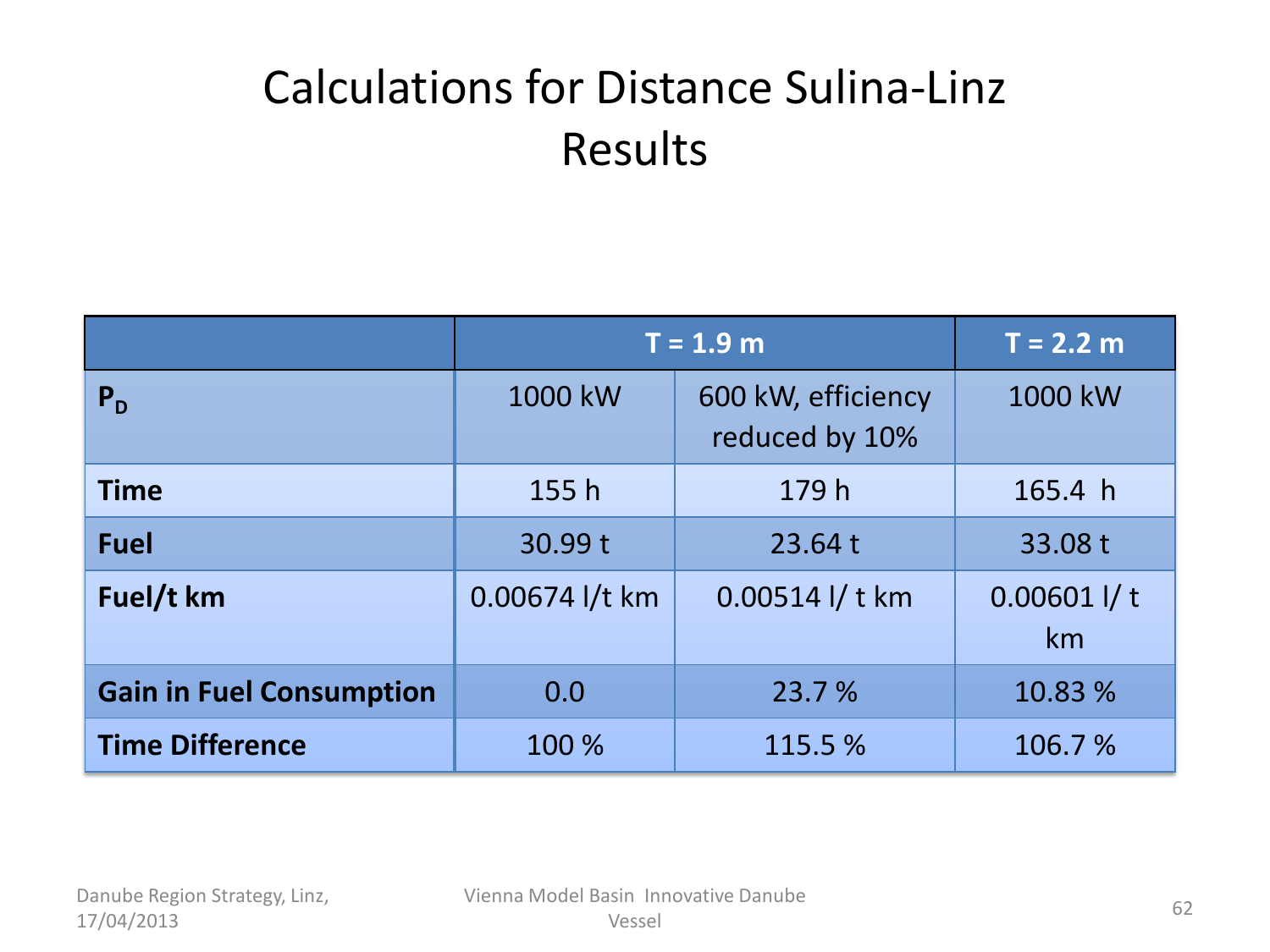### **Conclusions**

- Transport Efficiency Coefficient (power consumption/ tdw x distance) seems to be a useful parameter for describing the efficiency of a ship.
- The **effect of shallow** increases heavily with decreasing water depth and starts to be more pronounced between 3 m and 2.5 m water depth, depending on the current velocity of the river ( up to 70 - 80% in our example between  $H = 5$  m and  $H = 2.5$  m).
- Short **sections of shallower** water have an increasing negative effect on the Transport efficiency due to the limited draught combined with low current velocities of the river (up to 40% in our example). At low current velocity - the effect is greater.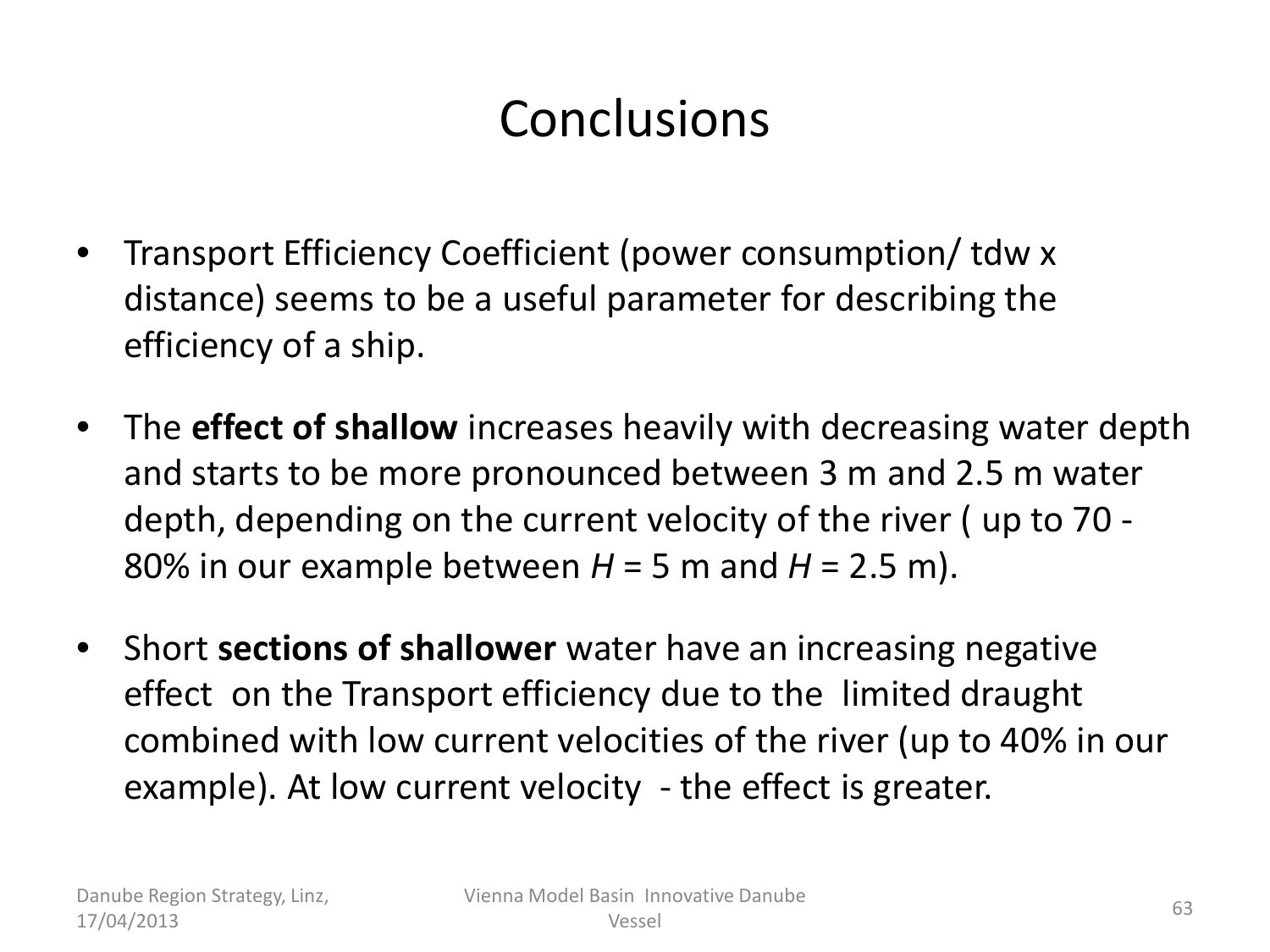## Conclusions Regarding Design Parameter Variations

- **Draught** should be kept as high as possible, The limit is the dynamic squat. Tug Barge Combinations have an advantage compared to self propelled barges as the tug can have clearly less draught with less hazard to the propulsion units.
- Increasing the **B/L** has negative effect: Broadening = negative Lengthening = positive Tug-Barge arrangement has high effect on the efficiency.
- Decreasing the **weight** of the ship has generally small effect on the efficiency. The effect is higher in extremely shallower water.
- Power Consumption can be **optimized by Load Control of Engine**(s) taking into account Water Depth and Current. This option should be pursued as it opens the possibility to save fuel without high engineering effort.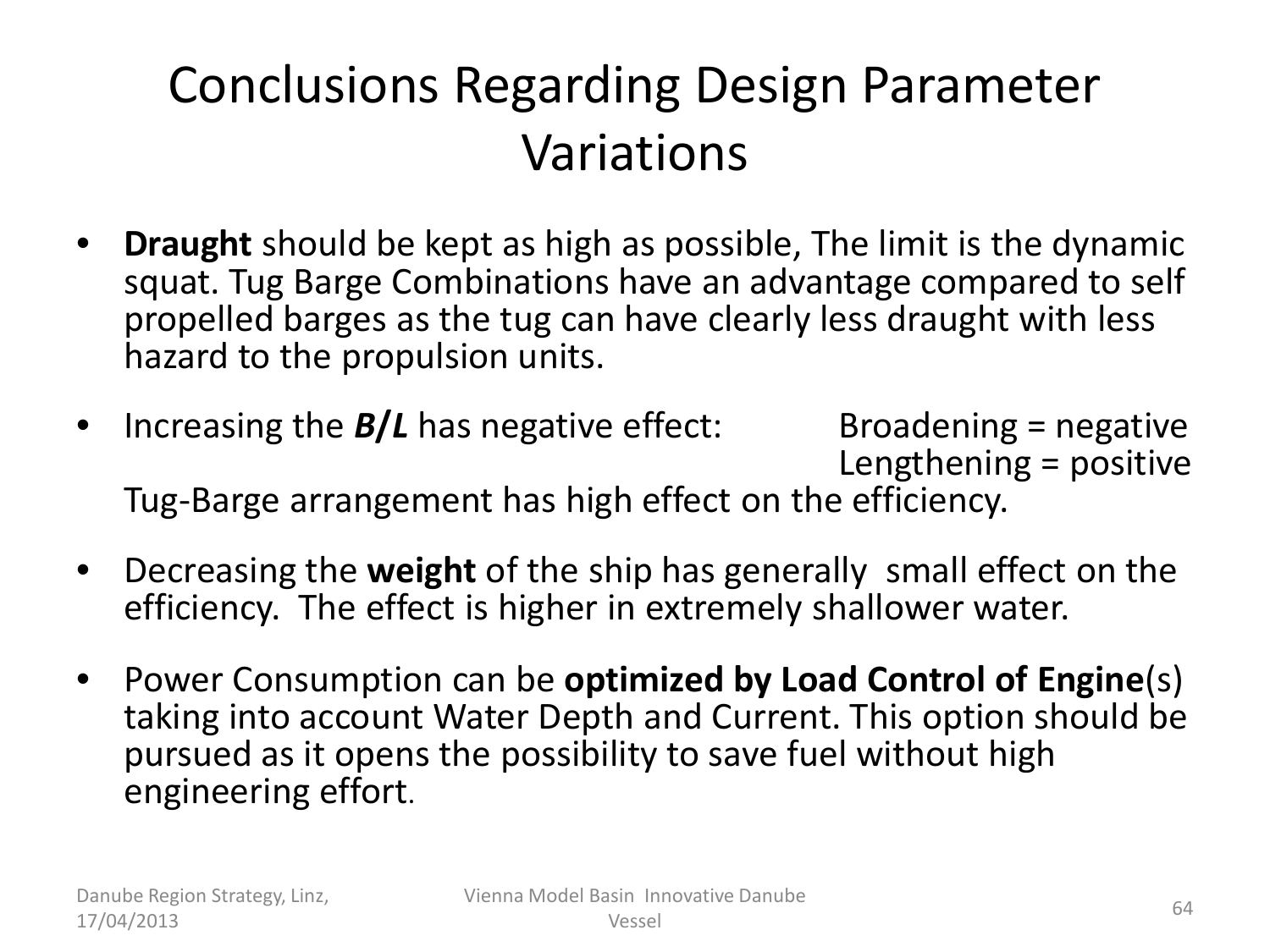#### Final Remarks

- Any **river engineering measures** which increase the water depth, especially in the short sections of even shallower water, has an essentially higher advantage with regard to energy efficiency than any improvement on some river barges.
	- Not only that the attainable advantage can be bigger than some design measures on barges, but also the river engineering **affects all ships**, existing (more than 3000 on the river Danube) and new ones, and therefore by far should be given preference with regard to the general economy as a whole.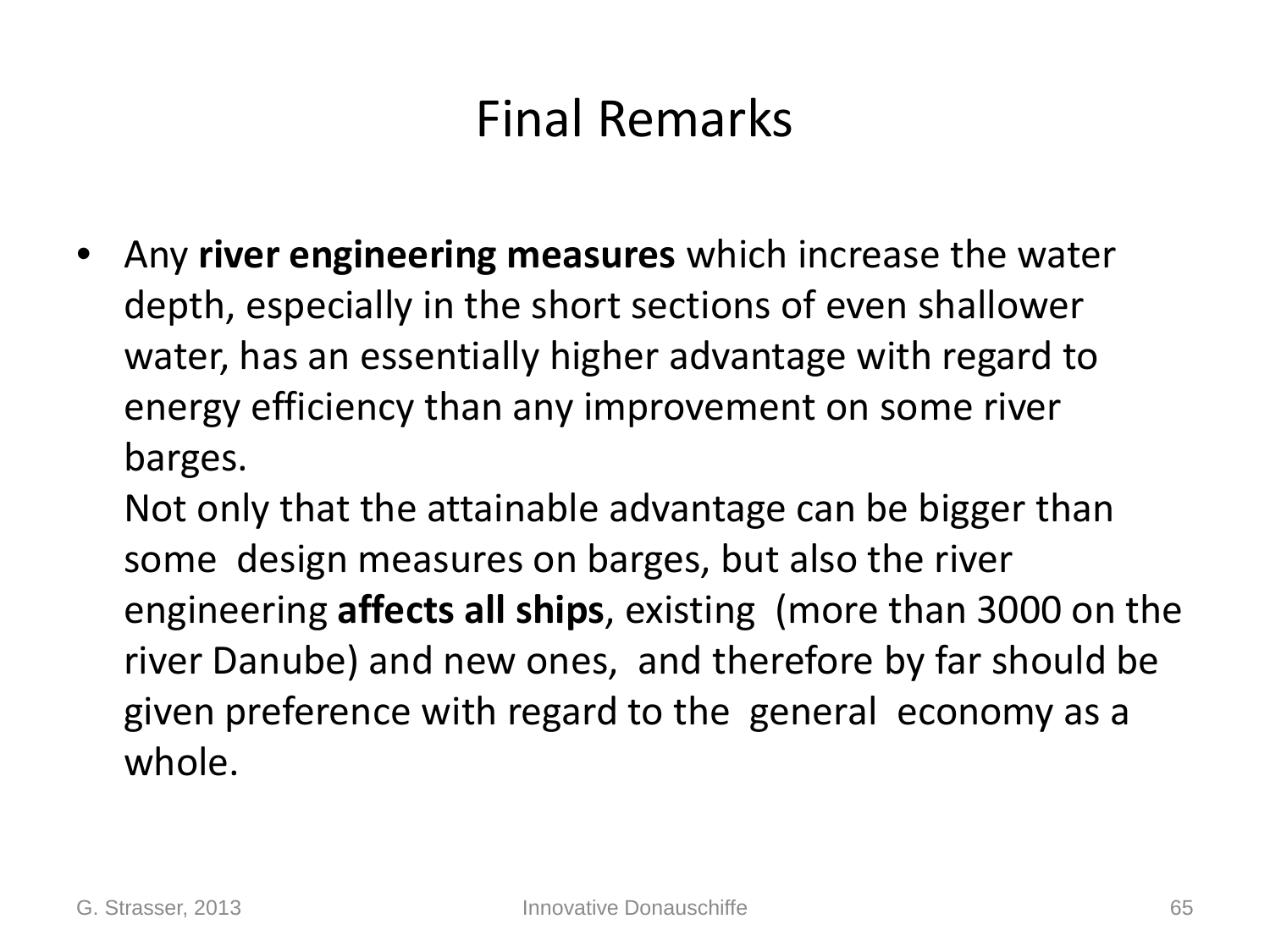### Final Remarks

• Nevertheless new hydrodynamic designs, powering concepts, engine technologies, different fuels (LPG) etc. which will result in lower exhaust pollution values be should considered in the design of innovative vessels. WP2 exclusively investigated the energy efficiency of the design parameters, and any measure which reduces fuel consumption and emission values should be taken into

consideration for new and existing ships.